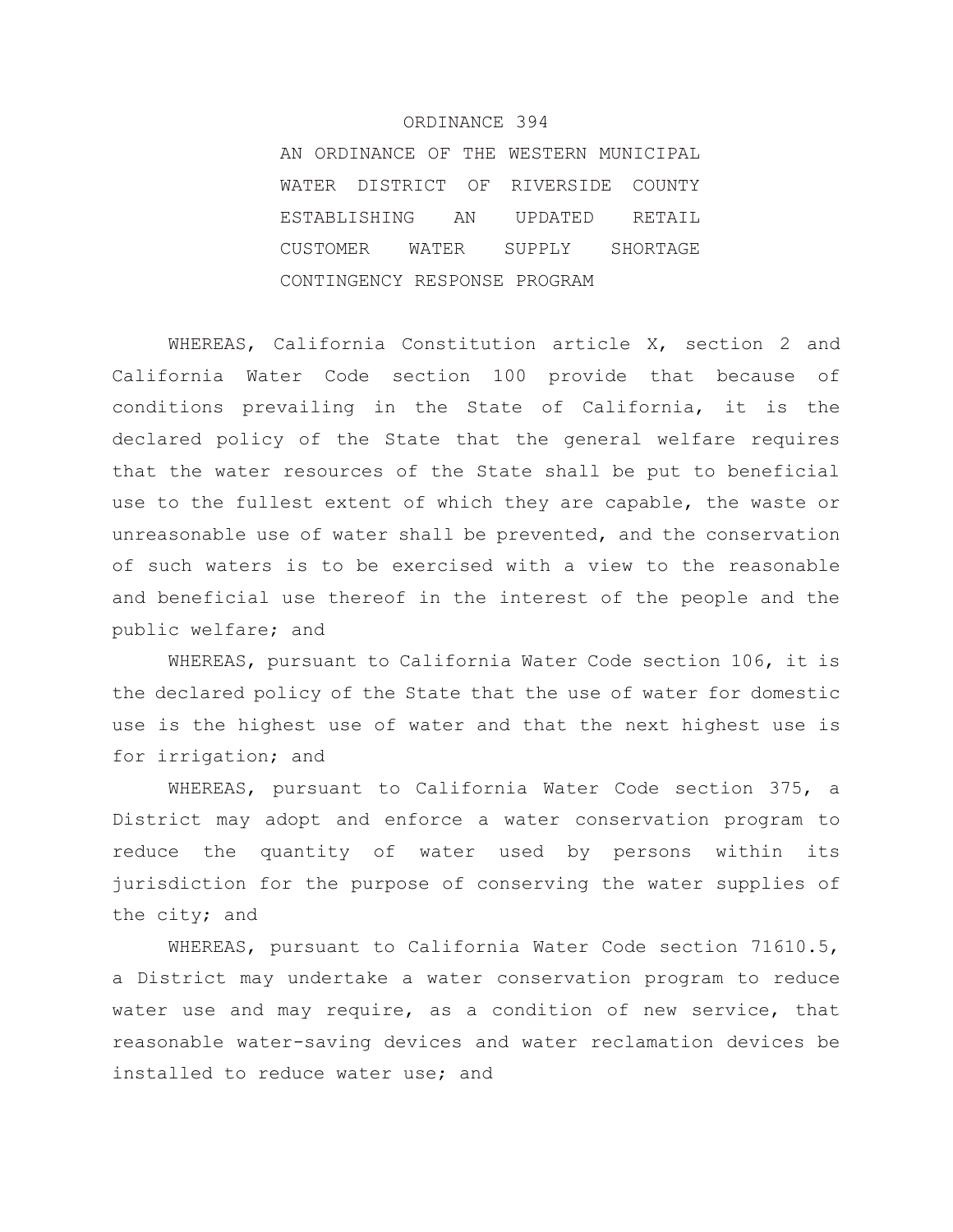WHEREAS, pursuant to California Water Code section 71640, a District may restrict the use of District water during any emergency caused by drought, or other threatened or existing water shortage, and may prohibit the waste of District water or the use of District water during such periods for any purpose other than those that the District determines to be necessary. A District may also prohibit use of District water during such periods for specific uses which it finds to be nonessential. Pursuant to Water Code section 71641, a District may prescribe and define by ordinance the restrictions, prohibitions, and exclusions referred to in section 71640; and

WHEREAS Western Municipal Water District's (Western) Board of Directors recognizes continued long-term challenges to the region and the state. Western's service area's Mediterranean climate typically exhibits hot, dry summers and mild, wet winters. Annual precipitation totals vary substantially from year to year, averaging 10.24 to 12.06 inches depending on the region. Climate change impacts are predicted to increase the uncertainty of water supplies. Additionally, regulatory restrictions on pumping from the Bay-Delta region affecting State Water Project (SWP) deliveries will continue to impact Western's supply reliability. Western relies heavily on imported water supplies, obtaining approximately up to 60 percent of its total supply from Metropolitan Water District of Southern California (MWD); and

WHEREAS, because of the prevailing conditions in the state and the declared policy of the State that Western manage its water resources for the general welfare to ensure their beneficial use to the fullest extent of which they are capable, Western hereby finds and determines that it is necessary and appropriate to adopt, implement, and enforce a Water Supply Shortage Contingency Response Program (the Program) to reduce the quantity of water used by consumers within Western's retail service area to ensure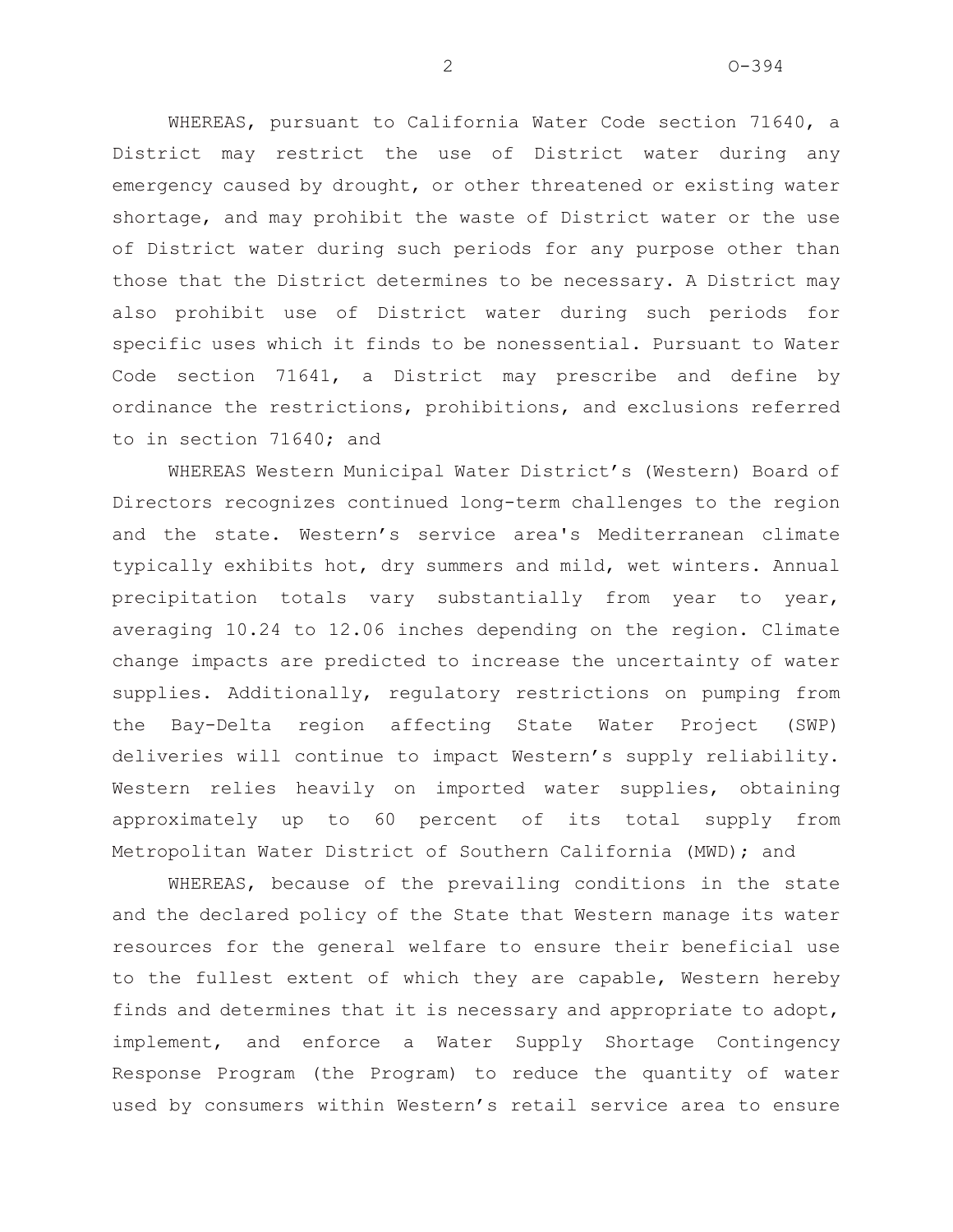that there is sufficient water for human consumption, sanitation, and fire protection; and

WHEREAS, pursuant to California Water Code section 350, Western's Board of Directors is authorized to declare a Water Shortage Emergency to prevail within its jurisdiction when it finds and determines that Western will not be able to or cannot satisfy the ordinary demands and requirements of water consumers without depleting Western's water supply to the extent that there would be insufficient water for human consumption, sanitation, and fire protection, and as more fully set forth in this Ordinance; and

WHEREAS, the Board of Directors hereby finds and determines that in the event Western determines that it is necessary to declare that a Water Shortage Emergency exists, Western will be authorized pursuant to this Ordinance to implement supply shortage response measures to regulate water consumption activities within the retail service area and ensure that the water delivered is put to beneficial use for the greatest public benefit, with particular regard to domestic use, including human consumption, sanitation, and fire protection, and that the waste or unreasonable use of water is prevented; and

WHEREAS, the Board of Directors is authorized and hereby finds and determines that it is necessary to prescribe and define by ordinance restrictions, prohibitions, and exclusions for the use of water during a threatened or existing water shortage and adopt and enforce a water supply shortage contingency response program to: (i) prohibit the waste of Western water or the use of Western water during such period; (ii) prohibit use of water during such periods for specific uses which Western may from time to time find nonessential; and (iii) reduce and restrict the quantity of water used by Persons within Western; and

WHEREAS, the Board of Directors hereby finds and determines that Western shall: (i) implement water supply shortage response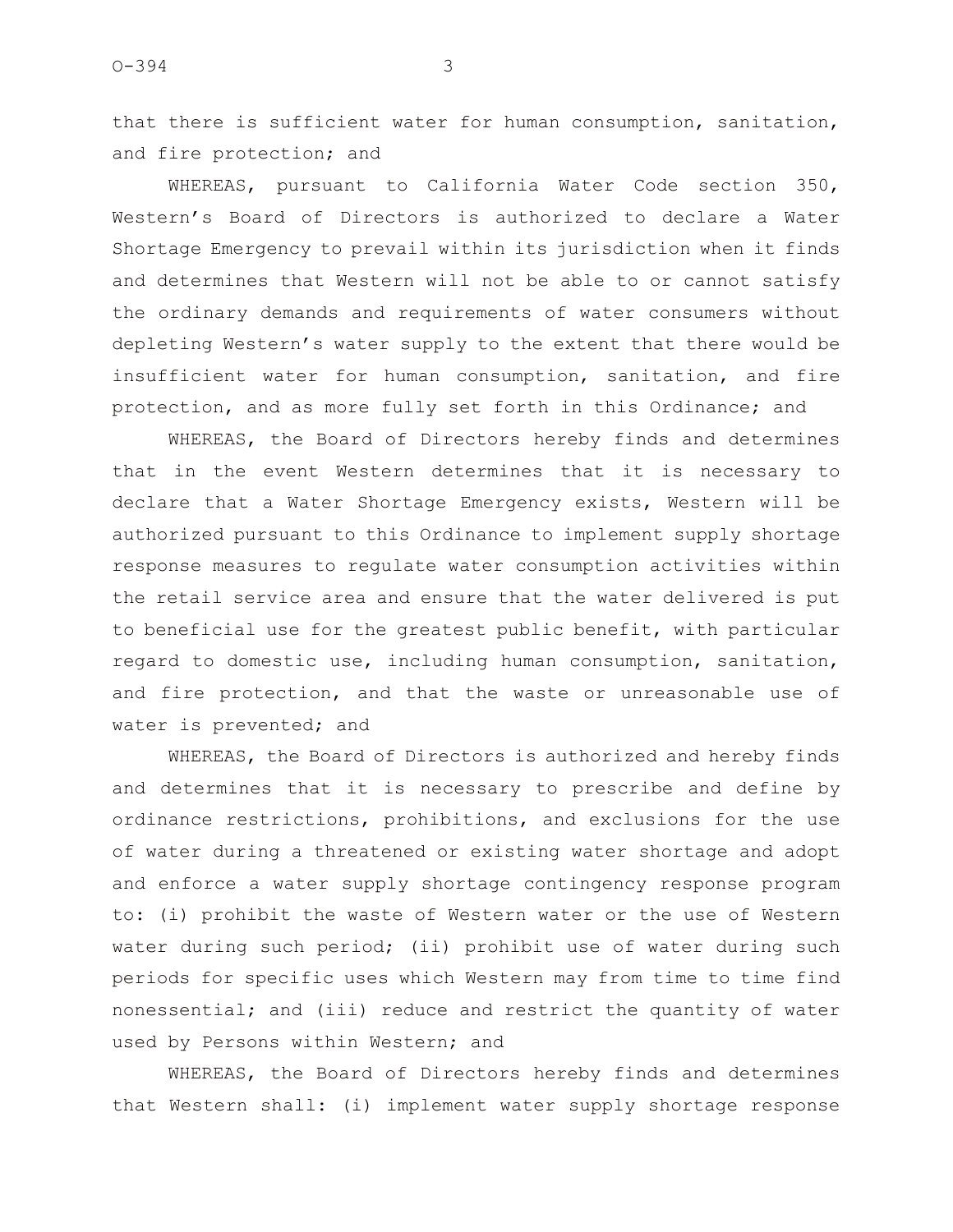measures; (ii) regulate the water consumption activities of Persons within Western for the purposes of conserving and protecting Western's water supplies, reducing the quantity of water consumed, and deterring and preventing the waste or unreasonable use or unreasonable method of use of valuable water resources; and (iii) establish and impose fines and/or penalties as set forth herein to accomplish these purposes, discourage water or unreasonable use of water during a declared water shortage, and pay for Western's water conservation and regulatory program; and

WHEREAS, the Board of Directors hereby finds that Western's Tiered water budget-based rate structure is an effective method of managing demand through price signals and eliminating inefficient usage while maintaining revenue stability and proportionately allocate the costs of service to those who place the greatest demands on Western's water system and limited water supplies; and

WHEREAS, the Board of Directors hereby finds and determines that it is desirable to adopt the Program in order to codify the rules and regulations governing its actions, and the actions of Persons using and consuming water within Western, particularly during declared water shortages and water shortage emergencies, to protect the general welfare and Western's water supplies, and to reduce water consumption all in accordance with the declared policies and laws of the State; and

WHEREAS, the Board of Directors hereby further finds and determines that this Ordinance and the Program set forth herein are in the public interest and serve the public purpose of Western; and

WHEREAS, the California Urban Water Management Planning Act, Water Code Section 10610 et seq. (the Act) mandates that every urban supplier of water providing water for municipal purposes to more than 3,000 customers or supplying more than 3,000 acre-feet of water annually, prepare and adopt, in accordance with prescribed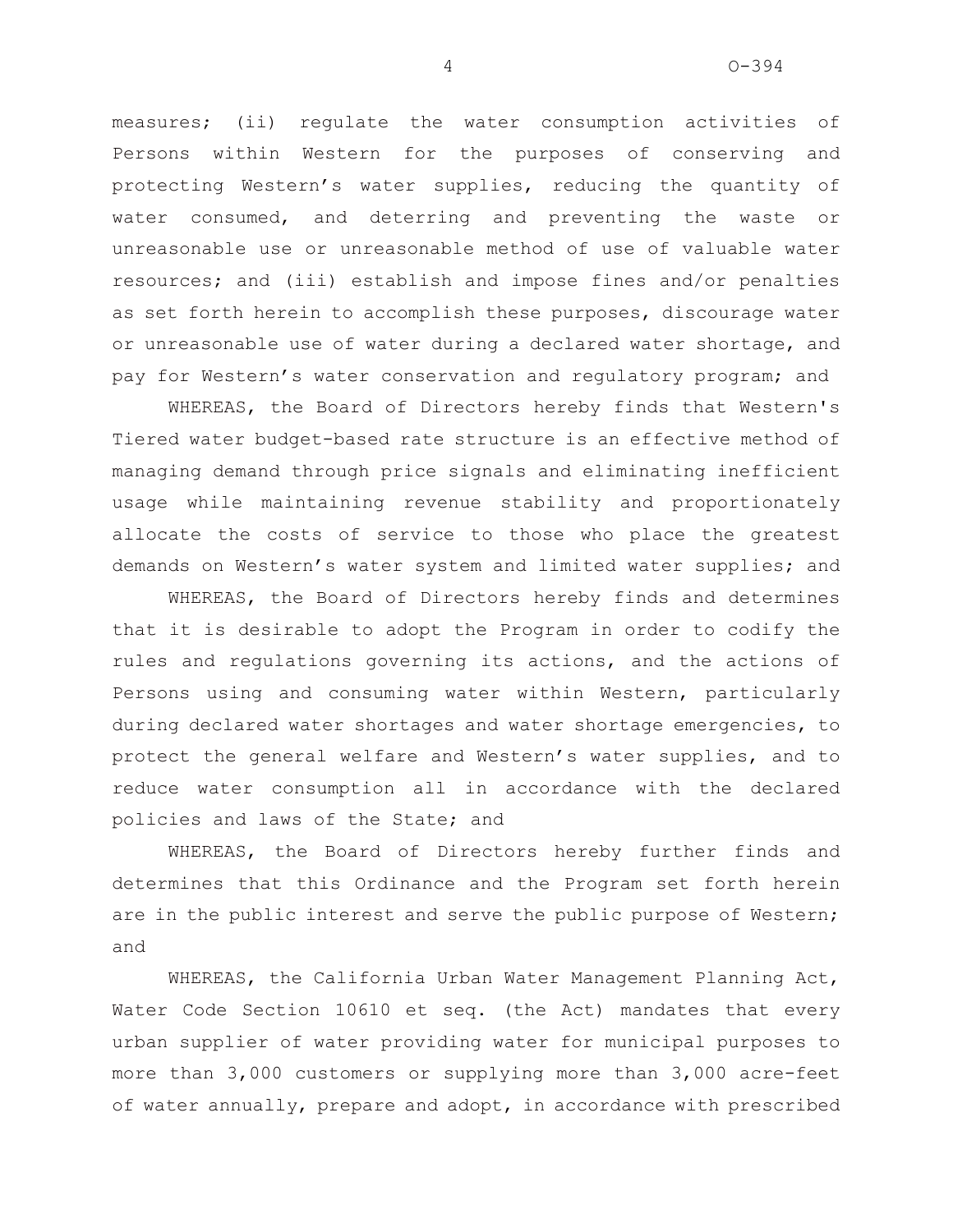requirements, a Water Shortage Contingency Plan (WSCP) as part of its Urban Water Management Plan; and

WHEREAS, in accordance with the Act, Western adopted its WSCP, a detailed plan for how Western intends to act or respond to water shortage conditions on June 16, 2021 and adopted a revised WSCP on January 19, 2022; and

WHEREAS, this Program is one legal authority that enables Western to implement its WSCP; and

WHEREAS, in accordance with applicable law, a Notice of a Public Hearing regarding Western's Program was published within the jurisdiction of Western on December 15 and 22, 2021 for English language and on December 17 and 24, 2021 for Spanish language; and

WHEREAS, in accordance with applicable law, a public hearing was held on January 19, 2022 at 9:30 a.m., or soon thereafter, in the boardroom of the offices of the Western Municipal Water District of Riverside County, 14205 Meridian Parkway, Riverside, California 92518 in order to provide members of the public and other interested entities with the opportunity to be heard in connection with proposed adoption of the Program and issues related thereto; and

WHEREAS, at the Hearing held on January 19, 2022, the Board heard and considered all oral testimony, written materials, and written protests concerning the proposed Program, and at the close of the Hearing, Western did not receive written protests against the establishment of and imposition of the proposed Water Shortage Contingency Response Program and associated Drought Fines; and

WHEREAS, due to the fiscal impacts referenced above, the Board of Directors has determined that it is in the best interests of Western to adopt the proposed Water Supply Shortage Contingency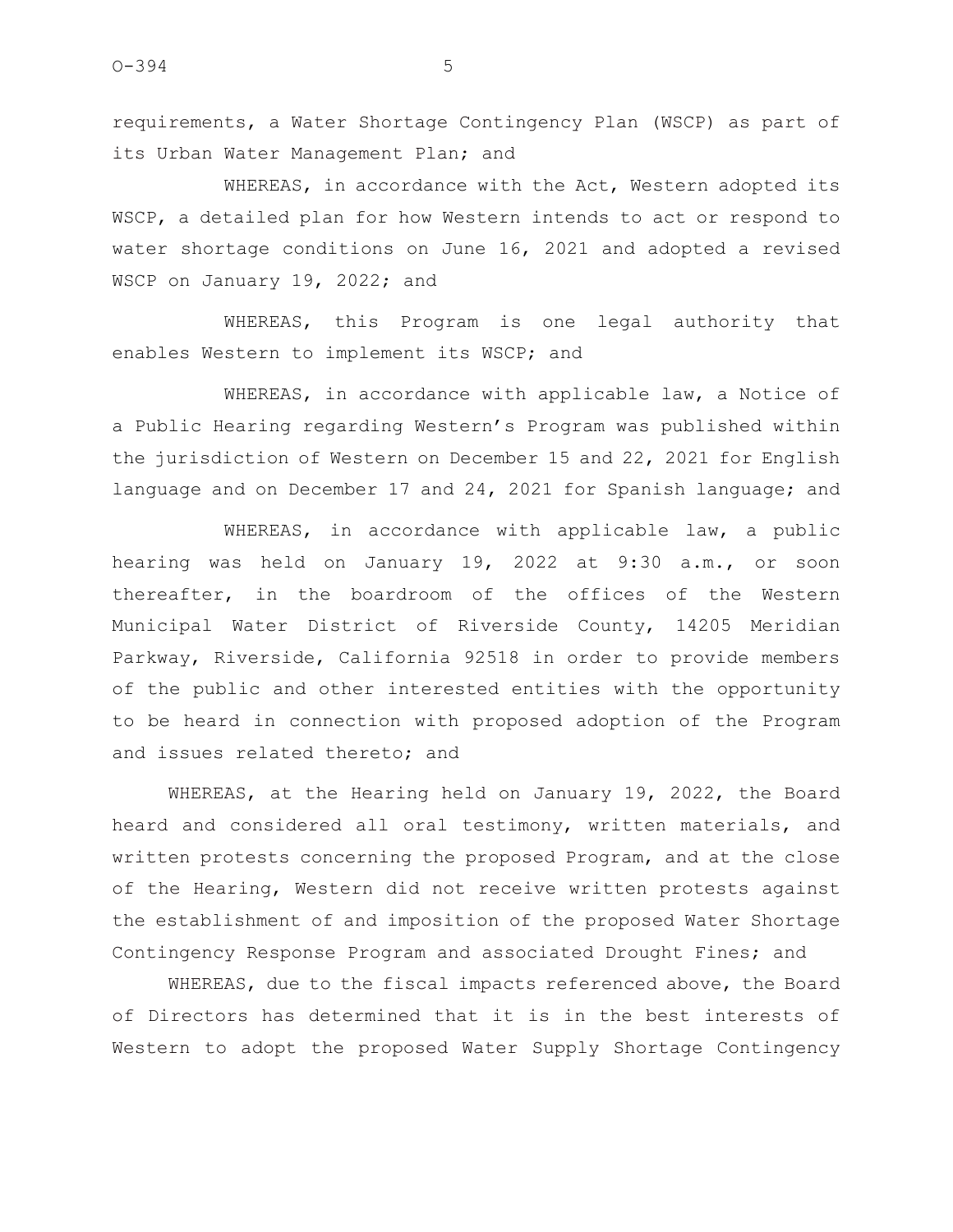Response Program identified herein and as more particularly described and set forth herein; and

**NOW, THEREFORE, BE IT ORDAINED** by the Board of Directors of the Western Municipal Water District of Riverside County as follows:

### **Section 1. Recitals**

The Board of Directors hereby finds and determines that the above recitals are true and correct and incorporated herein.

## **Section 2. Findings and intent**

(A) The Board of Directors finds and determines that because of the prevailing conditions in the state, it is necessary and appropriate for Western to adopt, implement, and enforce this Program to reduce the quantity of water used by Persons within Western to ensure that there is sufficient water for human consumption, sanitation, and fire protection. Western further finds and determines that during periods of drought, water shortages, and water shortage emergencies the general welfare requires that Western maximize the beneficial use of its available water resources to the extent that it is capable, and that the waste or unreasonable use, or unreasonable method of use of water shall be prevented and the conservation of water is to be extended with the view to the reasonable and beneficial use thereof in the interests of the people of Western and for the public health, safety, and welfare.

(B) This Ordinance adopts the Program which establishes water waste restrictions, supply shortage response measures, regulations, Drought Fines, and administrative fines and/or penalties to be implemented during declared water supply shortage stages.

(C) This Ordinance adopts the Program which establishes six (6) water supply shortage stages and supply shortage response measures to be implemented by Western, with increasing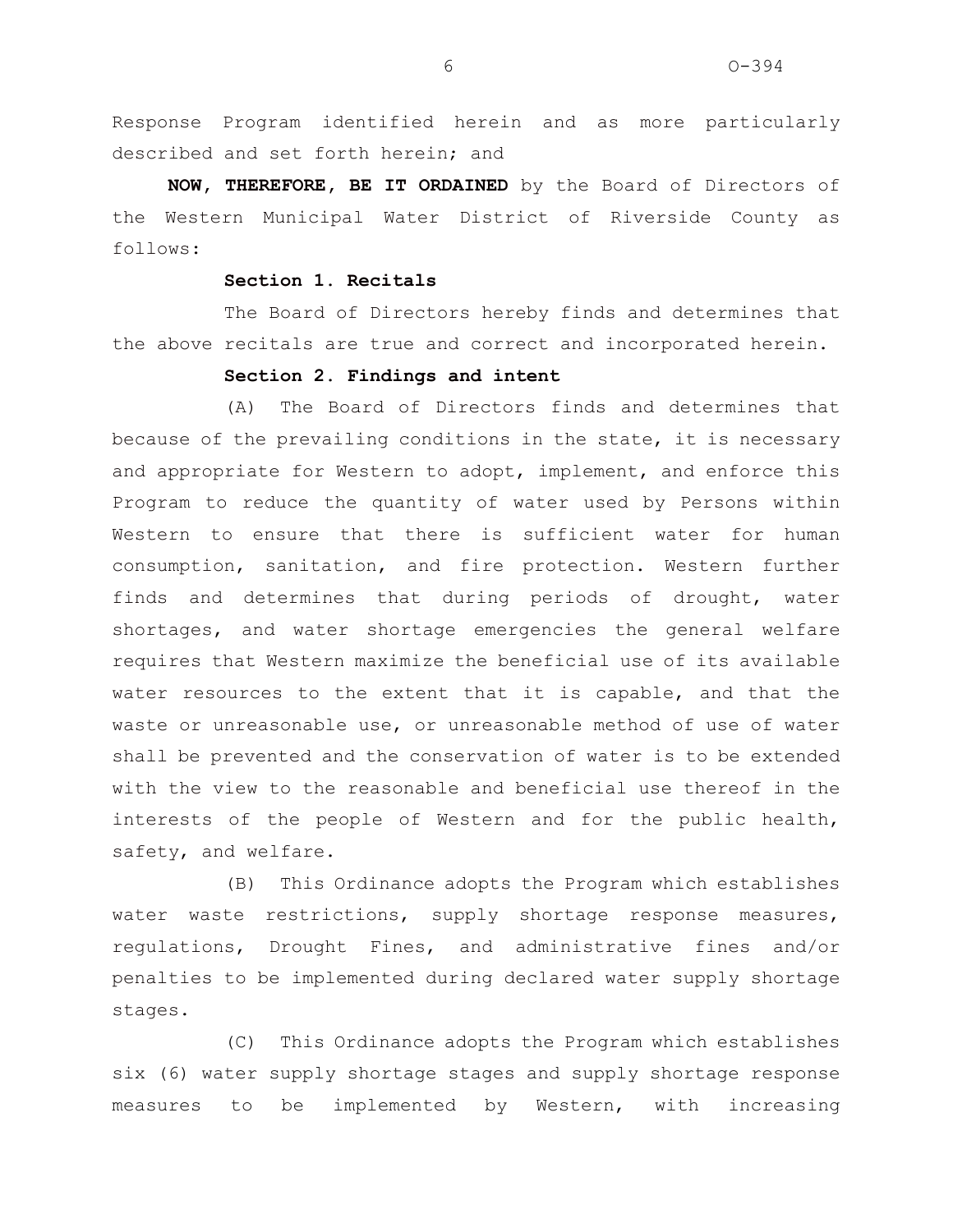restrictions on water use for water waste in response to decreasing water supplies and/or worsening drought conditions, and administrative fines and drought penalties for violating this Ordinance and the Program in relation thereto and as described herein.

(D) The water supply shortage stages may be caused by, but are not limited to, any or all of the following circumstances or events:

(1) A regional water supply shortage exists;

(2) Delivery infrastructure such as storage reservoirs, pipes, pumps, filtration devices or groundwater wells are inoperable or unusable (such as by power outages, mechanical failure, or contamination);

(3) Alternative water supplies are limited or unavailable;

(4) Groundwater levels or groundwater quality is approaching levels which may require augmentation of the groundwater basin or other actions necessary to protect the groundwater basin as prescribed by the California Department of Water Resources, the Regional Water Quality Control Board, Riverside County, or some other regulatory body;

(5) MWD's Water Shortage Contingency Plan stages, and the Water Surplus and Drought Management Plan stages and the MWD Water Supply Allocation Plan stages and corresponding actions have been implemented; or

(6) a statewide drought declaration.

### **Section 3. Purpose and scope**

(A) The purposes of the provisions of this Ordinance and Program are to assure the highest beneficial use of Western water supplies and to provide sufficient water supplies to meet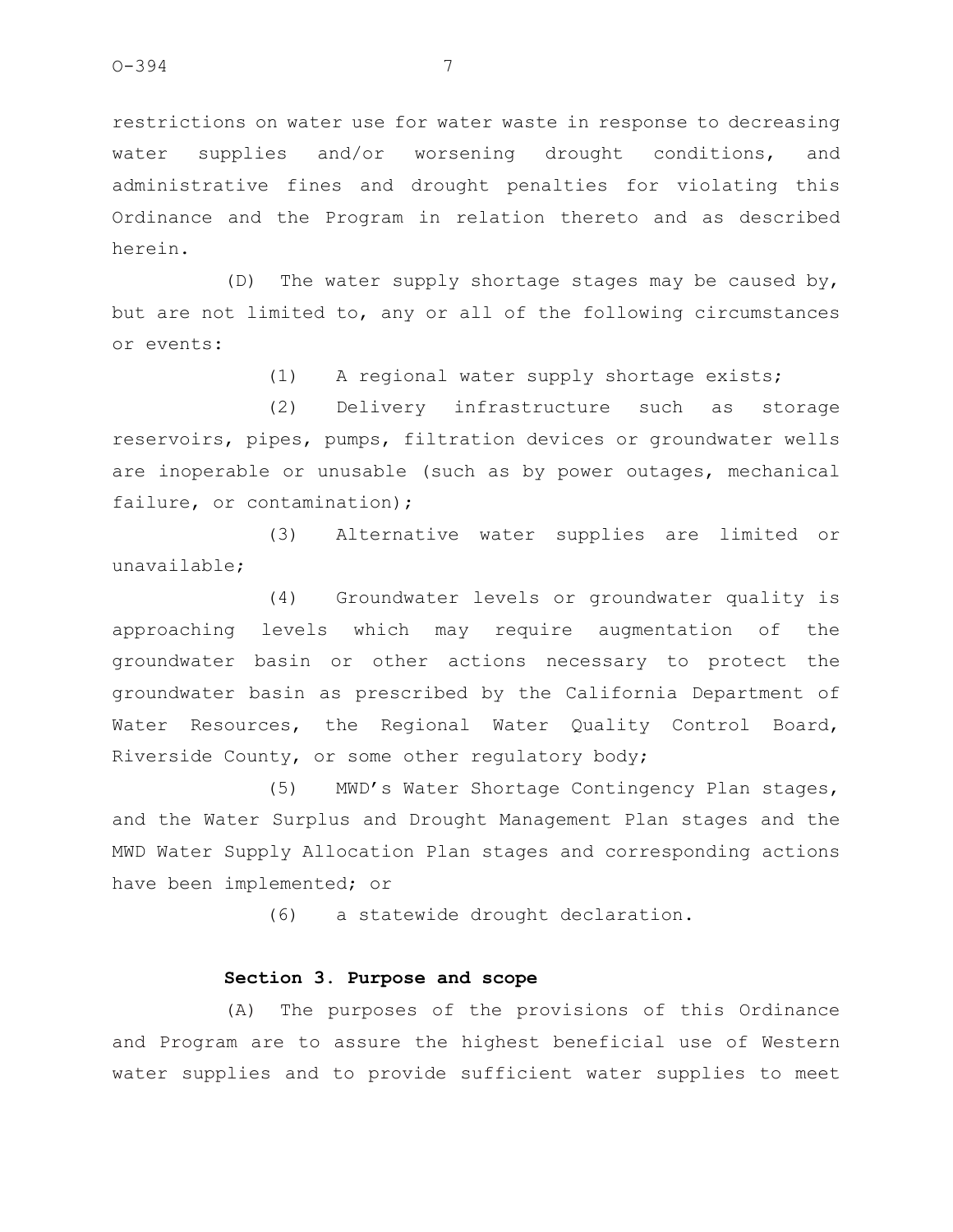the basic needs of human consumption, sanitation, and fire protection within the District's direct retail service area.

(B) This Ordinance is not intended to repeal, abrogate, annul, impair or in any way interfere with the free use of property by covenant, deed, or other private agreement or with restrictive covenants running with the land to which Western provides water services.

(C) The provisions of this Ordinance shall apply to all Persons within Western's direct retail service area and all property served in a retail capacity wherever situated.

(D) Nothing in this Ordinance is intended to affect or limit the ability of Western to respond to an emergency, including an emergency that affects the ability of Western to supply water.

## **Section 4. Definitions**

For the purposes of this Ordinance, the following words, terms, and phrases shall have the following meanings:

"Appellant" means the Person appealing a decision of the Approving Authority, General Manager or other Western official.

"Approving Authority" means the General Manager of Western, or his or her designee, charged with approving or denying written applications for Relief.

"Base Period" means a period of time similar to a Customer's Billing Period in both fiscal year 2019-2020 and fiscal year 2020-2021. For the purposes of determining historical water use for a Billing Period, the average is calculated using the similar Billing Period from both fiscal year 2019-2020 and fiscal year 2020-2021.

"Billing Period" means the billing period in which a Customer's water use is measured for purposes of calculating the amount of the water service fees that shall be collected for the water service provided.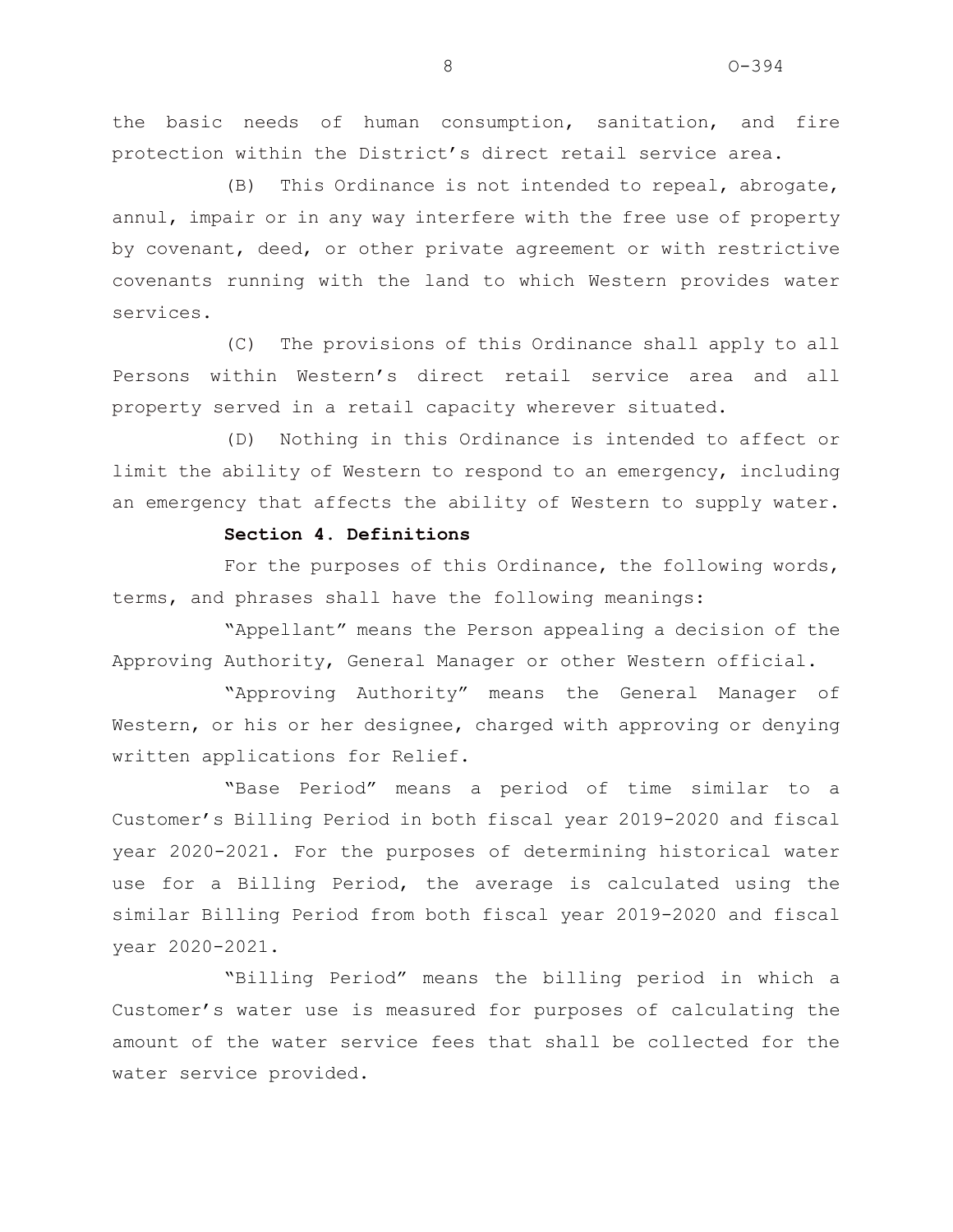"Billing Tier" or "Tier" means the volume of water within a defined and adopted rate.

"Board of Directors" means the Board of Directors of Western Municipal Water District.

"District" means the Western Municipal Water District.

"Drought Fine" means an administrative fine and/or penalty for violation of this Ordinance and the Program, as described in more detail below in Section 15 herein.

"Enforcement Officer" means any individual employed or otherwise charged by Western to inspect or enforce codes, ordinances, mandates, regulations, resolutions, rules or other laws adopted by the Board of Directors or other regulatory bodies.

"General Manager" means the General Manager of Western or his or her authorized designee.

"Immediate Emergency" means a breakage or failure of a dam, pump, pipeline or conduit, a disaster or other disruption of Western's water supply.

"Medical Adjustment" means an adjustment to the residential indoor water allocation based on medical needs. Medical adjustments must be approved by Western and are not subject to mandatory residential indoor water allocation reductions in any stage. Western will consider a request for medical adjustment at any time and at any stage. The adjustment shall be removed with any changes to the account holder.

"MWD" means the Metropolitan Water District of Southern California.

"Non-Potable Water" means water that is not of drinking water quality, but which may still be used for purposes other than for human consumption.

"Person" means any natural person, firm, joint venture, joint stock company, partnership, public or private association, club, company, corporation, business trust, organization, public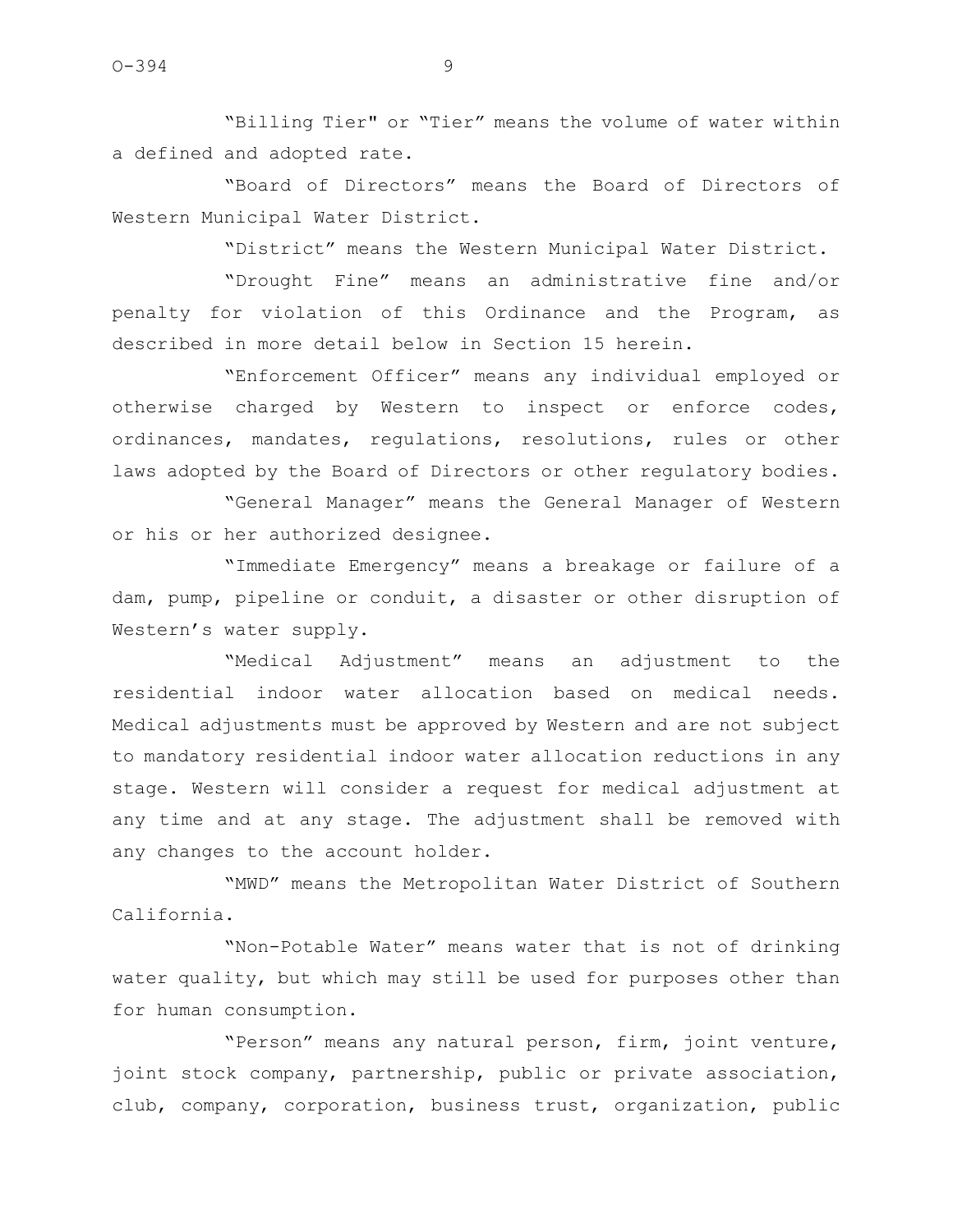or private agency, government agency or institution, school district, college, university, any other user of water provided by the District, or the manager, lessee, agent, servant, officer or employee of any of them or any other entity which is recognized by law as the subject of rights or duties.

"Program" means the Water Supply Shortage Contingency Response Program adopted pursuant to this Ordinance.

"Property Owner" means the owner of a parcel whose name and address appears on the last Riverside County equalized secured property tax assessment roll, or in the case of any public entity, the State of California, or the United States, means the representative of that public entity at the address of that entity known to Western.

"Recycled Water" means municipal wastewater that has been treated to meet all applicable Federal, State and local standards for use in approved applications, including, but not limited to, agricultural and landscape irrigation.

"Relief" means excuse from compliance with the regulations and restrictions on water use contained in this Ordinance.

"State" means the State of California.

"Water Budget" means a Customer's total water billing allocation for indoor and outdoor water use. The specific indoor and outdoor allocation of water depends on the type of Customer (Customer sector) and the specific characteristics of the Customer's site.

"Water Customer" or "Customer" means a Person who, according to Western's records, receives water service to a parcel of property.

"Water Shortage Emergency" means a condition existing within Western in which the ordinary water demands and requirements of Persons within Western cannot be satisfied without depleting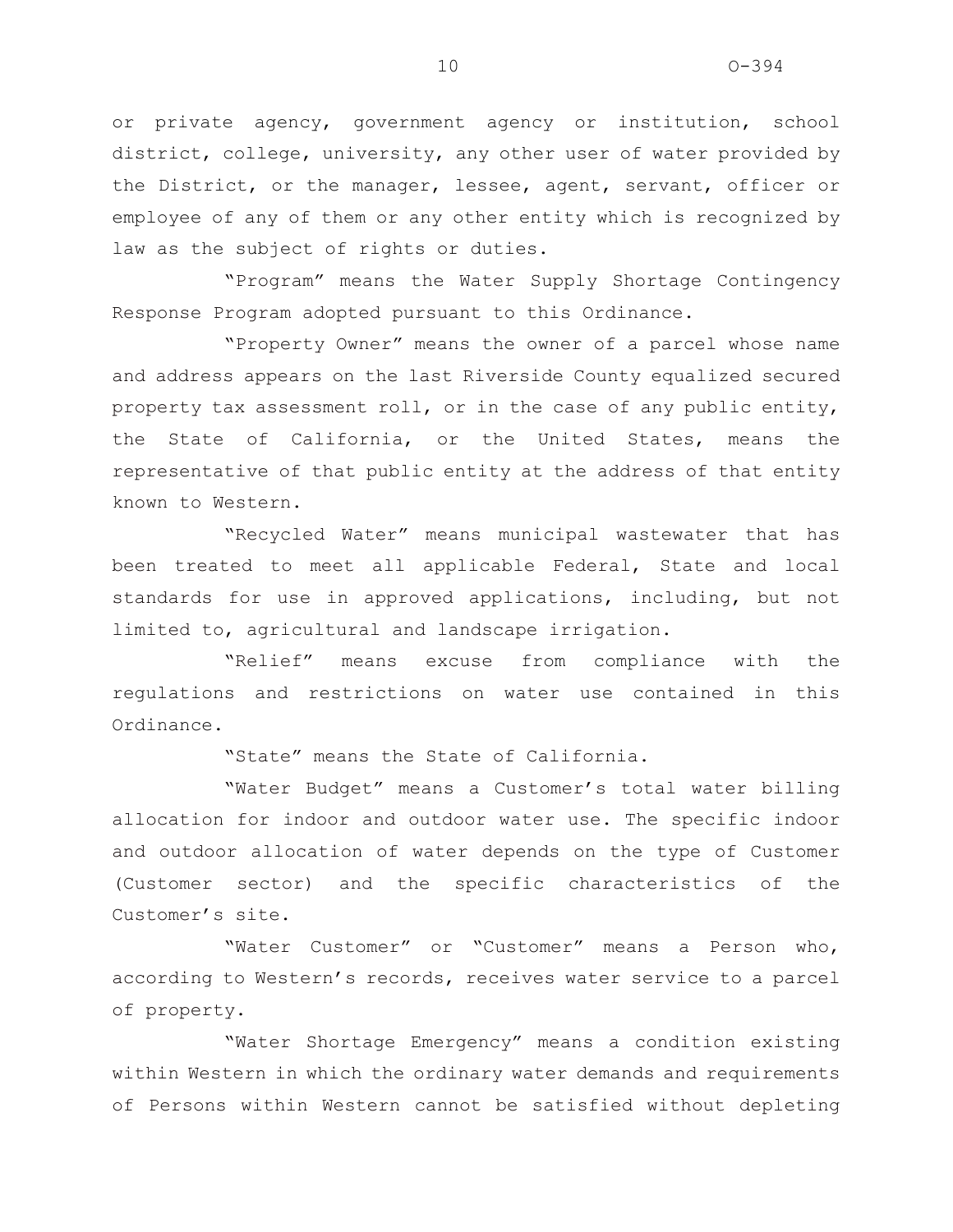Western's water supply to the extent that there would be insufficient water for human consumption, sanitation, and fire protection. A Water Shortage Emergency includes both an Immediate Emergency, in which Western is unable to meet current water needs of Persons within Western, as well as a threatened water shortage, in which Western determines that its supply cannot meet an increased future demand.

"Water Shortage Contingency Plan" or "WSCP" means the Plan developed by MWD as a guide for MWD's intended actions during water shortage conditions. It is meant to improve preparedness for droughts and other impacts on water supplies by describing the process used to address varying degrees of water shortages. The WSAP and WSDM Plans are referenced in MWD's WSCP.

"Water Supply Allocation Plan" or "WSAP" means the Plan developed by MWD to calculate member agencies' supply allocations should a shortage be declared.

"Water Surplus and Drought Management" Plan or "WSDM" means the 1999 Plan that MWD uses to direct its resource operations to ensure that shortage allocations of imported water supplies are not required.

"Western" means the Western Municipal Water District.

### **Section 5. Stage Implementation**

(A) The General Manager shall monitor the projected supply of and demand for water within the retail water service area of Western during periods of a water shortage or supply shortage and shall recommend to the Board of Directors the extent of the demand reduction required through the implementation and/or termination of particular water supply shortage stages to prudently plan and supply water to water Customers. Thereafter, the Board of Directors may order the implementation or termination of the appropriate stage.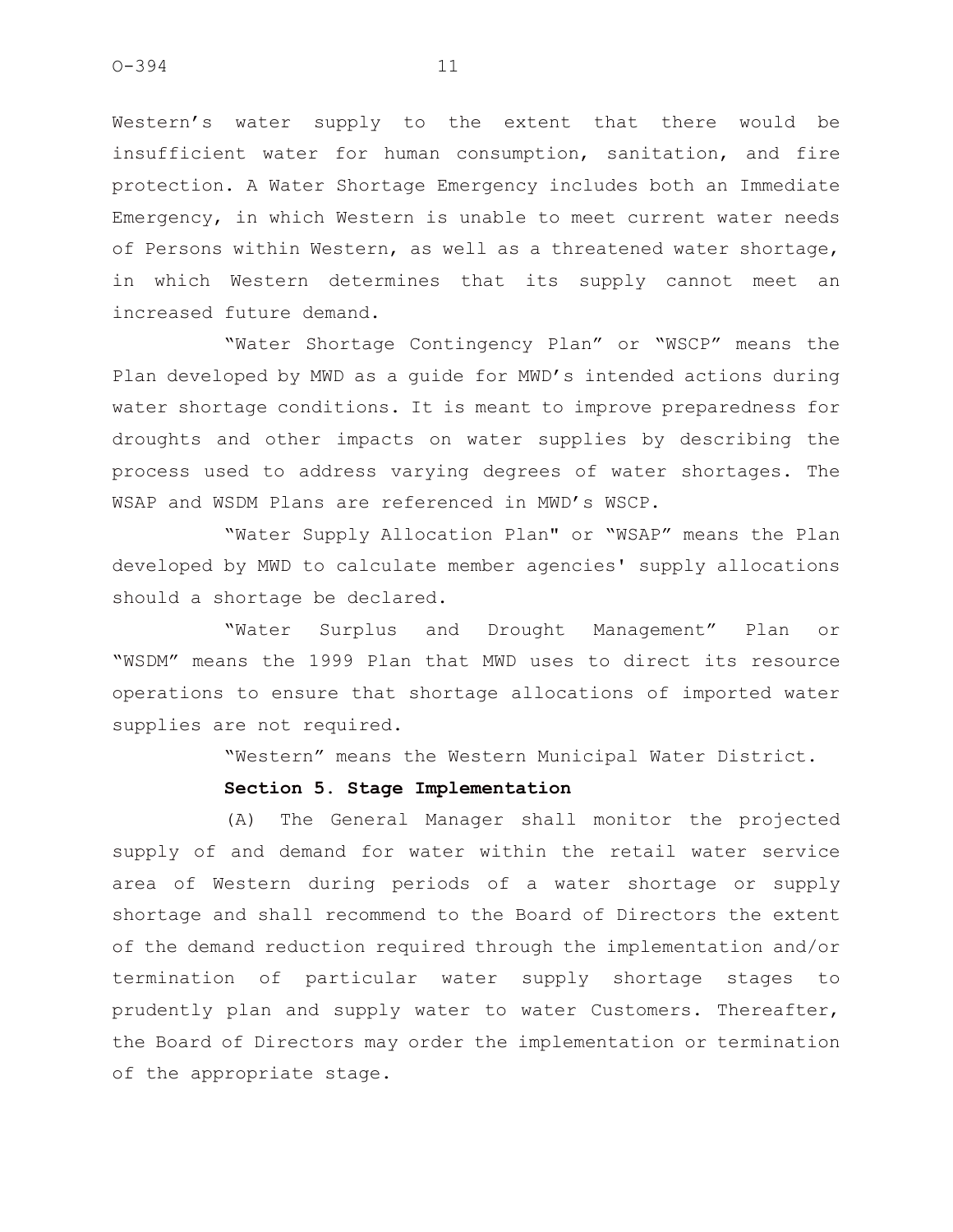(B) The declaration of any stage beyond Stage 1 shall be made by resolution of the Board of Directors. Within ten (10) calendar days of the adoption of the resolution declaring the applicable stage, Western shall make a public announcement and provide notice of the applicable water supply shortage stage. Such declaration and notice shall provide the extent, terms, and conditions as well as the associated Drought Fines and other administrative fines respecting the use and consumption of water in accordance with the applicable water supply shortage stage as provided in this Ordinance. Upon such declaration and publication of such notice, due and proper notice shall be deemed to have been given to each and every Person supplied water within the District.

(C) The water supply shortage stage designated shall become effective immediately upon announcement.

(D) Except in the event of an Immediate Emergency, the declaration of a Water Shortage Emergency during any water supply shortage stage shall be made in accordance with California Water Code sections 350 *et seq.*

(E) Notwithstanding any other provision of this Ordinance, if an Immediate Emergency occurs and the Board of Directors cannot meet in time to act to protect the public interest, the General Manager is hereby authorized and directed to implement any necessary rules and regulations upon his or her written determination that Western cannot adequately supply water to meet the ordinary demands of water consumers, and that such implementation is necessary to protect the public health and safety.

(1) The General Manager's written determination of an Immediate Emergency shall be:

(a) filed with Western Board of Director's

Secretary;

(b) posted on Western's website;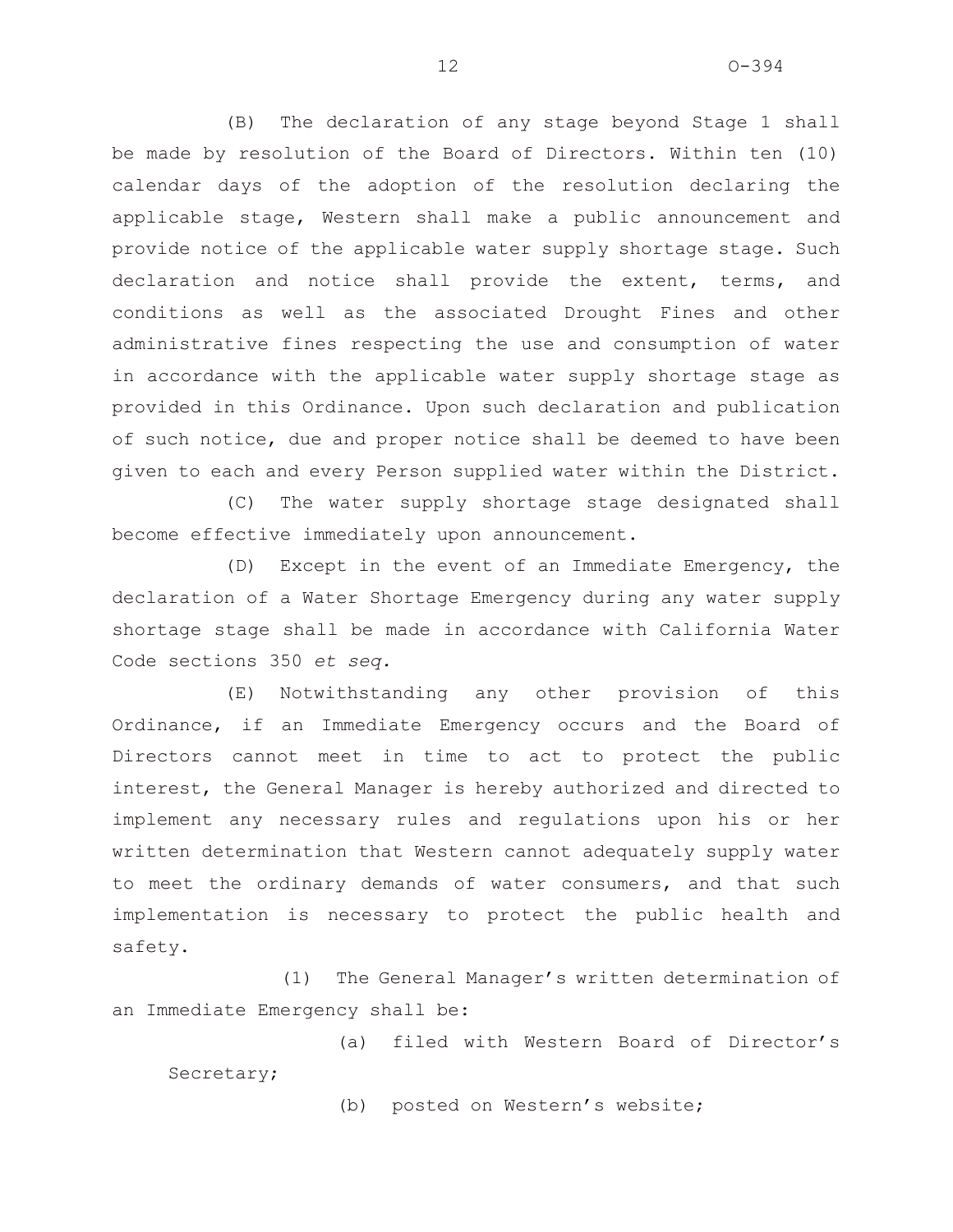(c) delivered to the Board of Directors; and

(d) subsequently considered by the Board of Directors at a general or special meeting for review, revocation, or ratification.

(2) The implementation of any rules and regulations during an Immediate Emergency shall take effect immediately upon making a posting of the determination of the Immediate Emergency on Western's website.

(3) The Board of Directors' meeting shall be held on the earliest date that a quorum of the Board of Directors is available. At the Board of Directors meeting, the General Manager shall update the Board of Directors on the severity and length of the Immediate Emergency.

# **Section 6. Stage 1 – Water Supply Watch – Water Use Efficiency is a Way of Life**

(A) Stage 1 is also referred to as a "Water Supply Watch – Water Use Efficiency is a Way of Life" and applies during periods when Western is able to meet all of the water demands of its customers or when supplies are reduced by 10%. Stage 1 and the permanent prohibitions set forth herein shall be in effect at all times unless the Board of Directors otherwise declares that another stage is in effect pursuant to this Ordinance and such stage establishes more stringent prohibitions on the use of water during the particular stage.

Under Stage 1, customers are encouraged to use water efficiently and take advantage of Western's water use efficiency programs. Stage 1 also mandates the implementation of several permanent water waste prohibitions, even when there is no foreseeable threat of a water shortage. Water waste is in violation of California Law at any stage. California's water law and policy, Article X, Section 2 of the California Constitution, requires that all uses of the State's water be both reasonable and beneficial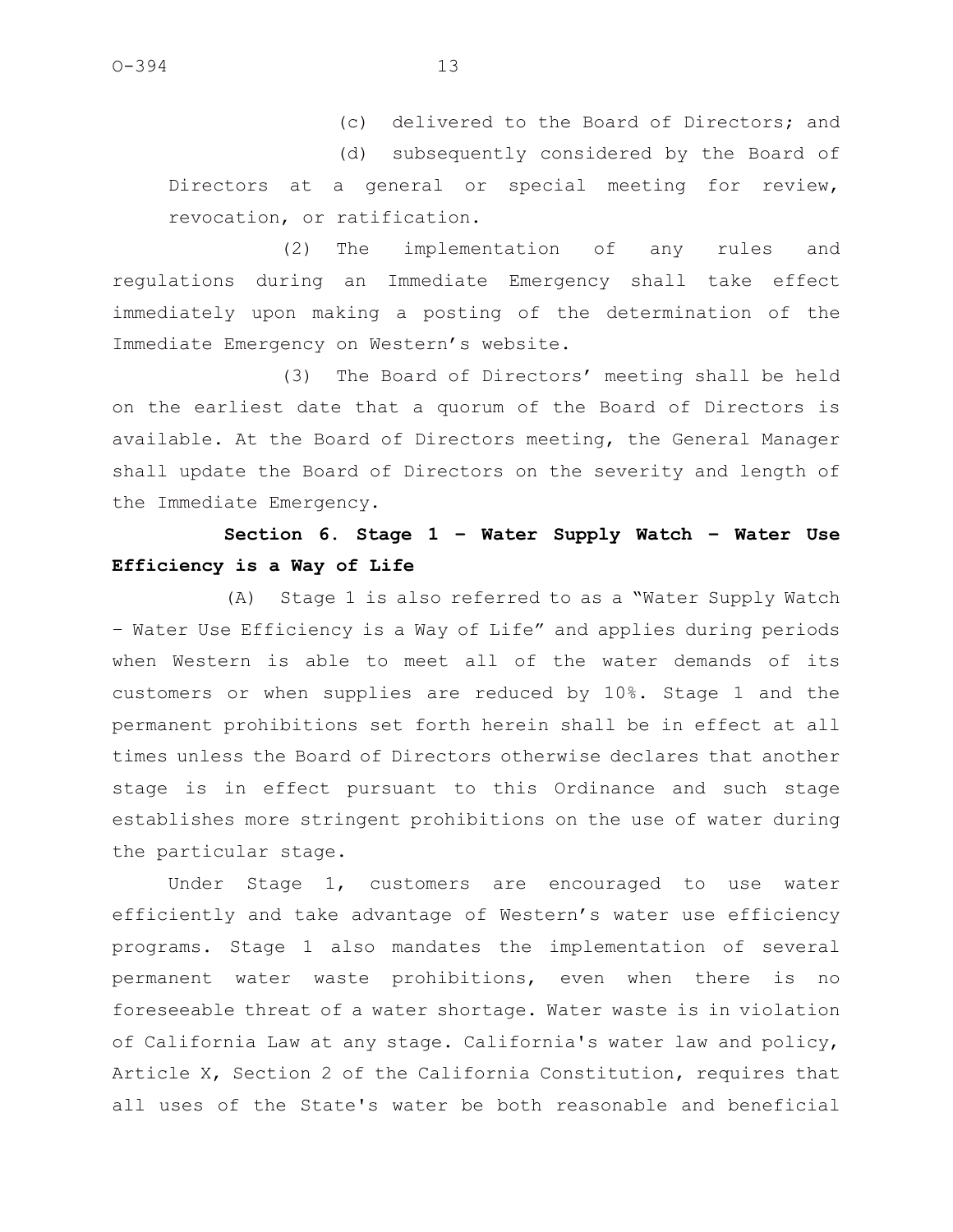and places a significant limitation on water rights by prohibiting the waste, unreasonable use, unreasonable method of use, or unreasonable method of diversion of water. The permanent prohibitions shall be continually in effect at all levels of water shortage declarations in addition to the requirements specific to each level. All of Western's water efficiency programs and water conservation regulations will be in full force and effect during Stage 1.

The permanent shortage response measures include:

(1) All plumbing leaks, improperly adjusted sprinklers, or other water conduits/fixtures that require repair or adjustment shall be corrected to the satisfaction of Western within 96 hours of customer notification by Western.

(2) When installing plumbing fixtures, use low-flow devices, except for those that require high-flow fixtures for health and/or sanitary reasons.

### Outdoor Water Use

(3) All outdoor irrigation shall be maintained and adjusted to prevent water waste.

(4) All irrigators shall ensure automatic irrigation timers are adjusted according to changes in the weather.

(5) Watering of lawns and/or groundcovers and irrigating landscaping is permitted only between the hours of 8 p.m. and 8 a.m.

(6) Watering outdoor landscaped areas shall be avoided during measurable rain events and two days thereafter. A measurable rainfall event is determined to be precipitation that measures greater than 0.25 inches as recorded at the California Irrigation Management Information System (CIMIS) Station Number 44 for customers in or near the Riverside service area and CIMIS Station 62 for customers in or near the Murrieta and Rainbow service area. Measurement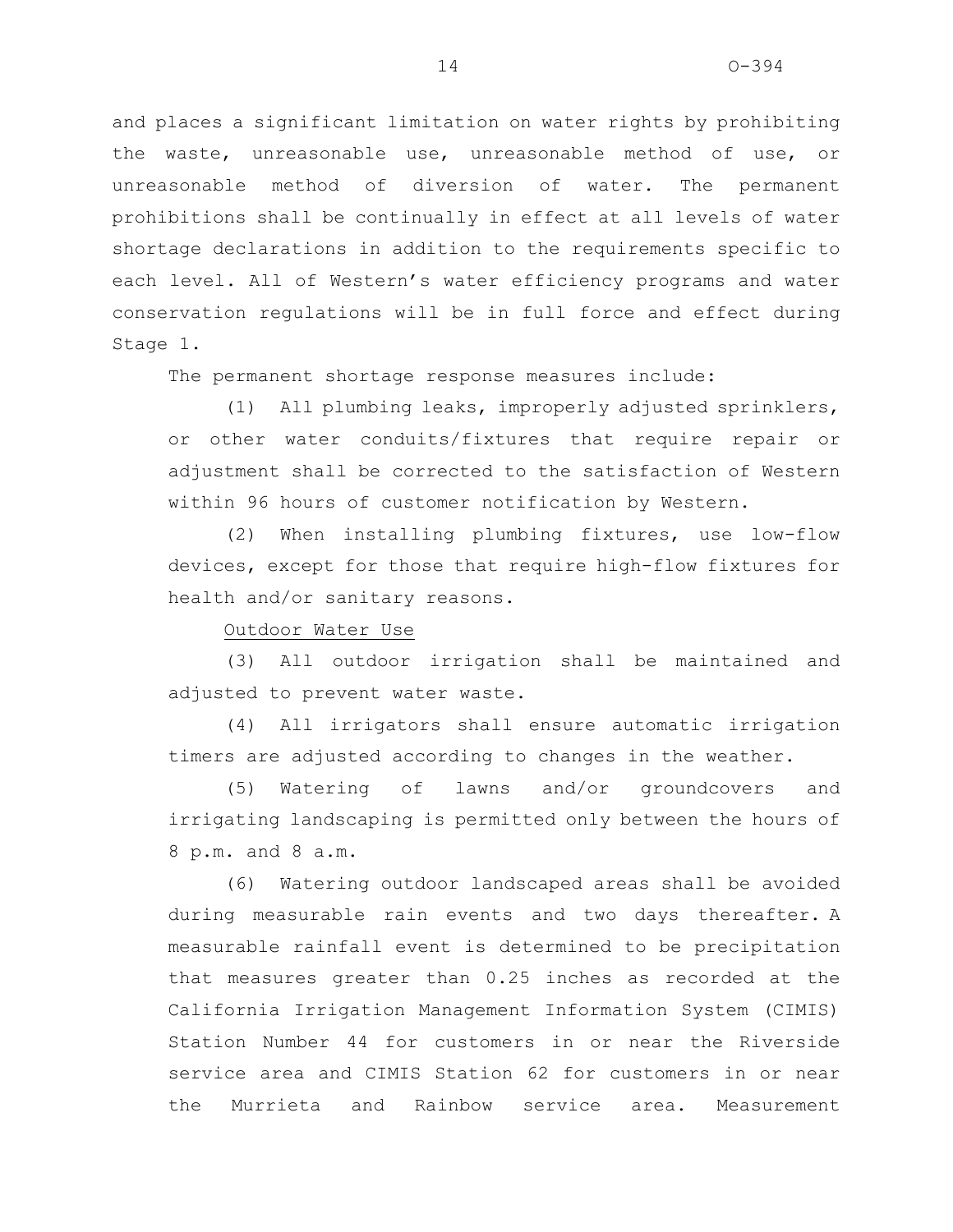information is available online at CIMIS website (www.cimis.water.ca.gov).

(7) Watering outdoor landscaped areas shall be avoided during significant wind events.

(8) No customer shall allow water to leave his or her property by drainage onto adjacent properties or public or private roadways or streets due to excessive irrigation and/or uncorrected leaks.

(9) When installing new landscaping, refer to the Water Use Classification of Landscape Species (WUCOLS). Plant lowwater California Friendly® Landscapes. Non-functional turf areas are not recommended.

(10) All open hoses shall be equipped with automatic, positive shut-off nozzles.

(11) All swimming pools, spas, ponds, and fountains shall be equipped with re-circulating pumps.

(12) Where possible, install pool and spa covers to minimize water loss due to evaporation during non-operating days.

(13) Draining and refilling of private swimming pools is discouraged, unless necessary for health and safety or leak repair.

(14) The non-commercial washing of automobiles, trucks, trailers, boats, airplanes and other types of mobile equipment shall be done with a hand-held bucket or a handheld hose equipped with an automatic, positive shut-off nozzle.

(15) No customer shall use water to wash down sidewalks, driveways, parking areas, tennis courts, patios, or other paved or hard surface areas, except to alleviate immediate fire or sanitation hazards, and then only by use of a handheld bucket or similar container, a hand-held hose equipped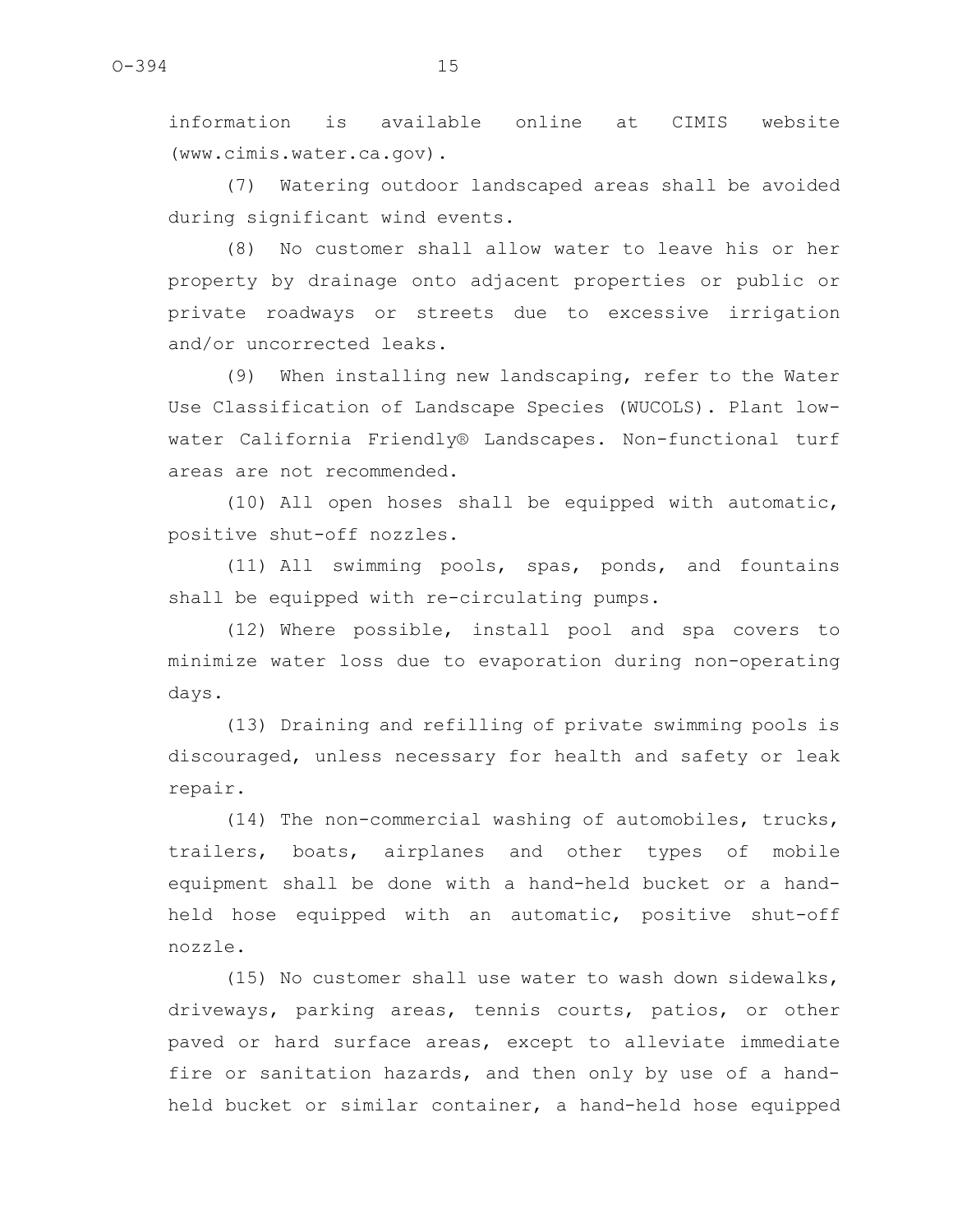with an automatic, positive self-closing shut-off device, or a low-volume, high-pressure cleaning machine.

Construction

(16) Construction operations receiving water from a construction meter, hydrant meter, or water truck shall not use water for any purpose other than those required by regulatory agencies.

(17) Where possible, construction operations should utilize non-potable and recycled water for their purposes.

Commercial

(18) It is prohibited to install single-pass cooling systems in buildings requesting new water service. Single pass cooling equipment should either be modified to recirculate water or, if possible, should be eliminated.

(19) New commercial conveyor car washes and new commercial laundry systems should install recirculating water systems.

(20) Eating or drinking establishments, or other public places where food or drinks are sold, served, or offered for sale, should only provide drinking water upon specific request and are encouraged to use low-flow certified prerinse spray valves.

(21) Commercial lodging establishments shall provide an option not to launder linens daily. Commercial lodging establishments shall prominently display notice of this option in each guestroom using clear and easily understood language.

(22) Developers of commercial properties are urged to eliminate or not install non-functional turf and to install water-wise landscaping using native or drought-tolerant plants.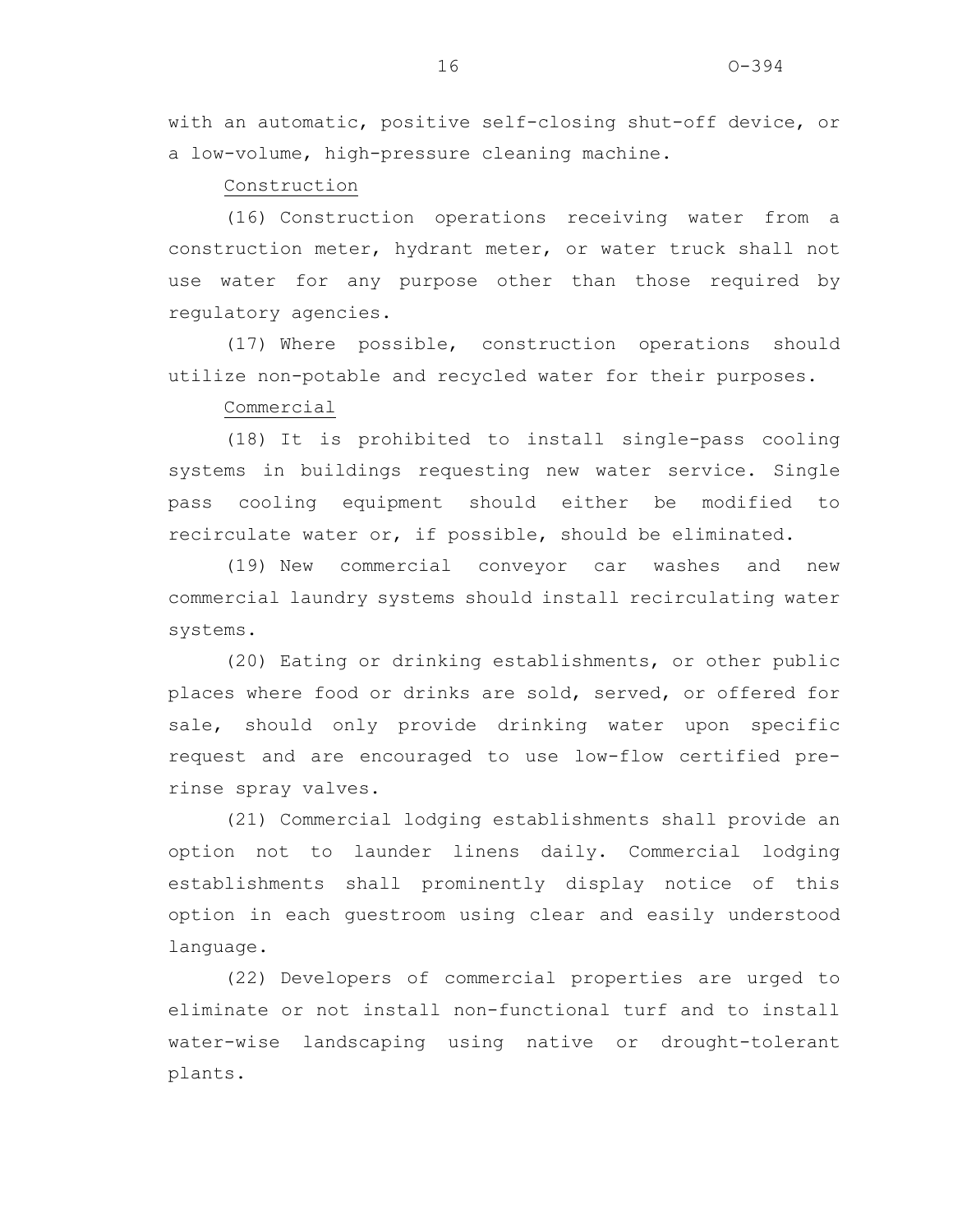(23) No commercial property shall allow water to leave the property by drainage onto adjacent properties or public or private roadways or streets due to excessive irrigation and/or uncorrected leaks.

Homeowner Associations (HOAs)

(24) Homeowner Associations (HOAs), community service organizations, or similar entities are strongly discouraged from enforcing provisions of their rules and regulations that prohibit reducing or eliminating the watering of vegetation or lawns during a declared drought emergency.

(25) Western strongly encourages counties, cities, HOAs, and other enforcement agencies to suspend code enforcement and fines for brown turf areas and to otherwise comply with new state laws regarding limitations on such enforcement.

(26) HOAs shall eliminate irrigation runoff from residential and HOA common area landscapes. HOAs are strongly encouraged to adopt and enforce water use restrictions in their rules and regulations.

## **Section 7. Stage 2 – Water Supply Alert**

(A) Stage 2 is also referred to as a "Water Supply Alert" and applies during periods when there is up to a 20% reduction in Western supplies. This may correlate to MWD's WSCP Stage 2.

(B) The objective of Stage 2 is to achieve a moderate reduction in water use through additional voluntary actions, enhanced outreach, and customer support programs, and may be adjusted depending on supply conditions via a Board-approved resolution.

(C) Voluntary conservation measures will be called upon during this stage. Western shall develop a public information campaign to provide customers with options for achieving the Stage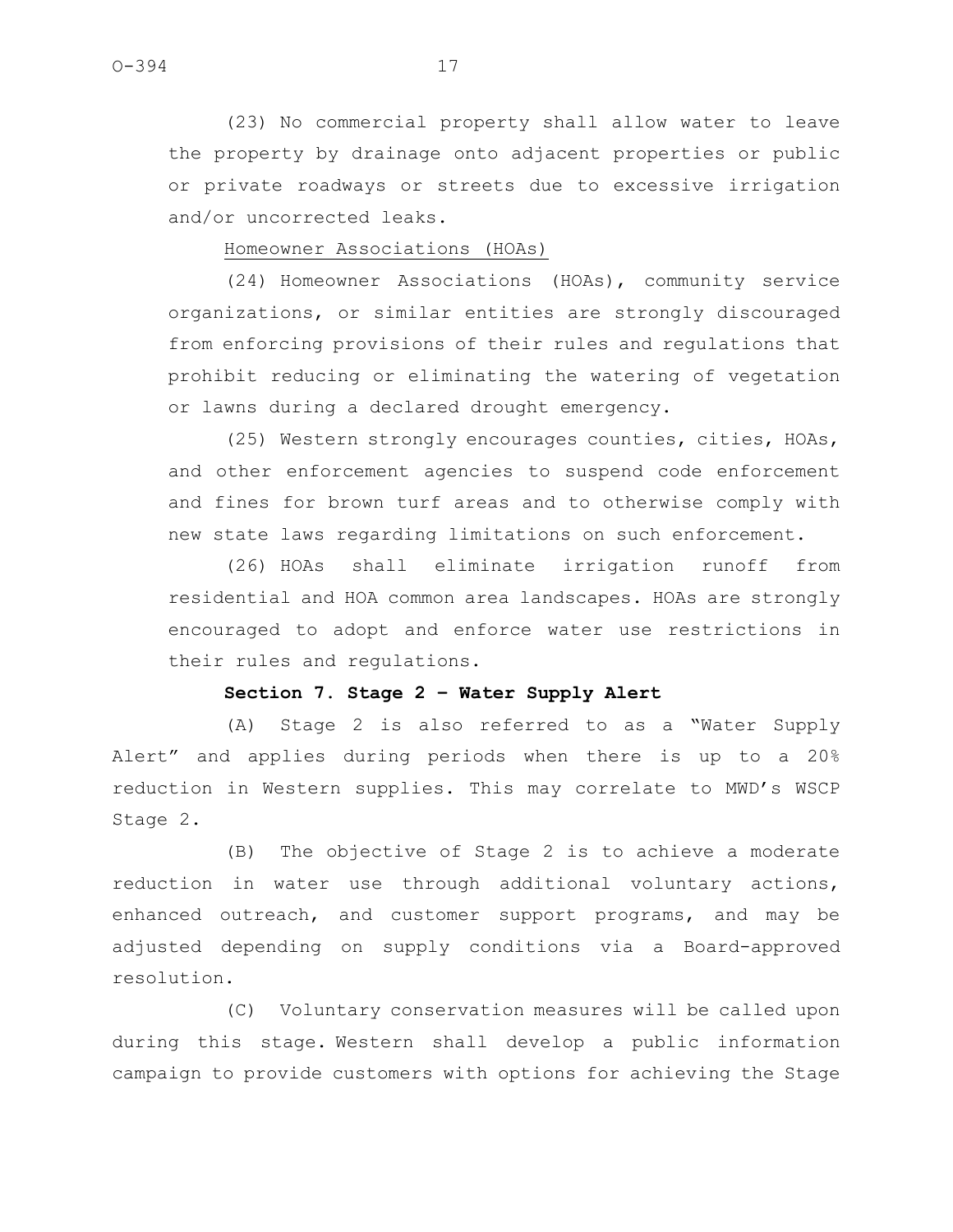2 demand reduction goal. Western shall explore increased customer incentives for conservation measures.

The Stage 2 shortage response measures include:

(1) All plumbing leaks, improperly adjusted sprinklers, or other water conduits/fixtures that require repair or adjustment shall be corrected to the satisfaction of the Western within 72 hours of customer notification by Western.

Outdoor Water Use

(2) All irrigators should install a self-adjusting, weather-based, irrigation controller. Ensure the controller has a manual mode that will allow compliance with higher stages of this Program.

(3) All irrigators should tune-up irrigation systems by checking for and repairing leaks and damaged sprinklers.

(4) New development landscaping plans shall eliminate the installation of non-functional turf grass and shall use efficient irrigation devices where possible.

Indoor Water Use

(5) Customers should wash only full loads of laundry and/or dishes.

(6) Customers should install low-flow certified showerheads and shorten shower times.

(7) Customers should consider replacing older inefficient appliances with certified low-flow appliances.

Commercial

(8) Commercial customers will be encouraged to develop a Water Management Plan that mirrors the stages and reduction targets described in the Program.

(9) Commercial, institutional, industrial, and landscape customers, including but not limited to, parks, school grounds, highway medians, commercial landscaping, and golf courses are restricted to irrigation applications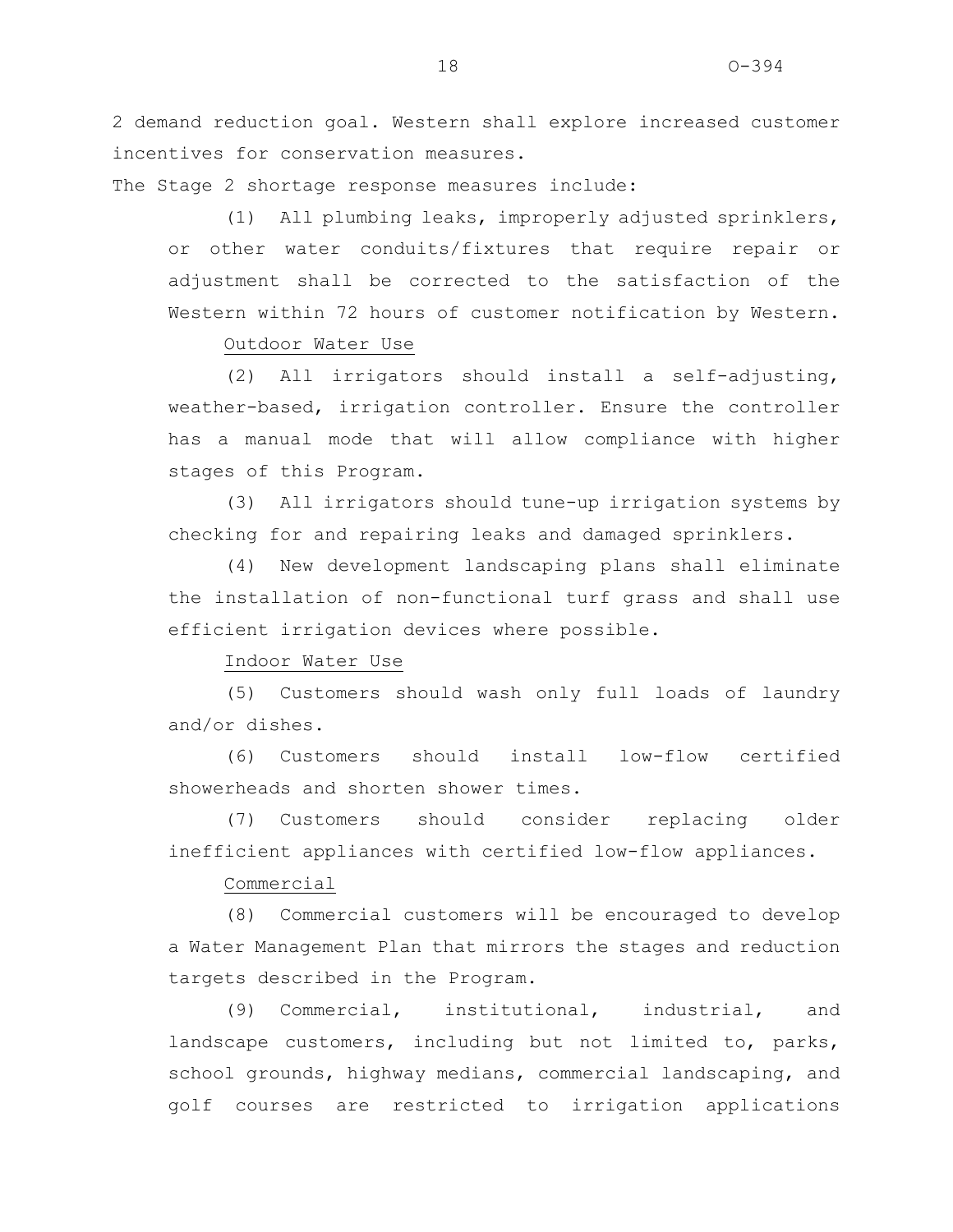between 8 p.m. and 6 a.m. These irrigators are advised to adjust automatic irrigation timers according to changing weather patterns and landscape requirements.

(10) Customers irrigating with recycled water need to provide signage on the site that conforms with recycled water use requirements and is clearly visible. Customers irrigating with recycled water are encouraged to develop a Water Management Plan that describes how water waste will be eliminated.

# **Section 8. Stage 3 – Water Supply Reduction - Targeting Unsustainable Use**

(A) Stage 3 is also referred to as a "Water Supply Reduction - Targeting Unsustainable Use" stage. The intent of Stage 3 is to target and eliminate excessive water waste and water use in Western's "Unsustainable Use" category. Stage 3 applies during periods when Western supplies are reduced up to 30%. This may correlate to MWD's WSCP Stage 3.

(B) The objective of the measures undertaken in Stage 3 is to achieve a mandatory reduction of water system consumption by 10 percent.

(C) Potable water customers in areas directly served by Western that do not have Water Budgets shall reduce their water use by 10% from the Base Period.

(D) In Stage 3, Western seeks to eliminate Unsustainable water use (Tier 4). Customers with Unsustainable water use might be subject to enforcement under Section 15 of the Ordinance.

(E) Customers with dedicated landscape meters will be required to reduce by 15 percent.

(F) Commercial customers will be required to implement their respective stage in their Water Management Plan.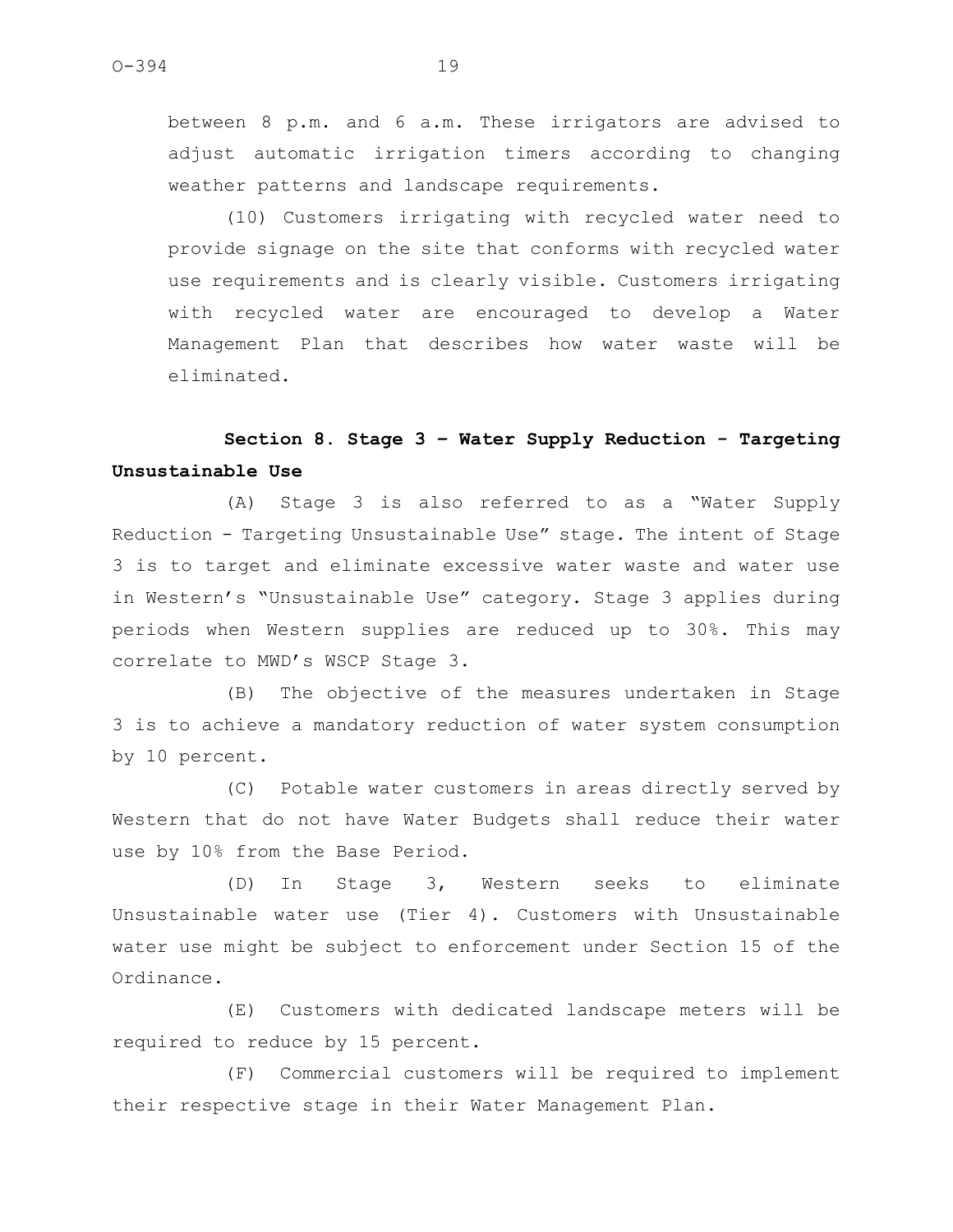(G) The permanent prohibitions described in Stage 1 and 2 shall be continually in effect at this level of water shortage declaration in addition to the requirements specific to each level.

(H) Additional conservation measures will be called upon during this stage. Western shall develop a public information campaign to provide customers with options for achieving the Stage 3 demand reduction goal and complying with their applicable water allocation.

(I) Western shall explore enhanced customer incentives for conservation measures. These measures include but are not limited to landscape audits, weather-based irrigation controllers, toilets, washers, and turf replacement.

The Stage 3 shortage response measures include:

(1) All plumbing leaks, improperly adjusted sprinklers, or other water conduits/fixtures that require repair or adjustment shall be corrected to the satisfaction of Western within 48 hours of customer notification by the Western.

### Outdoor Water Use

(2) Customers shall conduct a self-audit of their irrigation systems and eliminate overspray, leaks and breaks.

(3) Customers shall cut back irrigation runtimes by 15% using the Percent Adjust feature on their irrigation controller or limit lawn irrigation to no more than three days per week (during April through September) and no more than two days per week (during October through March). Customers with functional or recreational turf areas such as athletic fields, schools, and parks should attempt to reduce water use while still maintaining the health of their landscapes.

(4) Filling, refilling, or replenishing residential swimming pools, spas, ponds, streams, and artificial lakes is prohibited.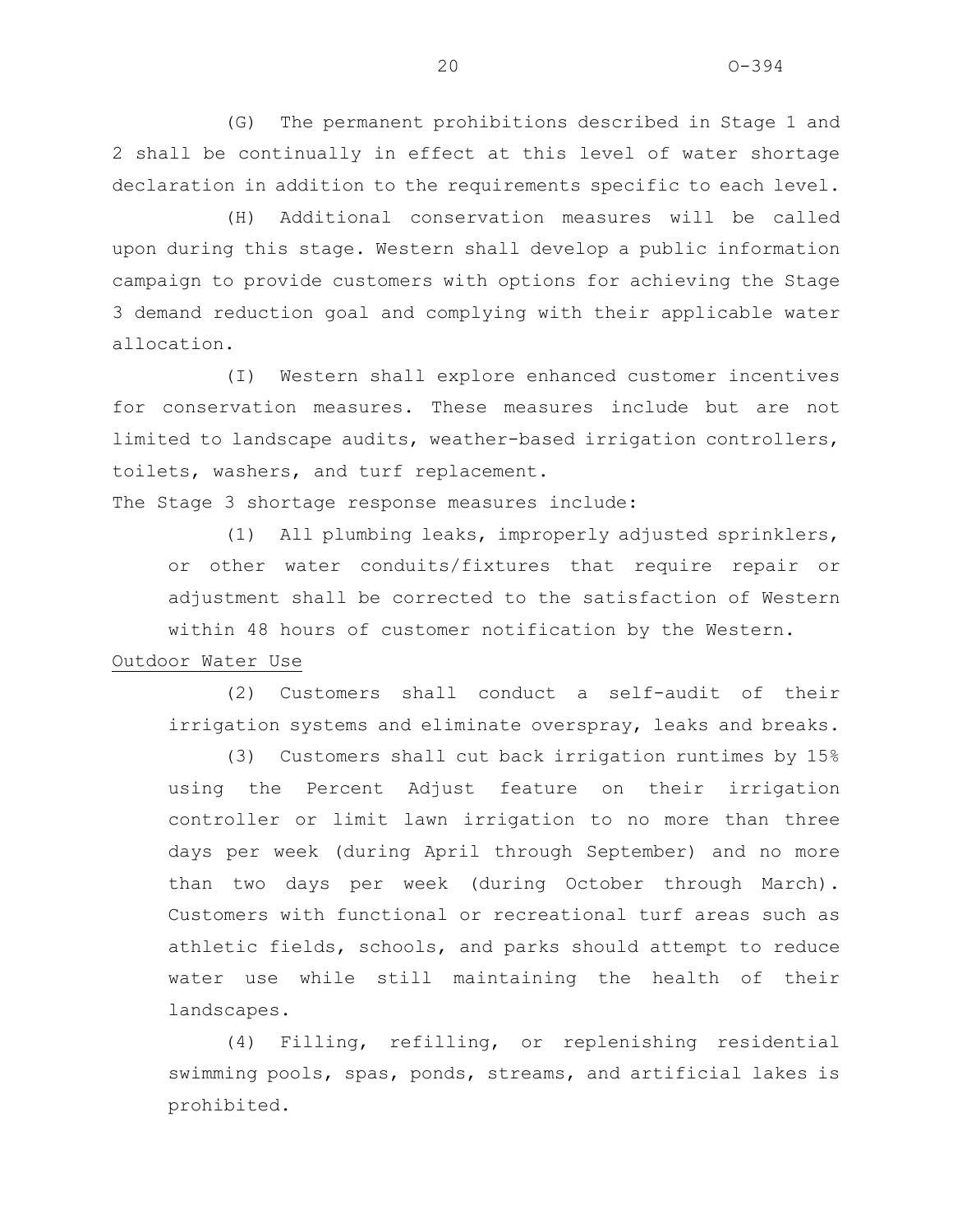(5) Operation of any ornamental fountain or water feature, is prohibited. No water for decorative fountains or water features may be used, even if it has a recirculating system.

(6) Use of water for cooling mists is prohibited.

(7) Washing of personal vehicles at home (including autos, trucks, trailers, motor homes, boats or others) is prohibited.

Commercial

(8) Customers receiving water from Western who are engaged in commercial agricultural practices, whether for the purpose of crop production or growing of ornamental plants shall provide, maintain and use irrigation equipment and practices which are the most efficient possible. Upon the request of Western's General Manager, these persons may be required to prepare a plan describing their irrigation practices and equipment, including but not limited to, an estimate of the efficiency of the use of water on their properties.

(9) Customers are required to conduct a self-audit of their irrigation systems.

(10) Non-agricultural irrigation is limited as follows:

(a) Properties may be irrigated only between the hours of 10 p.m. to 6 a.m.

(b) Properties may not be irrigated more than 3 times per week during the months of April through October and no more than 2 times per week during the months of November through March. Landscaped area of properties that are irrigated by drip irrigation or micro-spray irrigation shall be exempt from these irrigation restrictions.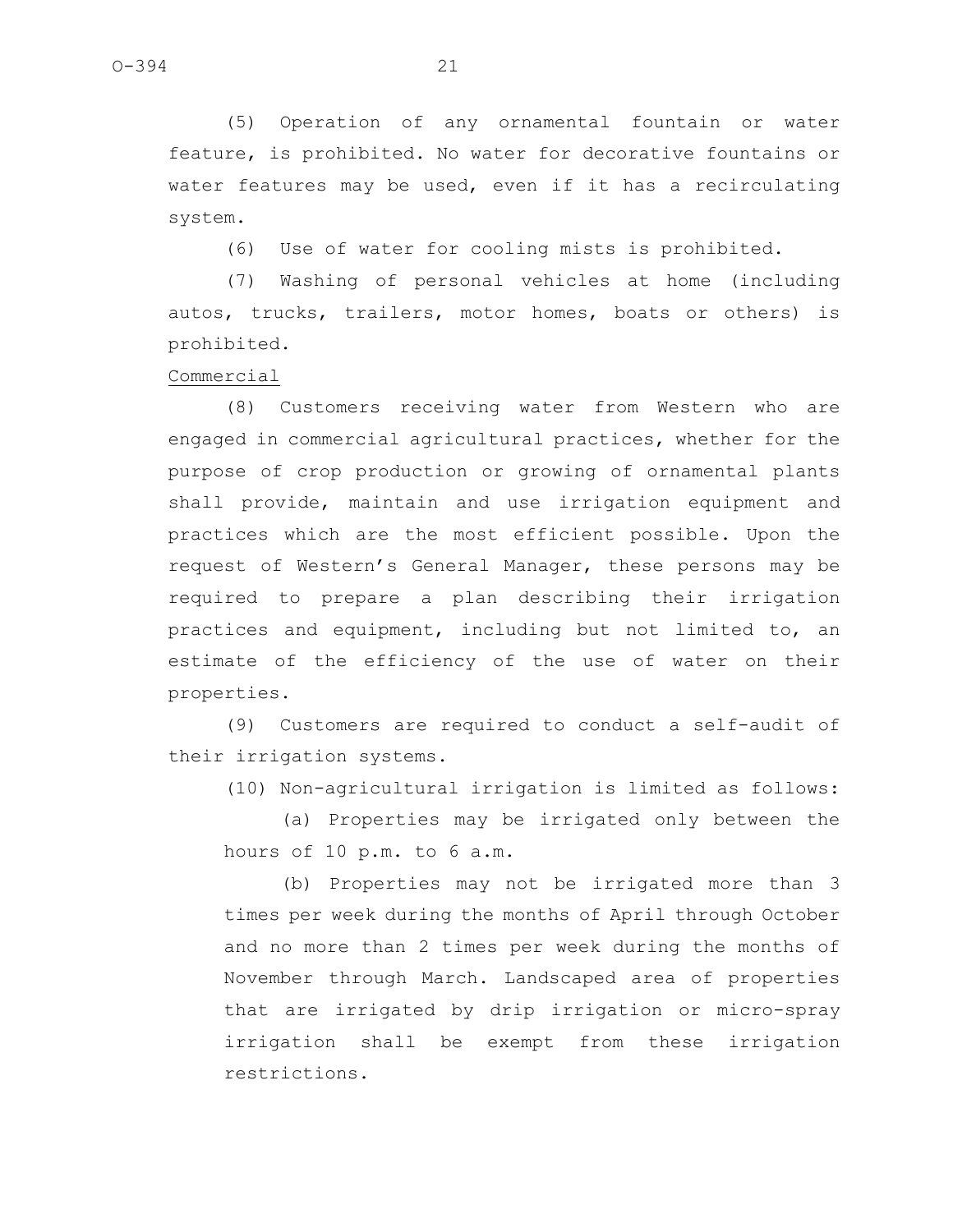(c) All automatic irrigation timers shall be adjusted according to changing weather patterns and to eliminate run-off.

(11) Draining and refilling swimming pools, spas, ponds, streams, and artificial lakes is prohibited.

(12) Operation of any decorative fountain, pond, or similar structure is prohibited. No water for decorative fountains may be used, even if it has a recirculating system. No water for decorative fountains may be used even if recycled water is utilized.

(13) Use of water for cooling mists is prohibited.

**Section 9. Stage 4 – Water Supply Reduction - Targeting Inefficient Use**

(A) Stage 4 is also referred to as a "Water Supply Reduction - Targeting Inefficient Use" stage. The intent of Stage 4 is to target and eliminate excessive water waste and water use in Western's Inefficient Use Category (Tier 3). Stage 4 applies during periods when Western supplies are reduced up to 40%. This may correlate to MWD's WSCP Stage 4.

(B) The objective of the measures undertaken in Stage 4 is a mandatory reduction in water system consumption by 20%.

(C) Potable water customers in areas directly served by Western that do not have Water Budgets shall reduce their water use by 20% from the Base Period.

(D) Water use is prohibited in the "Inefficient Use" category (Tier 3) and is subject to enforcement under Section 15 of the Ordinance.

(E) Customers with dedicated landscape meters will be required to reduce by 25%.

(F) Commercial customers will be required to implement their respective stage in their Water Management Plan.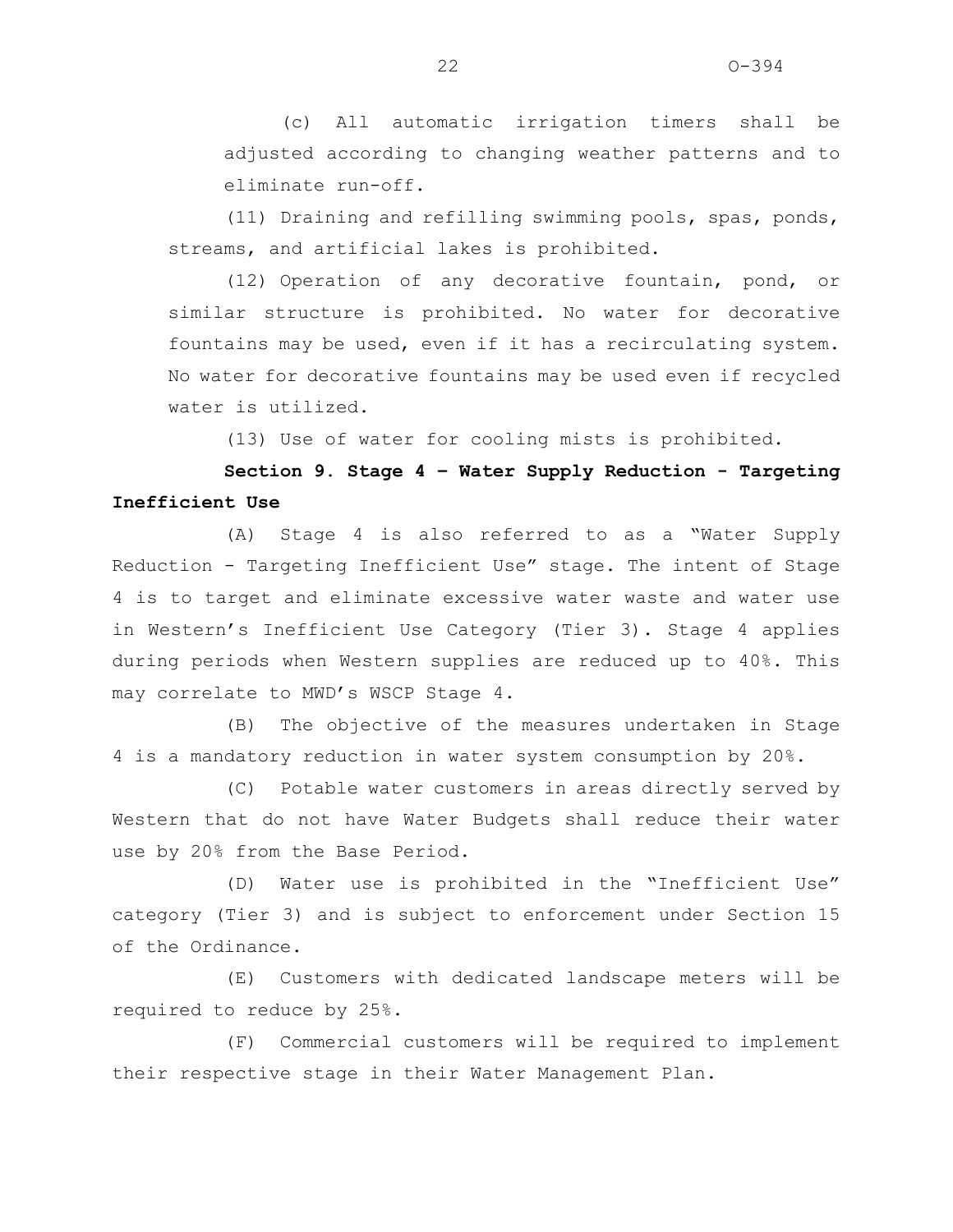(G) Western shall develop a public information campaign to provide customers with options for achieving the Stage 4 demand reduction goal and complying with their applicable water allocation.

(H) The permanent prohibitions described in Stage 1 through 3 shall be continually in effect at this level of water shortage declaration in addition to the requirements specific to each level.

(I) Western shall explore enhanced customer incentives for conservation measures. These measures include but are not limited to landscape audits, weather-based irrigation controllers, toilets, washers, and turf replacement.

The Stage 4 shortage response measures include:

(1) All plumbing leaks, improperly adjusted sprinklers, or other water conduits/fixtures that require repair or adjustment shall be corrected to the satisfaction of the Western within 36 hours of customer notification by the Western.

(2) Use of water from fire hydrants shall be limited to firefighting related activities, or other activities necessary to maintain the health, safety, and welfare of the public.

(3) Potable water may not be used for construction purposes. Non-potable and/or recycled water must be used.

Outdoor Water Use

(4) Commercial, Non-agricultural, irrigation is limited as follows:

(a) Properties may be irrigated only between the hours of 10 p.m. to 6 a.m.

(b) Customers shall reduce their outdoor water use by 20% using the "Percent Adjust" feature on their irrigation controller or they may not irrigate more than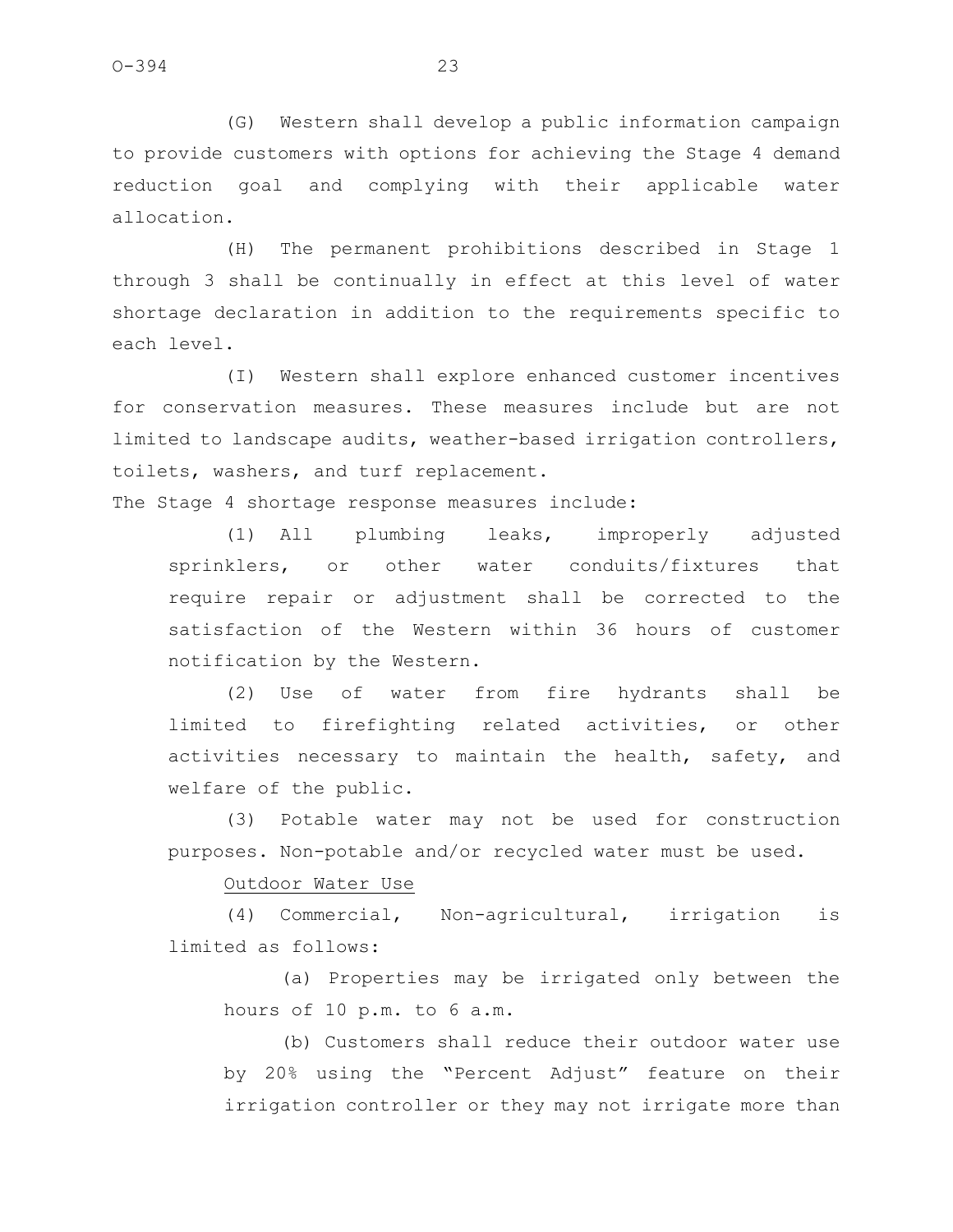2 times per week during the months of April through September and no more than 1 time per week during the months of October through March.

(5) Installation of new landscapes shall be prohibited unless irrigated with recycled water. Exceptions may be provided for projects with prior approval by the appropriate jurisdiction.

# **Section 10. Stage 5 – Water Supply Reduction - Targeting Outdoor Use**

(A) Stage 5 is also referred to as a "Water Supply Reduction - Targeting Outdoor Use" stage. The intent of Stage 5 is to target and eliminate outdoor water use. Stage 5 applies during periods when Western supplies are reduced up to 50%. This may correlate to MWD's WSCP Stage 5.

(B) The objective of the measures undertaken in Stage 5 is a mandatory reduction in water system consumption within Western by 35%.

(C) Potable water Customers in areas directly served by Western that do not have Water Budgets shall reduce their water use by 35% from the Base Period.

(D) Water use is prohibited in the "Outdoor Water Use" category (Tier 2) and is subject to enforcement under Section 15 of the Ordinance.

(E) All landscape and non-essential outdoor water use for all customers in all areas of Western's retail water service area shall be prohibited.

(F) Commercial customers will be required to implement their respective stage in their Water Management Plan.

(G) Western shall develop a public information campaign to provide customers with options for achieving the Stage 5 demand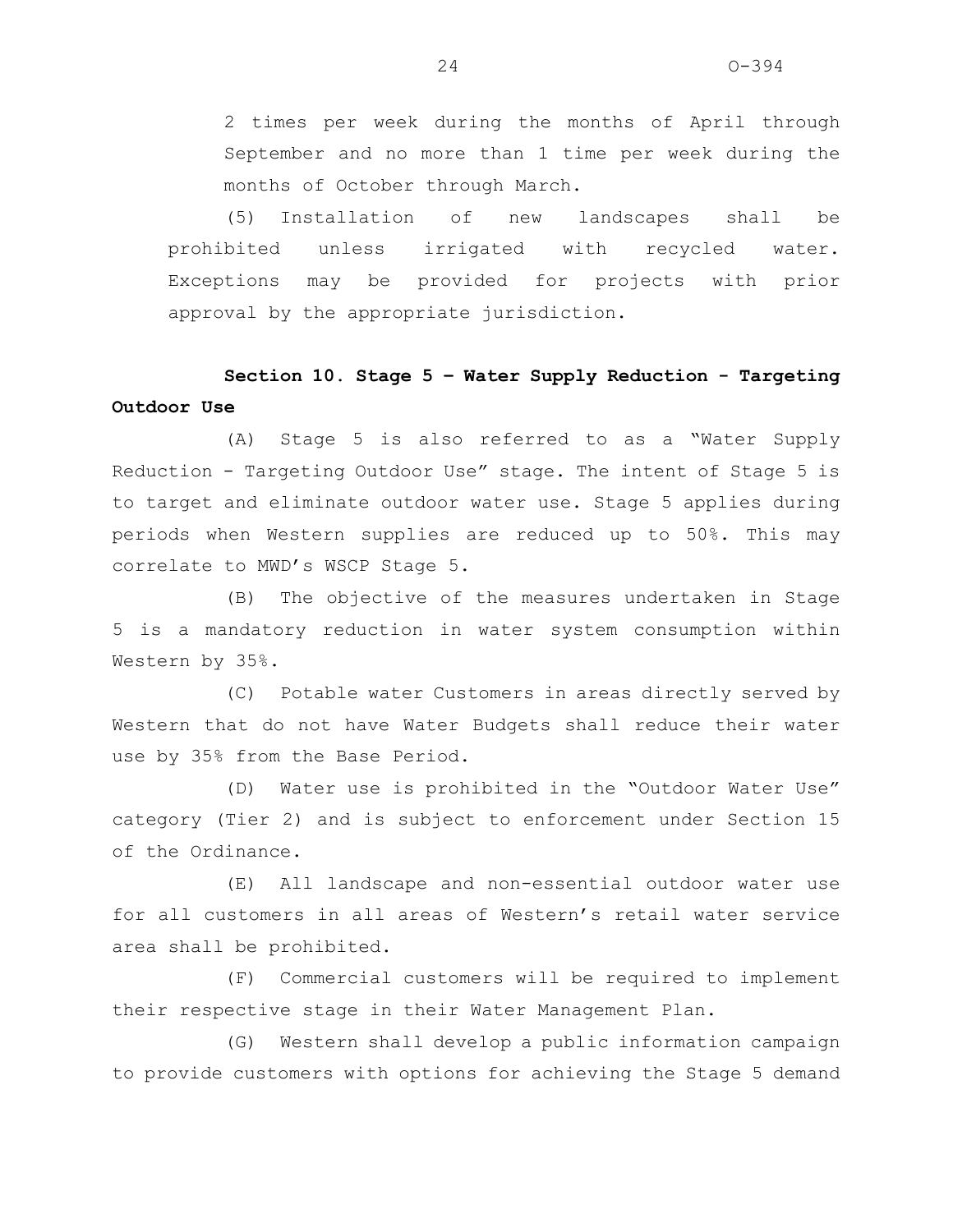reduction goal and complying with their applicable water allocation.

(H) The permanent prohibitions described in Stages 1 through 4 shall be continually in effect at this level of water shortage declaration in addition to the requirements specific to each level.

(I) Western shall explore enhanced customer incentives for conservation measures. These measures include but are not limited to landscape audits, weather-based irrigation controllers, toilets, washers, and turf replacement.

The Stage 5 shortage response measures include:

(1) All plumbing leaks, improperly adjusted sprinklers, or other water conduits/fixtures that require repair or adjustment shall be corrected to the satisfaction of the Western within 24 hours of customer notification by Western.

(2) At the discretion of the Board of Directors, no new potable water service connections shall be provided, no new temporary meters or permanent meters shall be provided, and no statements of immediate ability to serve or provide potable water service (such as will serve letters, certificates, or letters of availability) shall be issued.

(3) Western will suspend consideration of annexations to its service area, unless the annexation increases the water supply available to the Western by more than the anticipated demands of the property to be

annexed.

(4) No planting of new landscaping (seed, sod, or other plant materials).

(5) No irrigation of lawns, landscapes and/or ornamental gardens. Hand-watering of trees once a week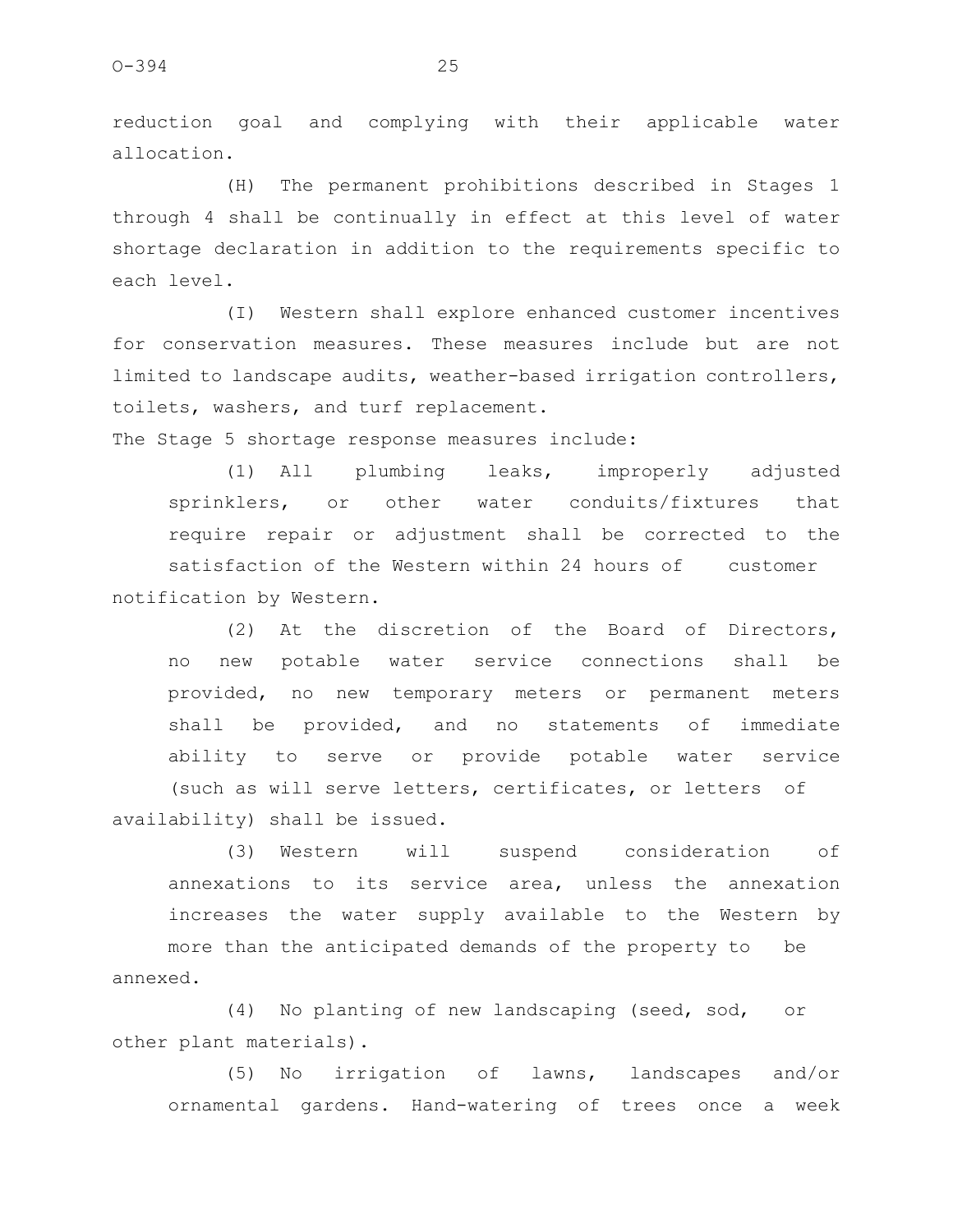is allowed. Vegetable gardens under 5,000 square feet in area grown for personal consumption are exempt.

**Section 11. Stage 6 – Catastrophic Water Supply Loss - Targeting Indoor Use** 

(A) Stage 6 is also referred to as a "Catastrophic Water Supply Loss - Targeting Indoor Use" stage. The intent of this stage is to substantially reduce the demand for water through indoor conservation actions. Stage 6 applies during periods when Western supplies are reduced by more than 50%, including catastrophic emergencies. This may correlate to MWD's WSCP Stage 6. Stage 6 may be declared during an Immediate Emergency. A Stage 6 declaration may also be accompanied by a Board Resolution declaring a Water Shortage Emergency under California Water Code sections 350 *et seq*.

(B) The objective of the measures undertaken in Stage 6 is to significantly reduce water consumption within Western's retail water service area to protect public health, safety, and fire flow.

(C) Except as otherwise provided in this Section 10, all water supply shortage response measures of Stages 1 through 5 shall be in full force and effect during Stage 6.

(D) Customers will be required to reduce use in the "Indoor Water Use" category (Tier 1) by 10% or more and is subject to enforcement under Section 15 of the Ordinance.

(E) The use of non-potable or recycled water is permitted pursuant to the specific rules and regulations that govern their use and availability.

(F) All landscape and non-essential outdoor water use for all customers in all areas of Western's retail water service area shall be prohibited.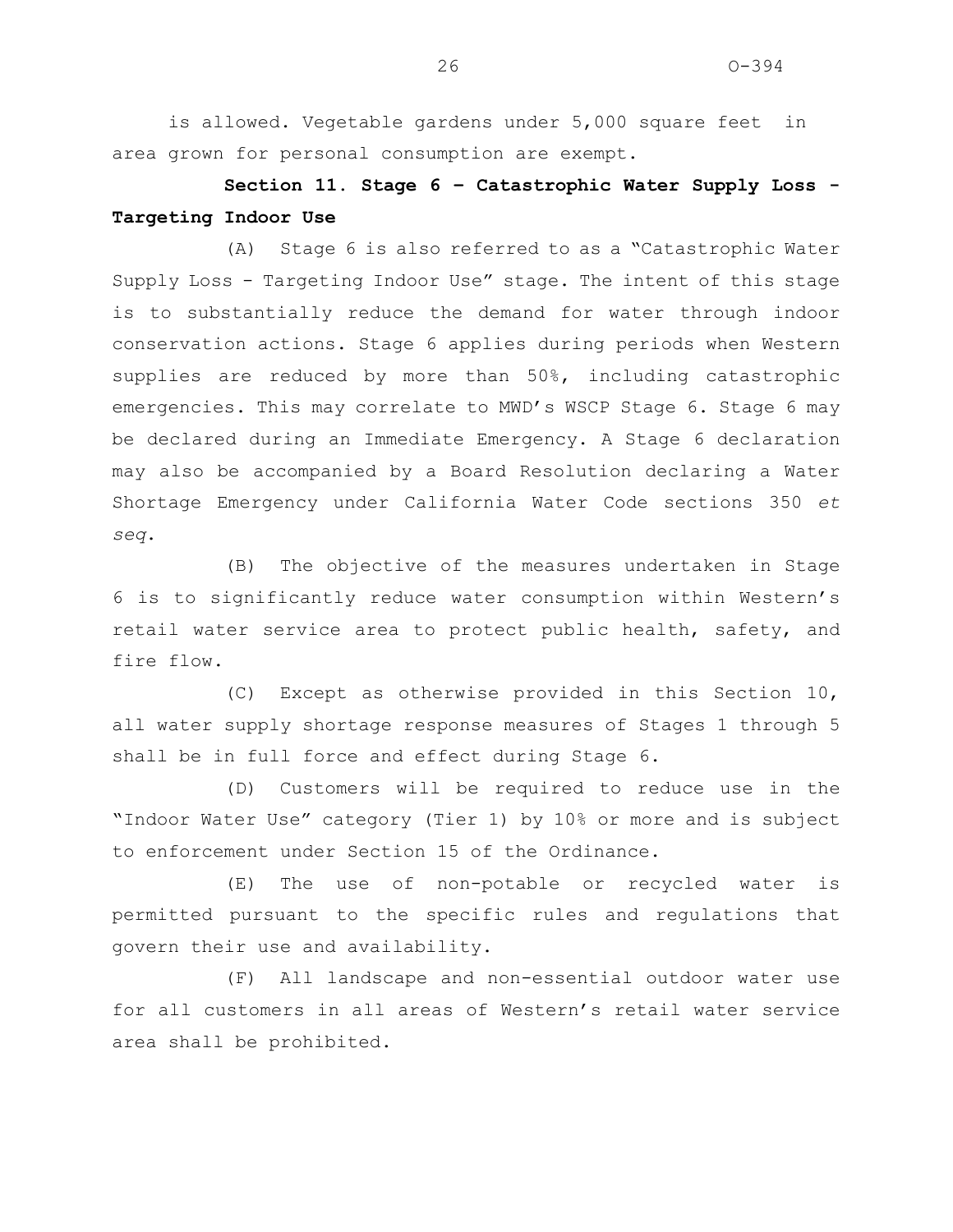(G) Except as to property for which a building permit has been heretofore issued, no new water meter(s) shall be provided, except in the following circumstances:

(1) for projects necessary to protect the public's health, safety, and welfare; or

(2) when using recycled water.

(H) Commercial customers will be required to further enact their conservation plan.

(I) Potable water customers in areas directly served by Western that do not have Water Budgets shall reduce their indoor water use by 10%.

(J) The use of water for commercial, manufacturing, or processing purposes may be further reduced in volume than is indicated in this section if it is determined to be in the best interest of the health, sanitation, and fire flow protection in the communities served by Western. This determination may be made by the Board of Directors, the General Manager or his or her authorized designee as provided for in Section 5(E).

(K) All dedicated irrigation meters will be locked off by Western personnel.

(L) Customers with a Western authorized Medical Adjustment to their Tier 1 allocation will be permitted 100% of their Tier 1 Water Budget.

(M) Western shall develop a public information campaign to provide customers with options for achieving the Stage 6 demand reduction goals and complying with their allocation.

(N) Customers are encouraged to participate in customer incentive programs for conservation measures, specifically related to indoor water saving devices like toilets and washers.

## **Section 12. Violations and remedies**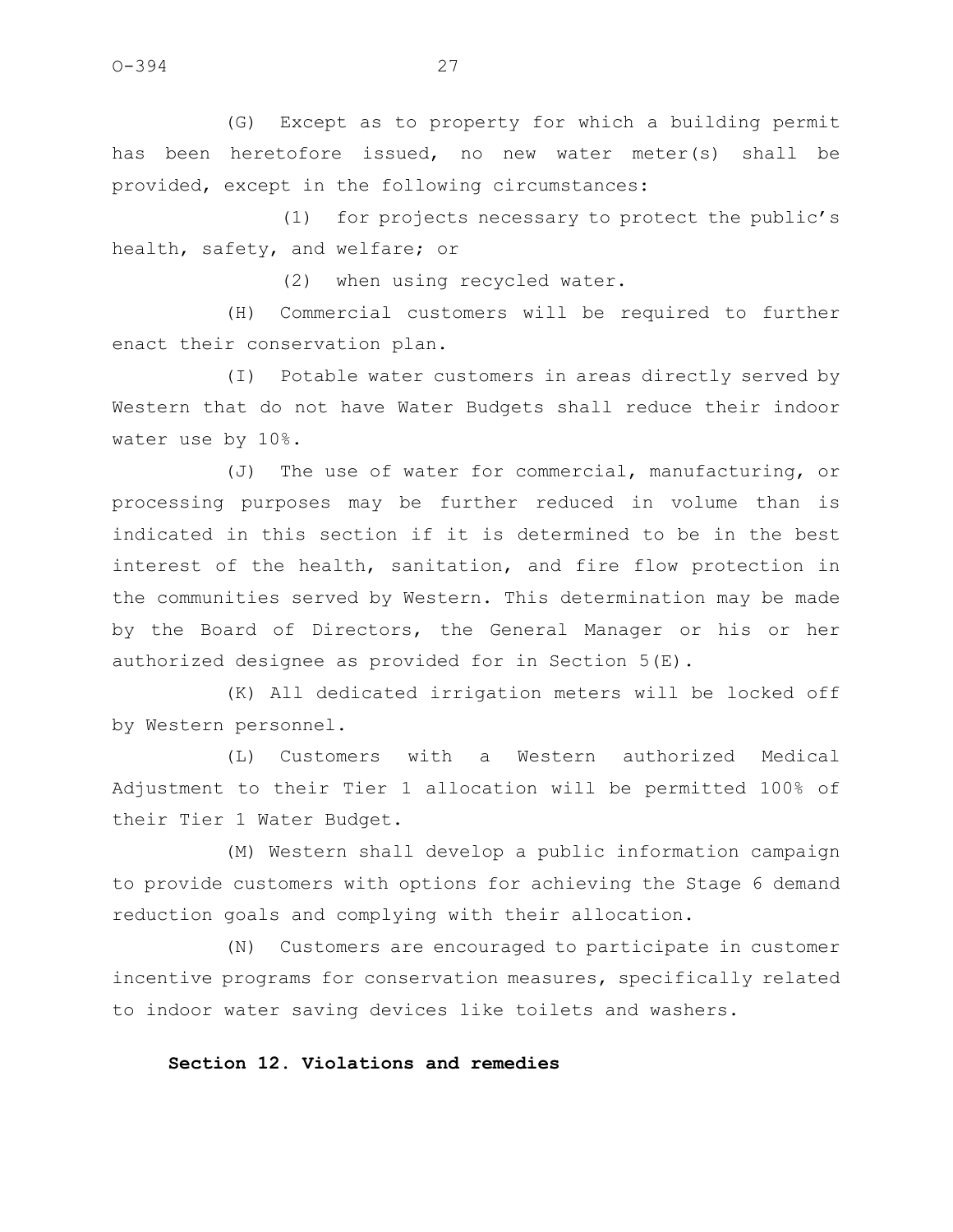(A) Criminal Violation. It shall be unlawful for any Person to willfully violate the provisions of this Ordinance. Any violation of the provisions of this Ordinance shall be a misdemeanor, unless made an infraction by the prosecutor, subject to imprisonment in the county jail for not more than thirty (30) days or by fine not to exceed \$1,000, or by both as provided in California Water Code section 377.

(B) Cease and Desist Order. The General Manager may issue a cease and desist order directing the Property Owner, or occupant, or other Person in charge of day-to-day operations of any property, and/or any other Person responsible for a violation of this Ordinance to:

(1) immediately discontinue any prohibited use of water pursuant to this Ordinance; and

(2) immediately cease any activity not in compliance with the terms, conditions, and requirements of this Ordinance.

(C) Civil Action. In addition to any other remedies provided in this Ordinance, any violation of this Ordinance may be enforced by civil action brought by the District and the imposition of administrative fines and/or penalties. In any such action, the District may seek, and the court may grant, as appropriate, any or all of the following remedies:

(1) a temporary and/or permanent injunction;

 (2) assessment of the violator for the costs of enforcement of the violation and for the reasonable costs of preparing and bringing legal action under this Ordinance; and

(3) assessments under this subsection shall be paid to Western to be used exclusively for costs associated with implementing or enforcing the water supply shortage and regulatory provisions of this Ordinance.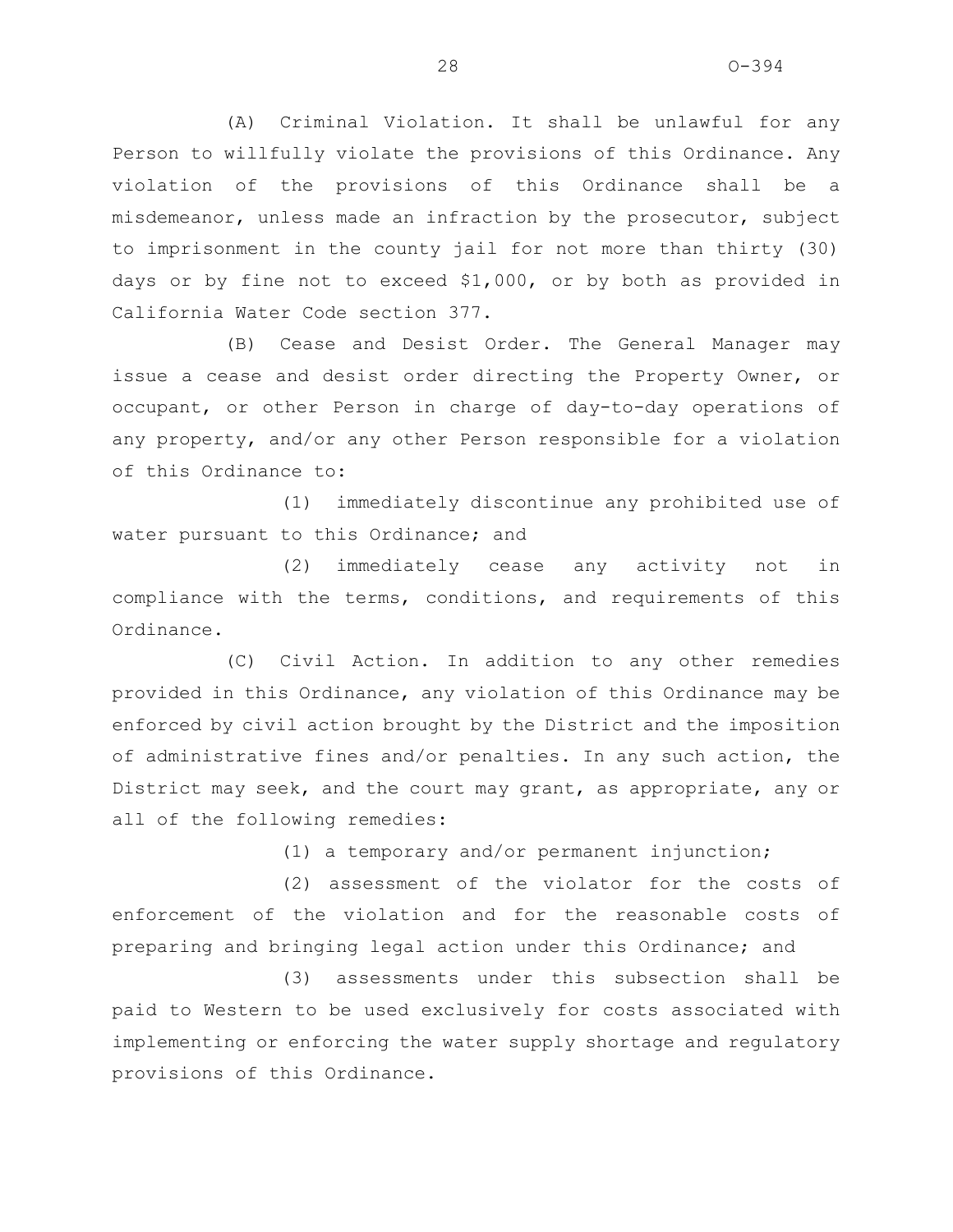(D) Cumulative. All remedies provided herein shall be cumulative and not exclusive.

(E) On-going. A Person shall be deemed guilty of a separate offense for each and every day or portion thereof during which any violation of any provision of this Ordinance is committed, continued, or permitted.

## **Section 13. Notices**

(A) Any notice, notice of violation, cease and desist order, and administrative compliance order shall be served pursuant to the requirements of this Ordinance and shall:

(1) identify the provision(s) of this Ordinance and any State law, if applicable, alleged to have been violated; and

(2) state that continued noncompliance may result in civil, criminal, or administrative enforcement actions against the Person who committed the violation, or the Property Owner and/or occupant of the property where the violation occurred; and

(3) state a compliance date that must be met by the Person who committed the violation, or the Property Owner and/or occupant of the property where the violation occurred; and

(4) order remediation work, where applicable, that must be taken by the Property Owner and/or occupant of the property; and

(5) state that the recipient has a right to appeal the matter as set forth in this Ordinance; and

(6) include the address of the affected property and be addressed to the Property Owner as shown on the most recently issued equalized assessment roll or as may otherwise appear in the current records of the District. If the order applies to a responsible party who is not the Property Owner, or if the event is not related to a specific property, the notice may be sent to the last known address of the responsible party; and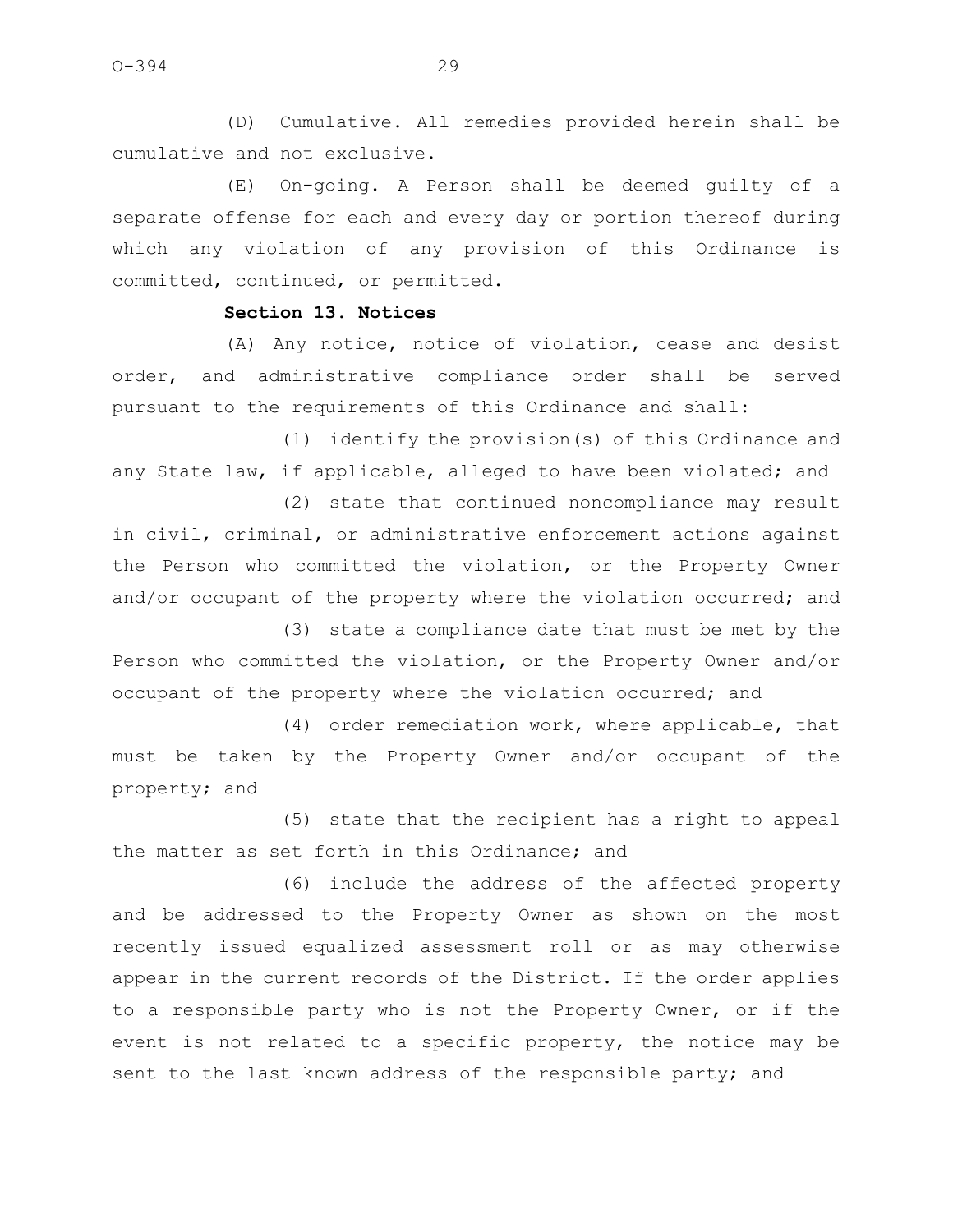(7) be deemed served ten (10) business days after posting on the property, if the Property Owner or occupant of the affected property cannot be located after the reasonable efforts of the General Manager or his or her authorized designee.

(B) Any notice, notice of violation, cease and desist order, and administrative compliance order may be sent by regular mail. Service by regular mail is effective on the date of mailing.

(C) The notice of violation may include, where deemed applicable by the General Manager or his or her authorized designee, the following terms and conditions:

(1) specific steps or actions and time schedules for compliance as reasonably necessary to prevent future violations of this Ordinance; and

(2) any other terms, conditions, or requirements reasonably calculated to prevent continued or threatened future violations of this Ordinance, including, but not limited to, discontinuing or limiting water service with the installation of a flow-restricting device.

(D) In addition to or in conjunction with the notice of violation, for a first violation of any provision of this Ordinance, within two (2) weeks of the violation:

(1) the District may provide notice to the Property Owner or occupant of the property where the violation occurred to advise such Person of:

(a) the water supply shortage stage then in effect and the provisions of this Ordinance relating thereto;

(b) water supply shortage response measures that are required and may be implemented pursuant to this Ordinance;

(c) possible consequences and actions which may be taken by Western for future violations of this Ordinance, including discontinuance of water service; and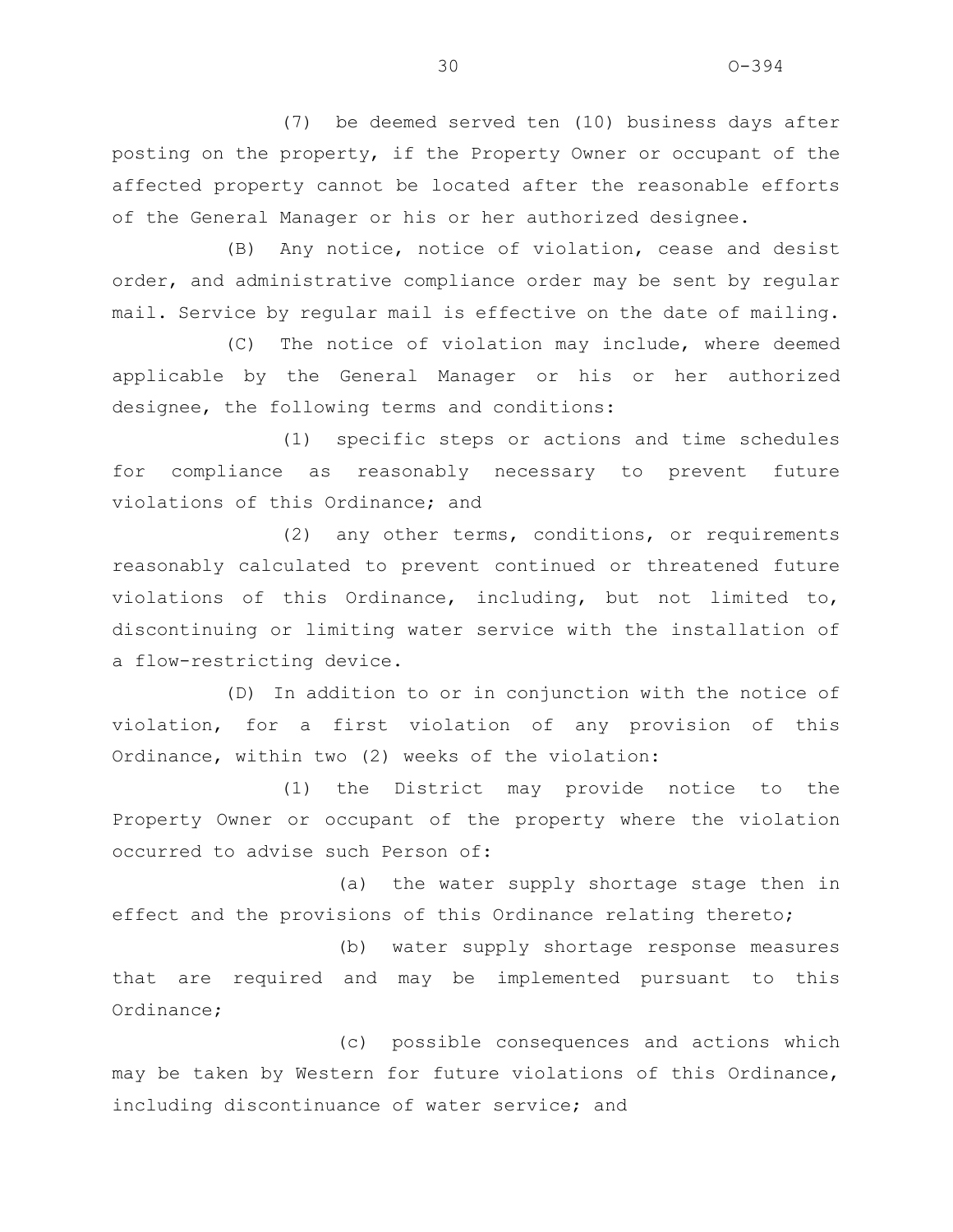(d) administrative fines and/or penalties that may be imposed for the specific violation and any future violations of this Ordinance;

(2) if the General Manager or his or her authorized designee deem it to be appropriate, the District may order the installation of a flow-restricting device on the service line for any Person who violates any term or provision of this Ordinance.

(E) In addition to or in conjunction with the notice of violation, for a second or any subsequent violation of this Ordinance, within two (2) weeks of the violation:

(1) the District may provide notice to the property where the violation occurred to notify the Property Owner or occupant of the property where the violation occurred to advise such Person of:

(a) the water supply shortage stage then in effect and the provisions of this Ordinance relating thereto;

(b) the water supply shortage response measures that are required and may be implemented by such Person; and

(c) possible consequences which may occur in the event of any future violations of this Ordinance;

(2) if the General Manager or his or her authorized designee deem it to be appropriate, the District may order the installation of a flow-restricting device on the service line for any Person who violates any term or provision of this Ordinance;

(3) if the General Manager or his or her authorized designee deem it to be appropriate, the District may discontinue water service at the location where the violation occurred.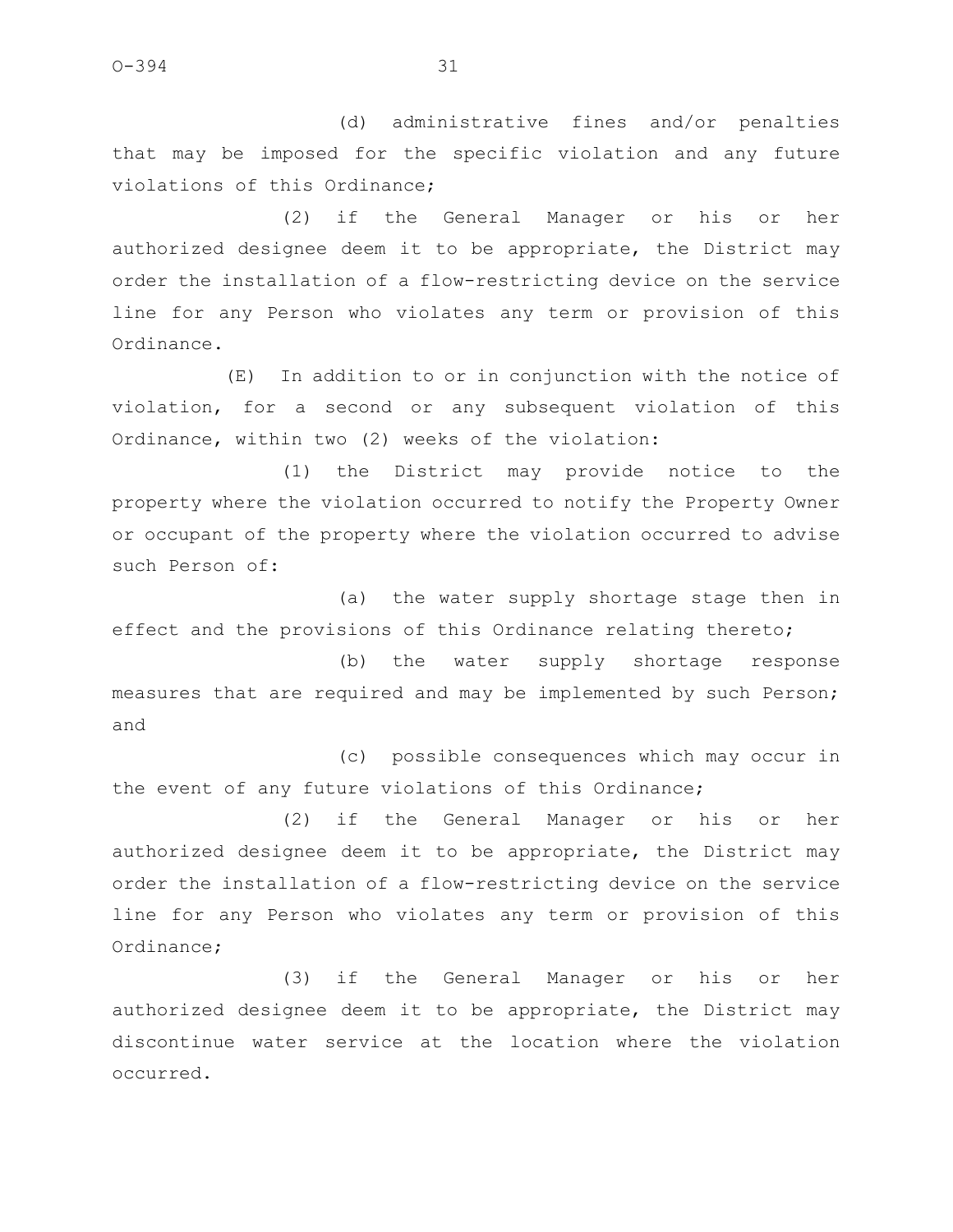(F) The District may, after one (1) written notice of violation, order that a special meter reading or readings be made in order to ascertain whether wasteful or unreasonable use of water is occurring. The District may impose a meter reading fee for each meter reading it conducts pursuant to this Ordinance.

### **Section 14. Administrative compliance order and fines**

(A) Separate from, in addition to, or in combination with a notice of violation or cease and desist order, the General Manager or his or her authorized designee may issue an administrative compliance order against the Property Owner and/or occupant of the property where a violation of this Ordinance occurred and/or any other Person responsible for a violation of this Ordinance who violates any provision of this Ordinance. Issuance of a notice of violation or a cease and desist order is not a prerequisite to the issuance of an administrative compliance order. The administrative compliance order shall allege the act(s) or failure(s) to act that constitute violations of this Ordinance and shall set forth the penalty for the violation(s).

(B) The General Manager may impose the following administrative fines and/or penalties, in addition to other appropriate action requirements and measures:

(1) For water meters one inch and smaller (1") in size:

(a) For the first violation during any water supply shortage stage by any Person of any provision of this Ordinance, the District may issue a written notice to the Person which sets forth the facts surrounding the violation and additional information such as the required compliance and potential administrative fines and/or penalties for noncompliance;

(b) For a second violation during any water supply shortage stage by any Person of any provision of this Ordinance within the preceding twelve (12) calendar months,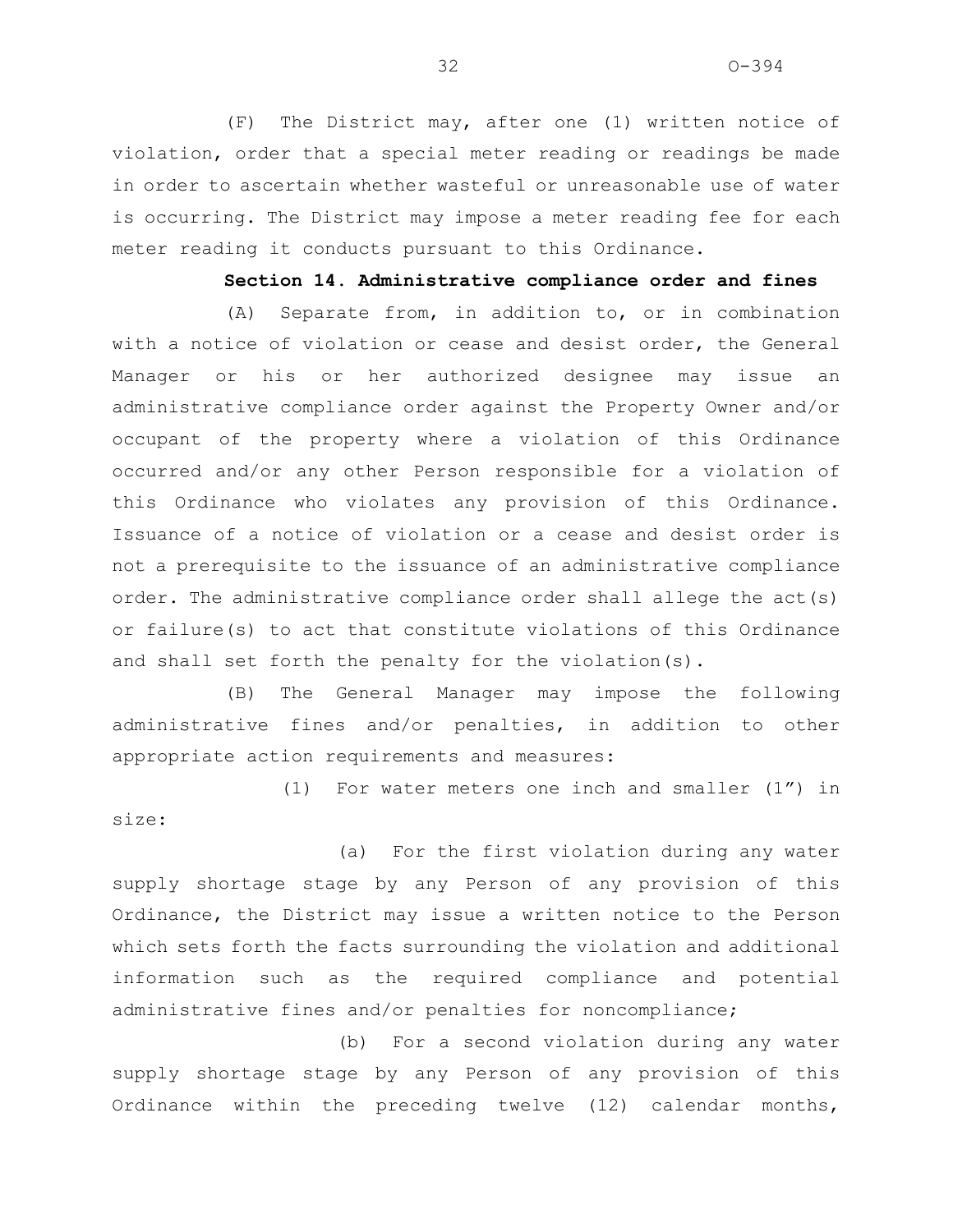Western may issue a written notice to the Person which sets forth a complete copy of this Ordinance or summary document of Western's Water Supply Shortage Contingency Response Program as well as additional information such as the required compliance and potential administrative fines and/or penalties for noncompliance. (c) For a third violation during Stages 1 and

2 by any Person of any of the provisions of this Ordinance within the preceding twelve (12) calendar months, Western may impose an administrative fine and/or penalty in the amount of fifty dollars (\$50.00) per day for each day a Person violates any provision of this Ordinance. During Stages 3 through 6, Western may impose an administrative fine and/or penalty in the amount of one hundred dollars (\$100.00) per day for each day a Person violates any provision of this Ordinance.

(d) For a fourth violation during Stages 1 and 2 by any Person of any of the provisions of this Ordinance within the preceding twelve (12) calendar months, Western may impose an administrative fine and/or penalty in the amount of one hundred dollars (\$100.00) per day for each day a Person violates any provision of this Ordinance. During Stages 3 through 6, Western may impose an administrative fine and/or penalty in the amount of two hundred dollars (\$200.00) per day for each day a Person violates any provision of this Ordinance.

(e) For a fifth and any subsequent violation, Western may install a flow-restricting device of two and one-half gallons per minute (2.5 GPM) capacity for services up to one-inch (1") size and comparatively sized restrictors for larger services or terminate a Person's service in accordance with the District's applicable rules and regulations. These measures are in addition to any an administrative fines and/or penalties provided for herein.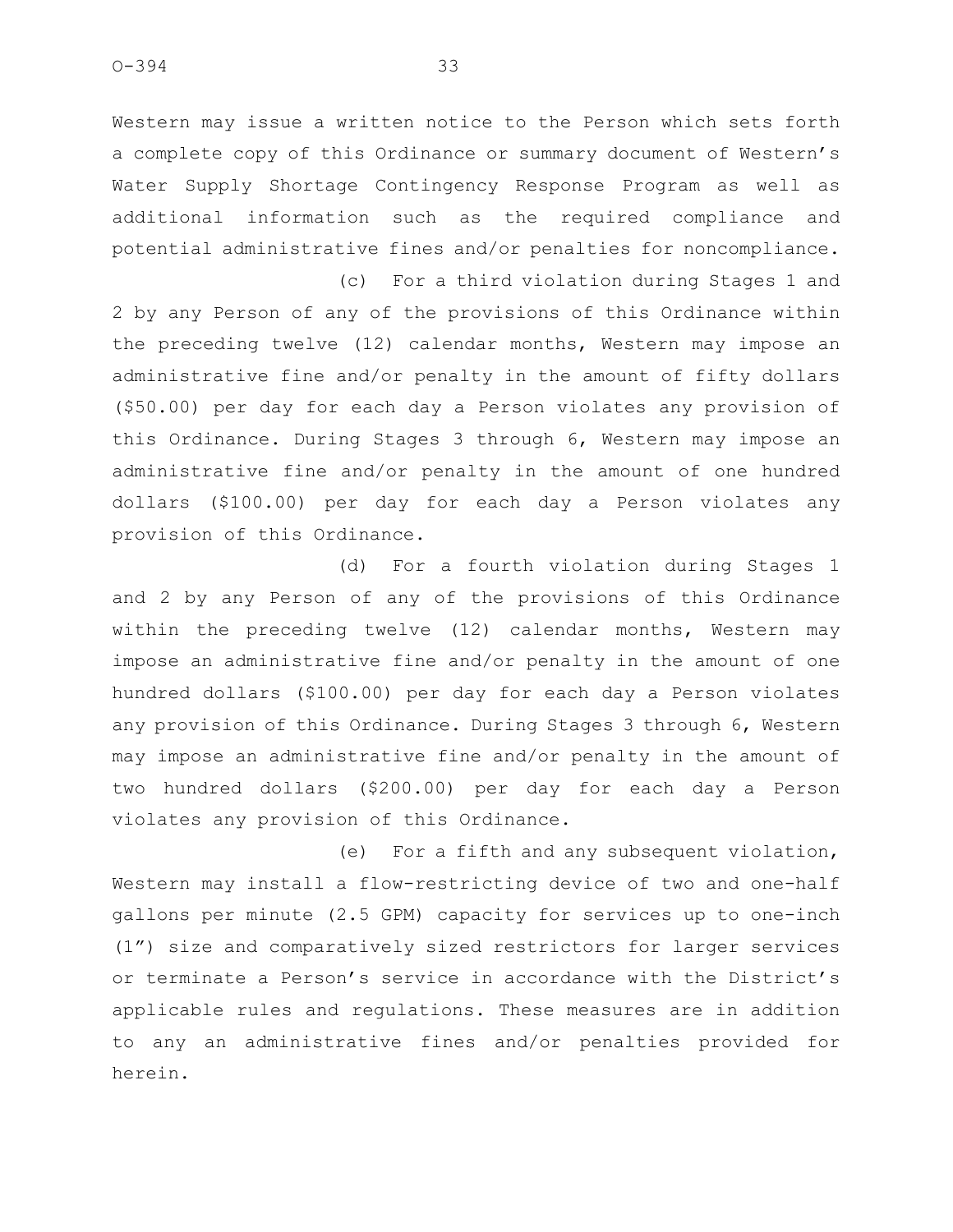(f) Any such restricted or terminated service may be restored in accordance with Western's applicable rules and regulations and only upon a showing that the Person is in compliance with this Ordinance. Prior to any restoration of service, the customer shall pay all Western charges for any restriction or termination of service and its restoration as provided for in Western rules governing water service, including, but not limited to payment of all past due bills and administrative fines and/or penalties and any other amounts which may be due and owing under this Ordinance.

(2) For water meters larger than one inch (1") and larger:

(a) For the first violation during any water supply shortage stage by any Person of any provision of this Ordinance, the Western may issue a written notice to the Person which sets forth the facts surrounding the violation and additional information such as the required compliance and potential administrative fines and/or penalties for noncompliance.

(b) For a second violation during any water supply shortage stage by any Person of any provision of this Ordinance within the preceding twelve (12) calendar months, Western may issue a written notice to the Person which sets forth a complete copy of this Ordinance or summary document of Western's Water Shortage Contingency Response Program as well as additional information such as the required compliance and potential administrative fines and/or penalties for noncompliance.

(c) For a third violation during water supply shortage Stages 1 and 2 by any Person of any of the provisions of this Ordinance within the preceding twelve (12) calendar months, Western may impose an administrative fine and/or penalty in the amount of fifty dollars (\$50.00) per day for each day a Person violates any provision of this Ordinance. During Stages 3 through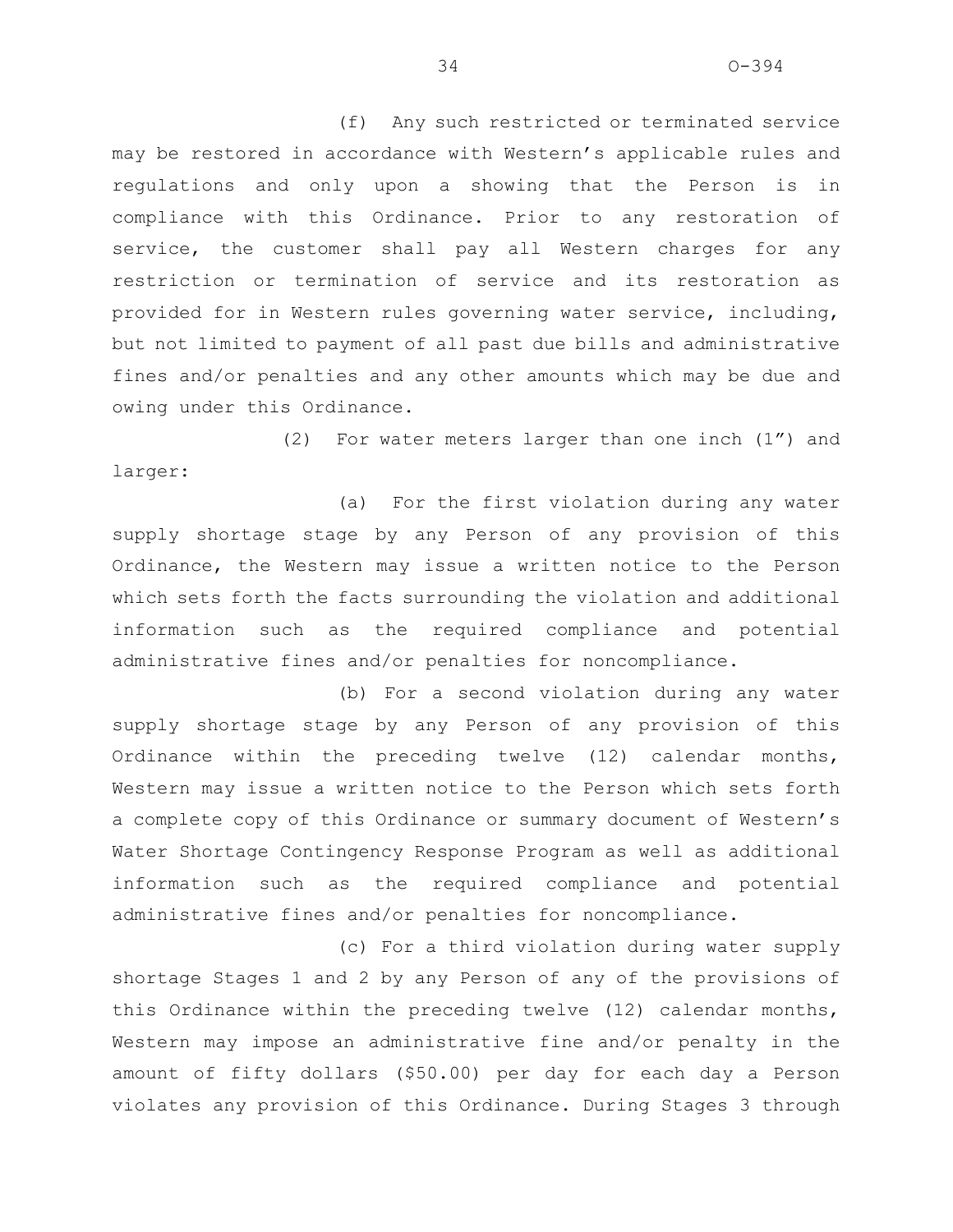6, Western may impose an administrative fine and/or penalty in the amount of one hundred and fifty dollars (\$150.00) per day for each day a Person violates any provision of this Ordinance.

(d) For a fourth violation during water supply shortage Stages 1 and 2 by any Person of any of the provisions of this Ordinance within the preceding twelve (12) calendar months, Western may impose an administrative fine and/or penalty in the amount of one hundred and fifty dollars (\$150.00) per day for each day a Person violates any provision of this Ordinance. During Stages 3 through 6, Western may impose an administrative fine and/or penalty in the amount of three hundred dollars (\$300.00) per day for each day a Person violates any provision of this Ordinance.

(e) For a fifth and any subsequent violation, Western may install a flow restricting device or terminate a Person's service in accordance with the Western's applicable rules and regulations, in addition to the administrative fines and/or penalties provided for herein.

(f) Any such restricted or terminated service may be restored in accordance with Western's applicable rules and regulations and only upon a showing that the Person is in compliance with this Ordinance. Prior to any restoration of service, the Customer shall pay all Western charges for any restriction or termination of service and its restoration as provided for in the District rules governing water service, including, but not limited to, payment of all past due bills and administrative fines and/or penalties and any other amounts which may be due and owing under this Ordinance.

(3) An amount that shall not exceed one thousand dollars (\$1,000.00) per day for each day on which a Person violates any provision of this Ordinance. Unless timely appealed, an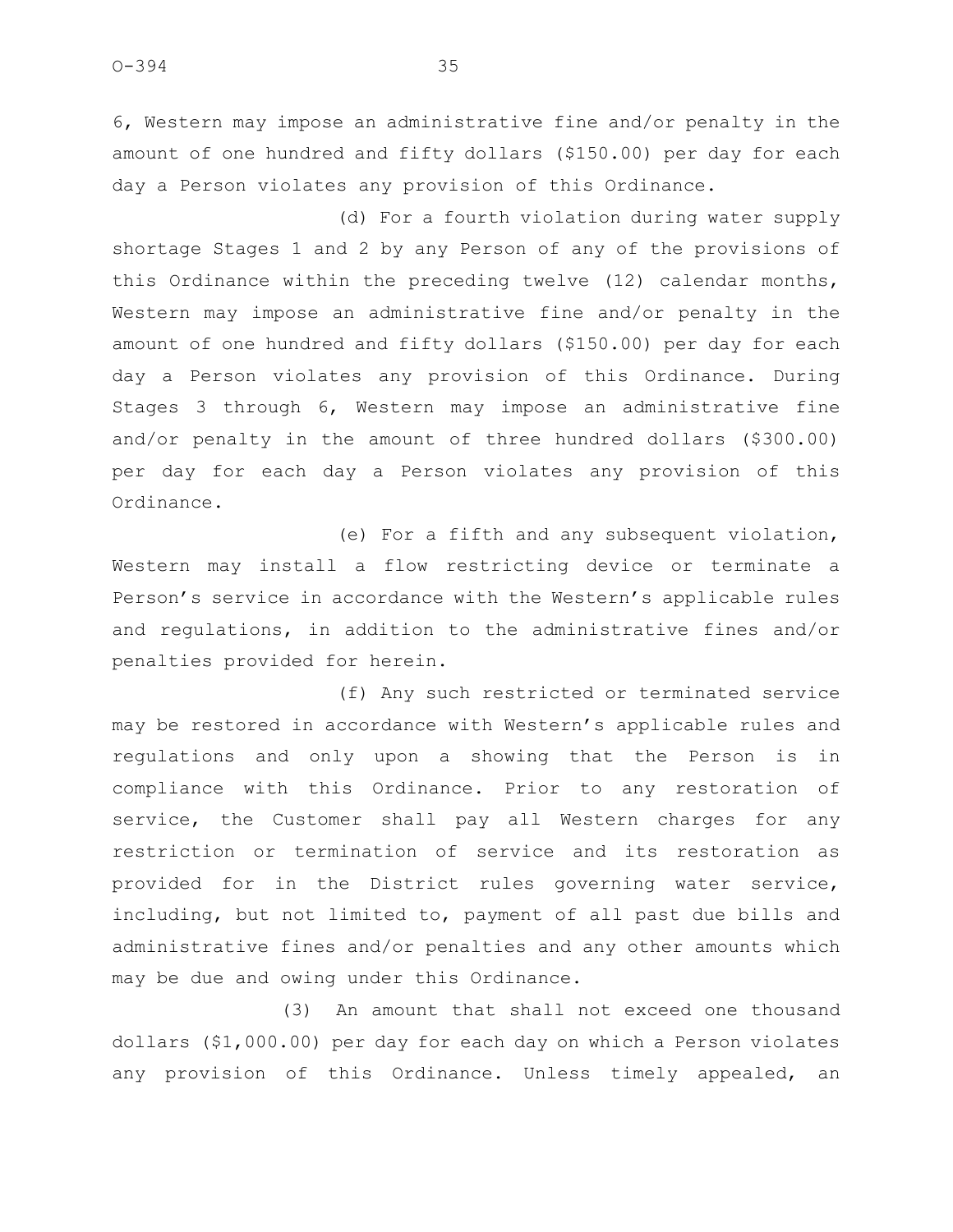administrative compliance order shall be effective and final as of the date it is issued by the General Manager.

(C) The amount of any administrative fines and/or penalties imposed pursuant to this Section 14 may be collected by including said amount on the customer's water bill. The amount of any administrative fines and/or penalties imposed pursuant to this Section 14 which have remained delinquent for a period of sixty (60) calendar days shall constitute a lien against the real property of the Person violating this Ordinance. The lien provided herein shall have no force and effect until recorded with the Riverside County Recorder and when recorded shall have the force and effect and priority of a judgment lien and continue for ten (10) years from the time of recording unless sooner released, and shall be renewable in accordance with the provisions of sections 683.110 to 683.220, inclusive, of the California Code of Civil Procedure.

(D) All moneys collected under this Section 14 shall be deposited in a special account of Western and shall be made available for enforcement of this Ordinance and enhanced water conservation incentive programs.

(E) Western may, at its option, elect to petition the Superior Court to confirm any order establishing administrative fines and/or penalties and enter judgment in conformity therewith in accordance with the provisions of sections 1285 to 1287.6, inclusive, of the California Code of Civil Procedure.

### **Section 15. Drought Fine**

(A) Pursuant to California Water Code section 377, Western may enforce water use limitation established by an ordinance or resolution by a volumetric penalty in an established amount.

(B) In accordance with such authority, and separate from, in addition to, or in combination with a notice of violation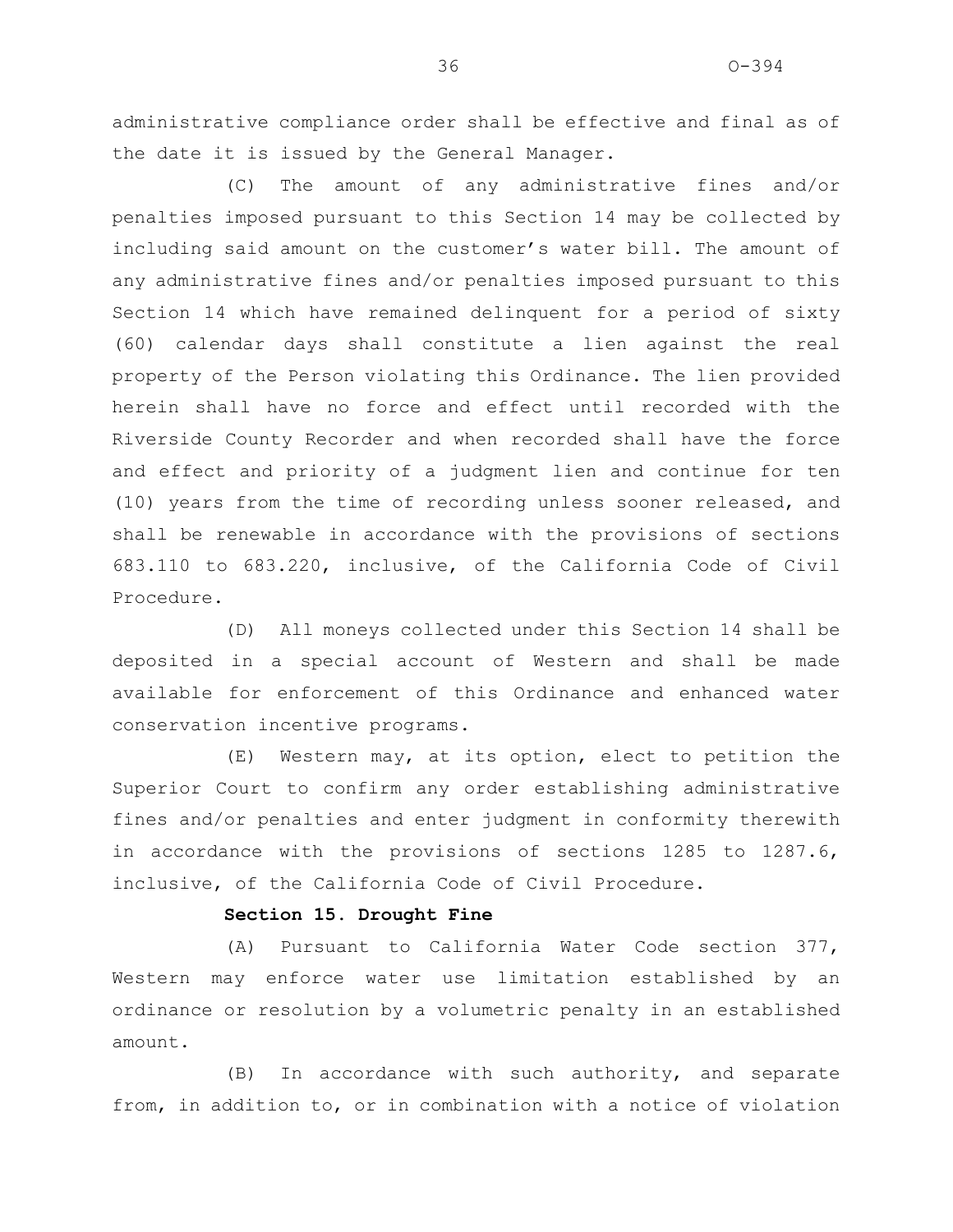or cease and desist order or the administrative compliance order and any administrative fines and/or penalties imposed pursuant thereto, the General Manager or his or her authorized designee may issue a Drought Fine against the Property Owner and/or occupant of the property in order to enforce water use limitations required as a part of this Ordinance and the Program. Issuance of a notice of violation or a cease and desist order or an administrative compliance order is not a prerequisite to the issuance of a Drought Fine. The Drought Fine shall allege the act(s) or failure(s) to act that constitute violations of this Ordinance and shall set forth the penalty for the violation(s).

(C) The General Manager may impose the following Drought Fines:

> (1) For water meters once inch (1") and smaller in size:

(a) For violating the targeted reductions described in Sections 8 through 11, subsection D of this Ordinance, Western will issue an incremental Drought Fine based on volumetric usage for noncompliance, as provided below.

(b) For a violation occurring during Stage 3 by any customer of provision 8 (D) of this Ordinance, which is described as water use prohibited in the "Unsustainable Use" Category (defined as Tier 4), Western will impose a Drought Fine in the amounts of zero dollars (\$0.00) for usage occurring zero to fifteen percent (0-15%) above budgeted amount for Tiers 1-3, ten dollars (\$10.00) for usage occurring sixteen to twenty-five percent (16-25%) above budgeted amount for Tiers 1-3, twenty dollars (\$20.00) for usage occurring twenty-six to fifty percent (26-50%) above budgeted amount for Tiers 1-3, and thirty dollars (\$30.00) for usage occurring fifty percent (50%) and more above the budgeted amount for Tiers 1-3.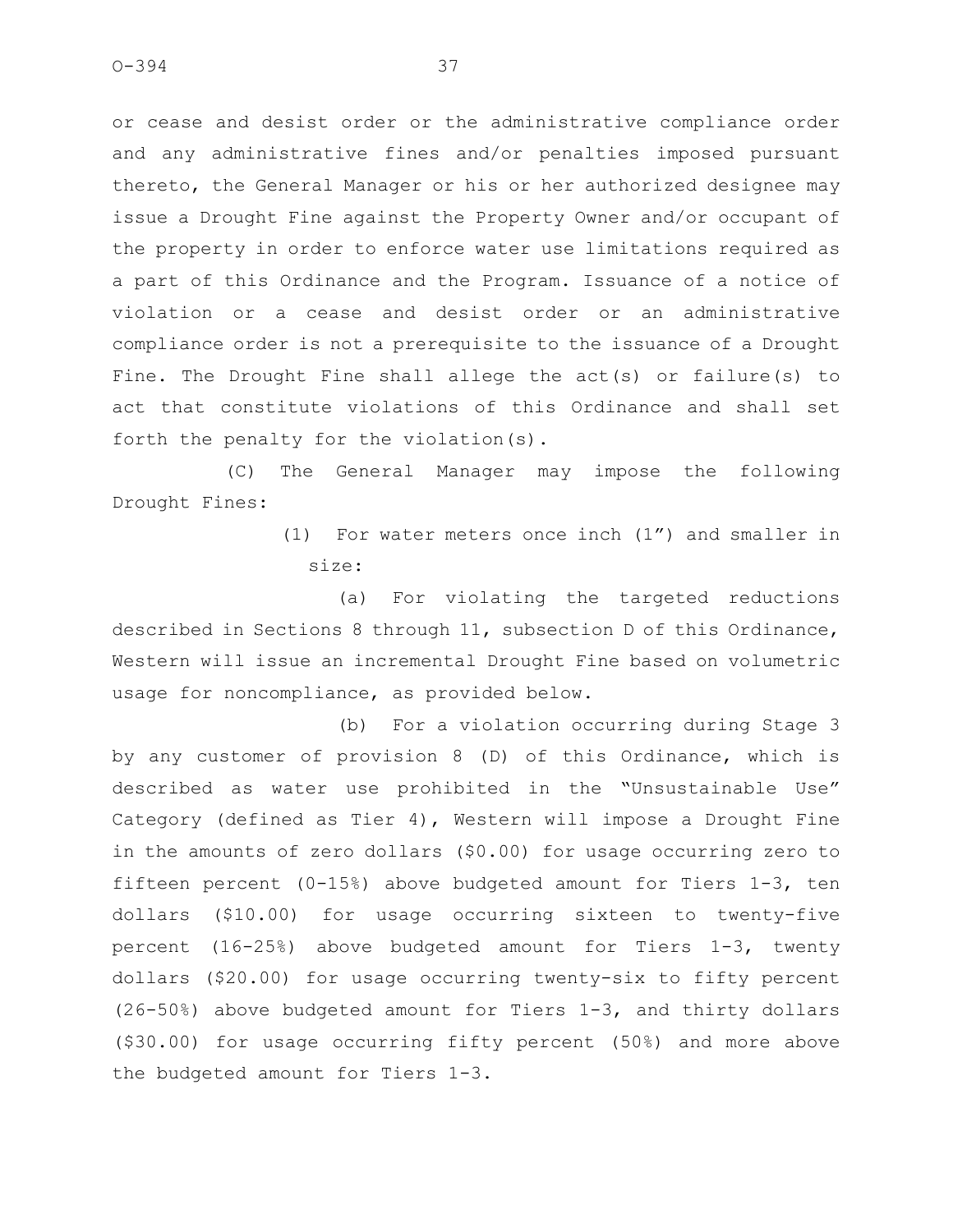(i) For example, Western had declared a Stage 3 shortage stage (as defined in this Ordinance). As defined in provision 8 (D) of this Ordinance, which is described as water use prohibited in the "Unsustainable Use" Category (defined as Tier 4). In this example, a Customer, with a meter size of 1-inch, uses 30 billing units and 5 billing units occurs in the Unsustainable Use category (Tier 4). The budgeted amount for Tiers 1-3, also representing the non-restricted water use, is 25 billing units (30 total billing units minus 5 billing units in Tier 4). The percentage determined would be  $5/25 = 20\%$ , so a fine would be given. The amount of the fine would be looked up by the corresponding percentage usage, meter size, and the relative stage. In this example, their fine of \$10 is added to the Customer's bill (Stage 3, 16-25% restricted category).

(c) For a violation occurring during Stage 4 by any customer of provision 9 (D) of this Ordinance, which is described as water use prohibited in the "Inefficient Use" Category (defined as Tier 3), Western will impose a Drought Fine in the amounts of zero dollars (\$0.00) for usage occurring zero to fifteen percent (0-15%) above budgeted amount for Tier 3, twenty dollars (\$20.00) for usage occurring sixteen to twenty-five percent (16- 25%) above budgeted amount for Tier 3, thirty dollars (\$30.00) for usage occurring twenty-six to fifty percent (26-50%) above budgeted amount for Tier 3, and forty dollars (\$40.00) for usage occurring fifty percent (50%) and more above the budgeted amount for Tier 3.

(i) For example, Western had declared a Stage 4 shortage stage (as defined in this Ordinance). As defined in provision 9 (D) of this Ordinance, which is described as water use prohibited in the "Inefficient Use" Category (defined as Tier 3). In this example, a Customer, with a meter size of 1 inch, uses 20 billing units and 6 billing units occurs in water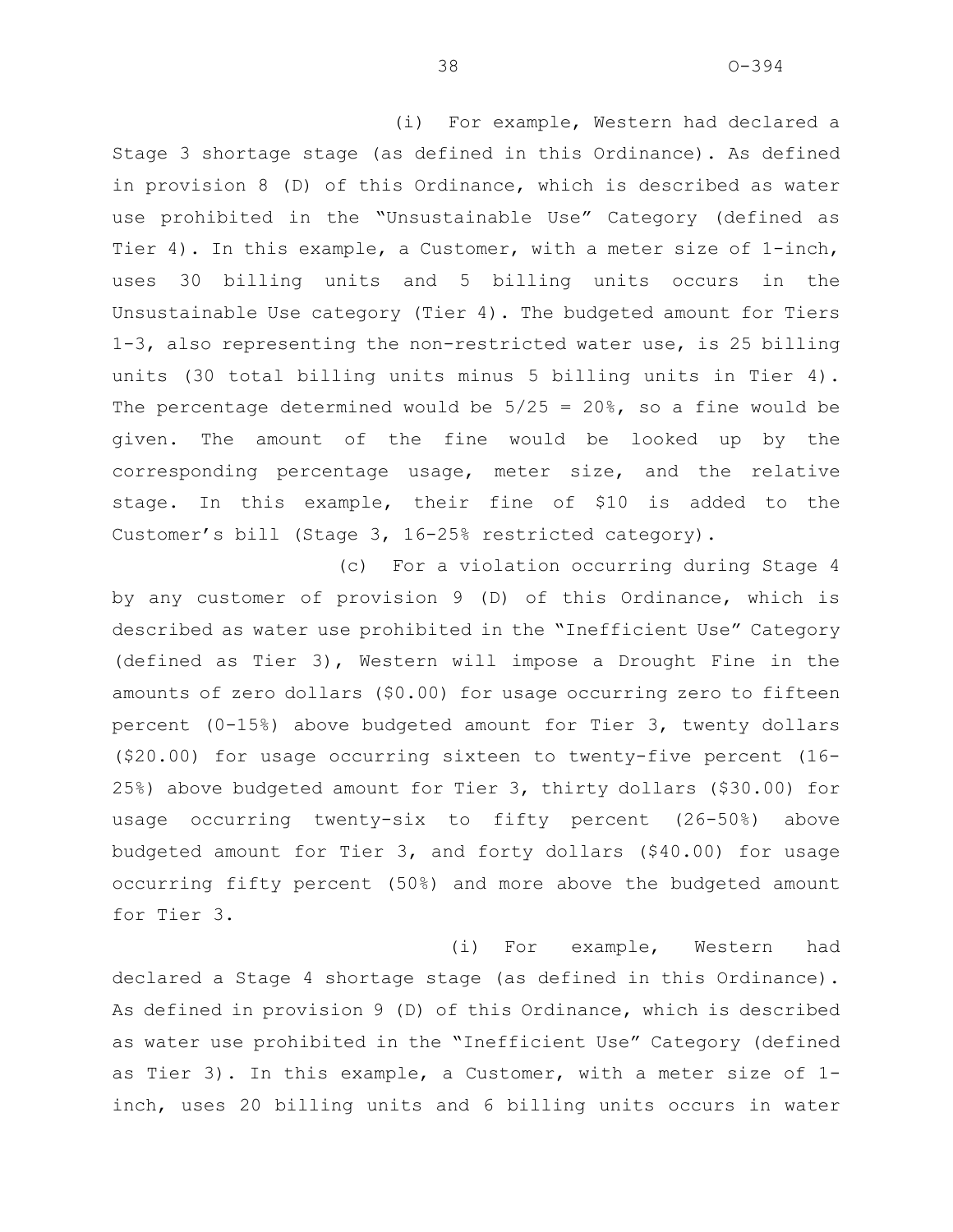use in the Inefficient water use category. The non-restricted water use is 14 billing units (20 total billing units minus 6 billing units in Tier 3 or higher). The percentage determined would be  $6/14 = 42$ %, so a fine would be given. The amount of the fine would be looked up by the corresponding percentage usage, meter size, and the relative stage. In this example, their fine of \$30 is added to the Customer's bill (Stage 4, 26-50% restricted category).

(d) For a violation occurring during Stage 5 by any customer of provision 10 (D) of this Ordinance, which is described as water use prohibited in the "Outdoor Water Use" Category (defined as Tier 2), Western will impose a Drought Fine in the amounts of zero dollars (\$0.00) for usage occurring zero to fifteen percent (0-15%) above budgeted amount for Tier 2, thirty dollars (\$30.00) for usage occurring sixteen to twenty-five percent (16-25%) above budgeted amount for Tier 2, forty dollars (\$40.00) for usage occurring twenty-six to fifty percent (26-50%) above budgeted amount for Tier 2, and forty-five dollars (\$45.00) for usage occurring fifty percent (50%) and more above the budgeted amount for Tier 2.

(e) For a violation occurring during Stage 6 by any customer of provision 11 (D) of this Ordinance, which is described as requiring indoor reductions by 10% or more (defined as Tier 1), Western will impose a Drought Fine in the amounts of zero dollars (\$0.00) for usage occurring zero to fifteen percent (0-15%) above reduced amount for Tier 1, forty-five dollars (\$45.00) for usage occurring sixteen to twenty-five percent (16- 25%) above reduced amount for Tier 1, fifty-five dollars (\$55.00) for usage occurring twenty-six to fifty percent (26-50%) above reduced amount for Tier 1, and sixty-five dollars (\$65.00) for usage occurring fifty percent (50%) and more above the reduced amount for Tier 1.

For water meters larger than one inch (1"):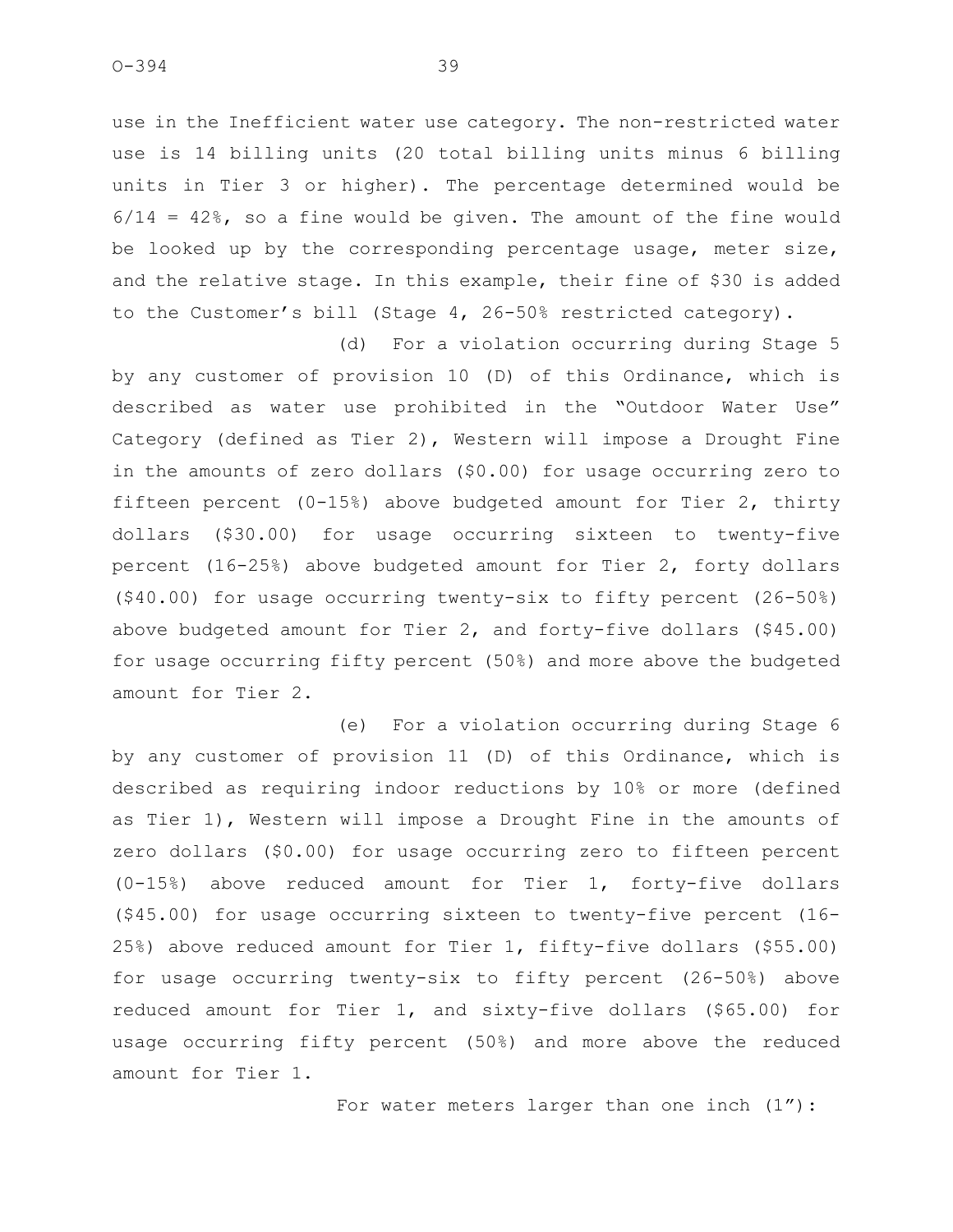(a) For violating the targeted reductions described in Sections 8 through 11, subsection E of this Ordinance, Western will issue an incremental fine based on volumetric usage for noncompliance.

(b) For a violation occurring during Stage 3 by any customer of provision 8 (D) of this Ordinance, which is described as water use prohibited in the "Unsustainable Use" Category (defined as Tier 4), Western will impose a Drought Fine in the amounts of zero dollars (\$0.00) for usage occurring zero to fifteen percent (0-15%) above budgeted amount for Tiers 1-3, thirty dollars (\$30.00) for usage occurring sixteen to twenty-five percent (16-25%) above budgeted amount for Tiers 1-3, fifty-five dollars (\$55.00) for usage occurring twenty-six to fifty percent (26-50%) above budgeted amount for Tiers 1-3, and eighty dollars (\$80.00) for usage occurring fifty percent (50%) and more above the budgeted amount for Tiers 1-3.

(c) For a violation occurring during Stage 4 by any customer of provision 9 (D) of this Ordinance, which is described as water use prohibited in the "Inefficient Use" Category (defined as Tier 3), Western will impose a Drought Fine in the amounts of zero dollars (\$0.00) for usage occurring zero to fifteen percent (0-15%) above budgeted amount for Tier 3, fifty-five dollars (\$55.00) for usage occurring sixteen to twenty-five percent (16-25%) above budgeted amount for Tier 3, eighty dollars (\$80.00) for usage occurring twenty-six to fifty percent (26-50%) above budgeted amount for Tier 3, and one hundred dollars (\$100.00) for usage occurring fifty percent (50%) and more above the budgeted amount for Tier 3.

(d) For a violation occurring during Stage 5 by any customer of provision 10 (D) of this Ordinance, which is described as water use prohibited in the "Outdoor Water Use" Category (defined as Tier 2), Western will impose a Drought Fine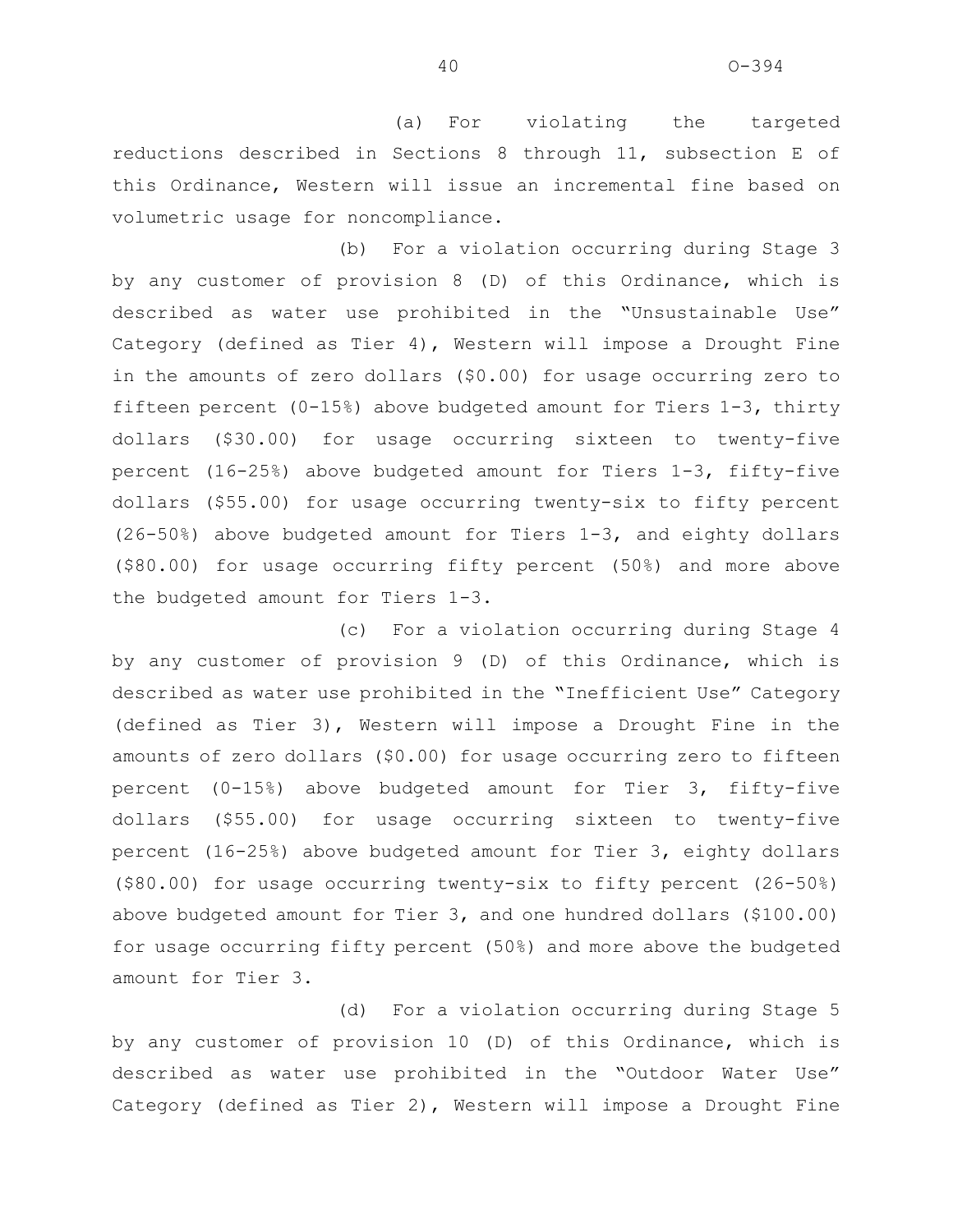in the amounts of zero dollars (\$0.00) for usage occurring zero to fifteen percent (0-15%) above budgeted amount for Tier 2, eighty dollars (\$80.00) for usage occurring sixteen to twenty-five percent (16-25%) above budgeted amount for Tier 2, one hundred dollars (\$100.00) for usage occurring twenty-six to fifty percent (26-50%) above budgeted amount for Tier 2, and one hundred and thirty dollars (\$130.00) for usage occurring fifty percent (50%) and more above the budgeted amount for Tier 2.

(e) For a violation occurring during Stage 6 by any customer of provision 11 (D) of this Ordinance, which is described as requiring indoor reductions by 10% or more (defined as Tier 1), Western will impose a Drought Fine in the amounts of zero dollars (\$0.00) for usage occurring zero to fifteen percent (0-15%) above reduced amount for Tier 1, one hundred and thirty dollars (\$130.00) for usage occurring sixteen to twenty-five percent (16-25%) above reduced amount for Tier 1, one hundred and fifty-five dollars (\$155.00) for usage occurring twenty-six to fifty percent (26-50%) above reduced amount for Tier 1, and one hundred and eighty-five dollars (\$185.00) for usage occurring fifty percent (50%) and more above the reduced amount for Tier 1.

(D) The amount of any Drought Fines imposed pursuant to this Section 15 may be collected by including said amount on the customer's water bill.

(E) All moneys collected under this Section 15 shall be deposited in a special account of Western and shall be made available for enforcement of this Ordinance and water conservation programs.

1. Conservation Penalty Account:

(a) Enhanced conservation programs designed to reduce water demands;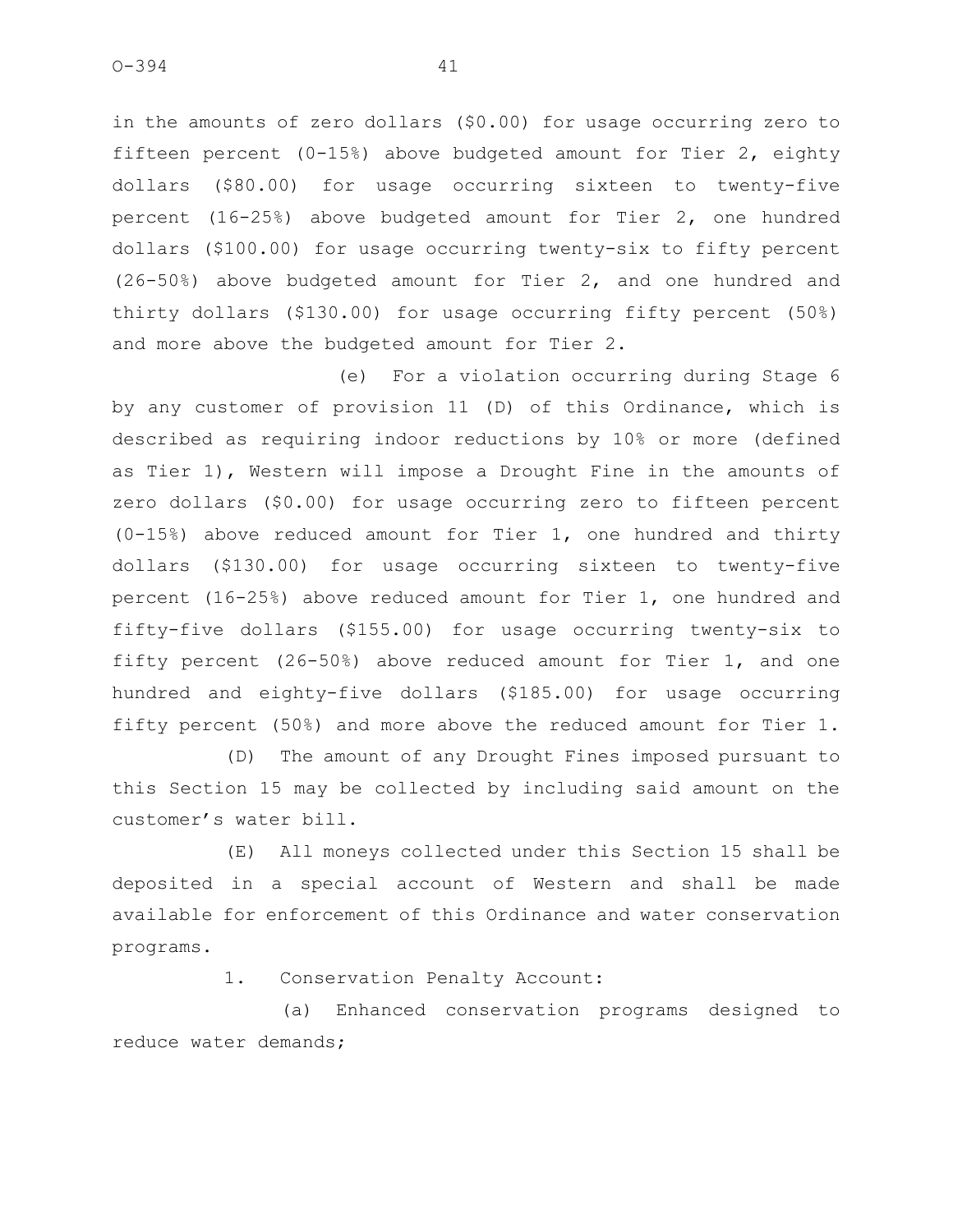(b) Outreach and Education Programs designed to reduce water demands, decrease water waste, or generally raise water awareness;

(c) Enforcement of any provision of this Ordinance;

### **Section 16. Recovery of costs**

(A) The General Manager shall serve an invoice for costs upon the Property Owner and/or occupant of any property, or any other responsible Person who is subject to a notice of violation, a cease and desist order, or an administrative compliance order. An invoice for costs shall be immediately due and payable to Western. If any Property Owner or Person in charge of day-to-day operations, Customer, or responsible party, or any other Person fails to either pay the invoice for costs or appeal successfully the invoice for costs in accordance with this Ordinance, then Western may institute collection proceedings. The invoice for costs may include reasonable attorneys' fees.

(B) Western shall impose any other fines and/or penalties or regulatory fees, as fixed from time to time by the Board of Directors, for a violation or enforcement of this Ordinance.

(C) In order to recover the costs of the water supply shortage program set forth in this Ordinance, the Board of Directors may, from time to time, fix and impose fees and charges. Western fees and charges may include, but are not limited to fees and charges for:

(1) any visits of an Enforcement Officer or other District staff for time incurred for meter reading, follow-up visits, or the installation or removal of a flow-restricting device;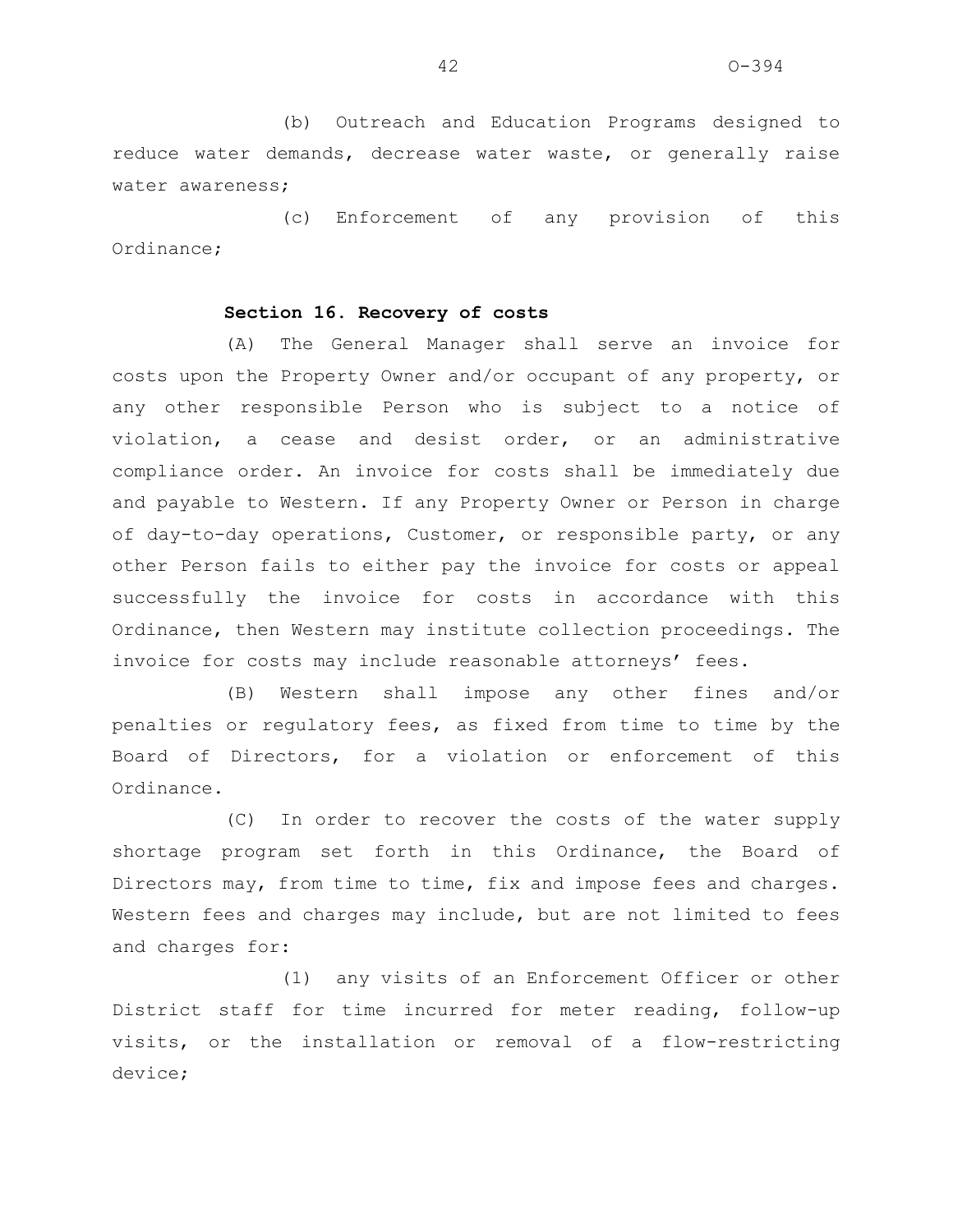(2) monitoring, inspection, and surveillance procedures pertaining to enforcement of this Ordinance;

(3) enforcing compliance with any term or provision of this Ordinance;

(4) re-initiating service at a property where service has been discontinued pursuant to this Ordinance;

(5) processing any fees necessary to carry out the provisions of this Ordinance.

## **Section 17. Appeals**

Any Person subject to a notice of violation, cease and desist order, administrative compliance order, or drought fine may file a written appeal of such order or notice to the General Manager within thirty (30) calendar days of the date of service of the order or notice. An appeal shall be made in accordance with the following procedures:

(1) The Appellant shall complete and submit in writing a form provided by Western for such purpose and shall state in such form the grounds for his or her appeal. All appeals shall be submitted to Western's Board Secretary within thirty (30) calendar days of the date of the notice of violation, cease and desist order, administrative compliance order, or Drought Fine.

(2) The General Manager or his or her authorized designee shall review the appeal and any related information provided, and, if necessary, cause an investigation and report to be made concerning the request for Relief. The General Manager or his or her authorized designee shall have fifteen (15) calendar days from the submission of the appeal to render a decision on whether to grant the appeal and mail notice thereof to the Appellant. If the General Manager or his or her authorized designee grants the appeal, then within fifteen (15) calendar days of such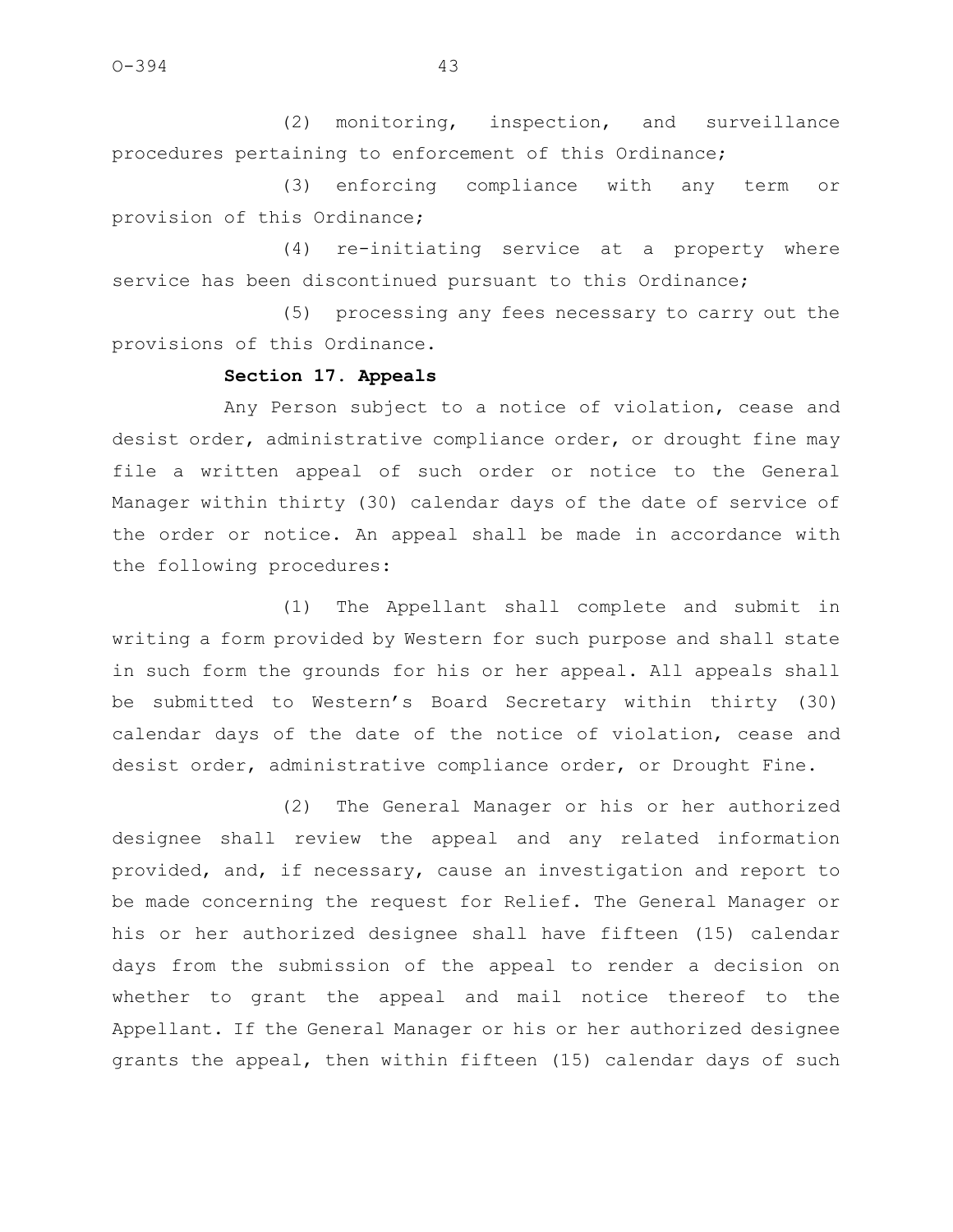determination the General Manager or his or her authorized designee shall give written notice thereof to the Appellant.

(3) The decision of the General Manager or his or her authorized designee may be appealed by the Appellant to the Board of Directors. Such appeal must be submitted in writing and filed with the District Secretary within fifteen (15) calendar days of the date of decision of the General Manager or his or her authorized designee. The Board of Directors shall conduct a hearing on such appeal at its next regularly scheduled Board of Directors meeting; provided, however, the Board of Directors shall have received the notice of appeal at least fifteen (15) calendar days prior to such meeting. If the appeal is not submitted within at least fifteen (15) calendar days prior to a regularly scheduled Board of Directors meeting, then the Hearing shall be held at the following regularly scheduled meeting of the Board of Directors. A notice of the Hearing shall be mailed to the Appellant at least ten (10) calendar days before the date fixed for the Hearing. The Board of Directors shall review the appeal de novo. The determination of the Board of Directors shall be conclusive and shall constitute a final order. Notice of the determination by the Board of Directors shall be mailed to the Appellant within ten (10) calendar days of such determination and shall indicate whether the appeal has been granted in whole or in part and set forth the terms and conditions of the appeal, if any, granted to the Appellant. If the appeal is denied, the Appellant shall comply with all terms and conditions of this Ordinance and the applicable stage then in effect.

(4) Until the conclusion of the appeal process, all provisions and decisions under appeal shall remain in full force and effect until the conclusion of the appeal process.

**Section 17. Relief from compliance**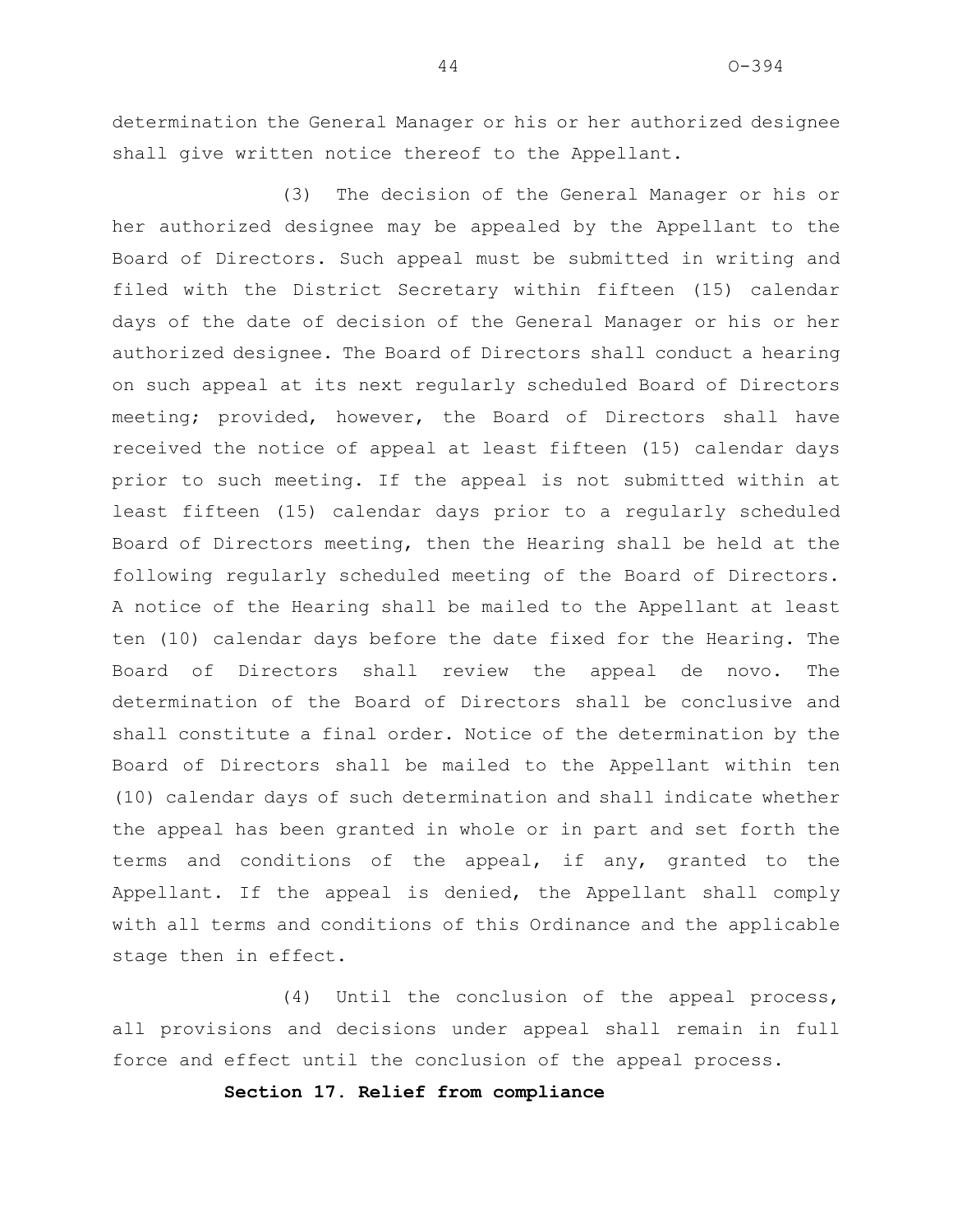Consideration of written applications for Relief from compliance regarding the regulations and restrictions on water use set forth in this Ordinance may be made.

(A) Written applications for Relief shall be accepted, and may be granted or denied, by the Approving Authority, at his or her sole discretion, or by his or her designee at his or her sole discretion. The application shall be in a form prescribed by Western and shall be accompanied by a non-refundable processing fee in an amount as determined by the Board of Directors for the purpose of defraying the costs incidental to the proceedings.

(B) The grounds for granting or conditionally granting Relief are:

(1) due to unique circumstances, a specific requirement of this Ordinance would result in undue hardship to a Person using Western water or to property upon which Western water is used, that is disproportionate to the impacts to other Western water users generally or to similar property or classes of water users; or

(2) failure to grant Relief would adversely affect the health, sanitation, fire protection, or safety of the applicant or the public.

(C) The application for Relief shall be accompanied, as appropriate, with photographs, maps, drawings, and other information substantiating the applicant's request, including a statement of the applicant.

(D) An application for Relief shall be denied unless the Approving Authority finds, based on the information provided in the application, supporting documentation, or such other additional information as may be requested, and on water use information for the property as shown by the records of Western, all of the following: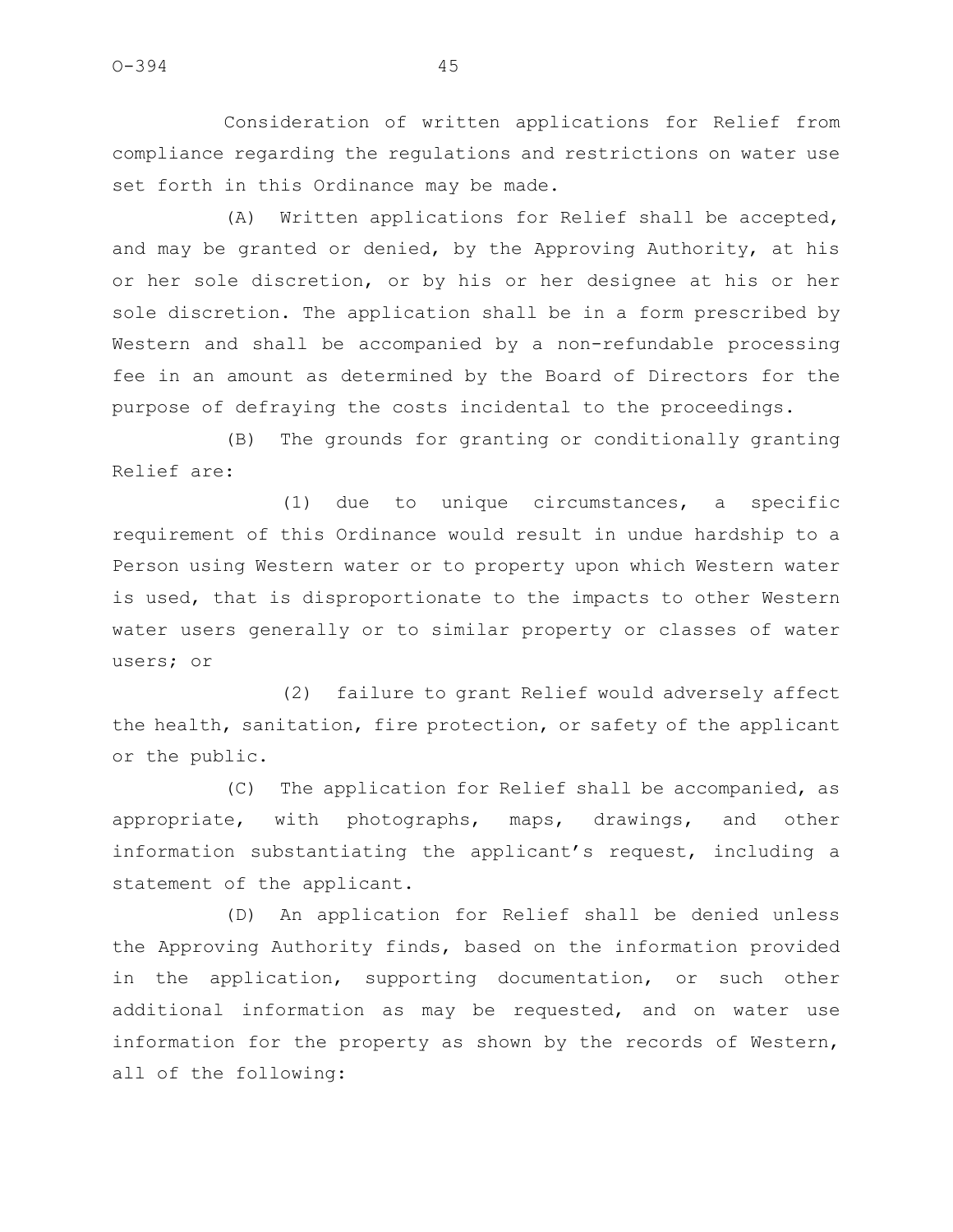(1) That the Relief does not constitute a grant of special privilege inconsistent with the limitations upon other Western customers;

(2) That because of special circumstances applicable to the property or its use, the strict application of this Ordinance would have a disproportionate impact on: (a) the property or use that exceeds customers generally; or (b) the applicant's health that exceeds customers generally;

(3) That the authorization of such Relief will not be of substantial detriment to adjacent properties, will not materially affect the ability of Western to effectuate the purposes of this Ordinance, and will not be detrimental to the public interest; and

(4) That the condition or situation of: (a) the subject property or the intended use of the property for which the Relief is sought is not common, recurrent, or general in nature; or (b) the applicant's health or safety is not common, recurrent, or general in nature.

(E) The denial or grant of a Relief shall be acted upon within fifteen (15) business days of the submittal of the complete application, including any photographs, maps, drawings, and other information substantiating the applicant's request and the statement of the applicant. The application may be approved, conditionally approved, or denied. The decision of the Approving Authority shall be prepared in writing, include terms and conditions, if any, and promptly sent to the applicant.

(F) The denial of a request for Relief may be appealed in writing to the General Manager. An appeal shall be made in accordance with the following procedures:

(1) The Appellant shall complete and submit in writing a form provided by the District for such purpose and shall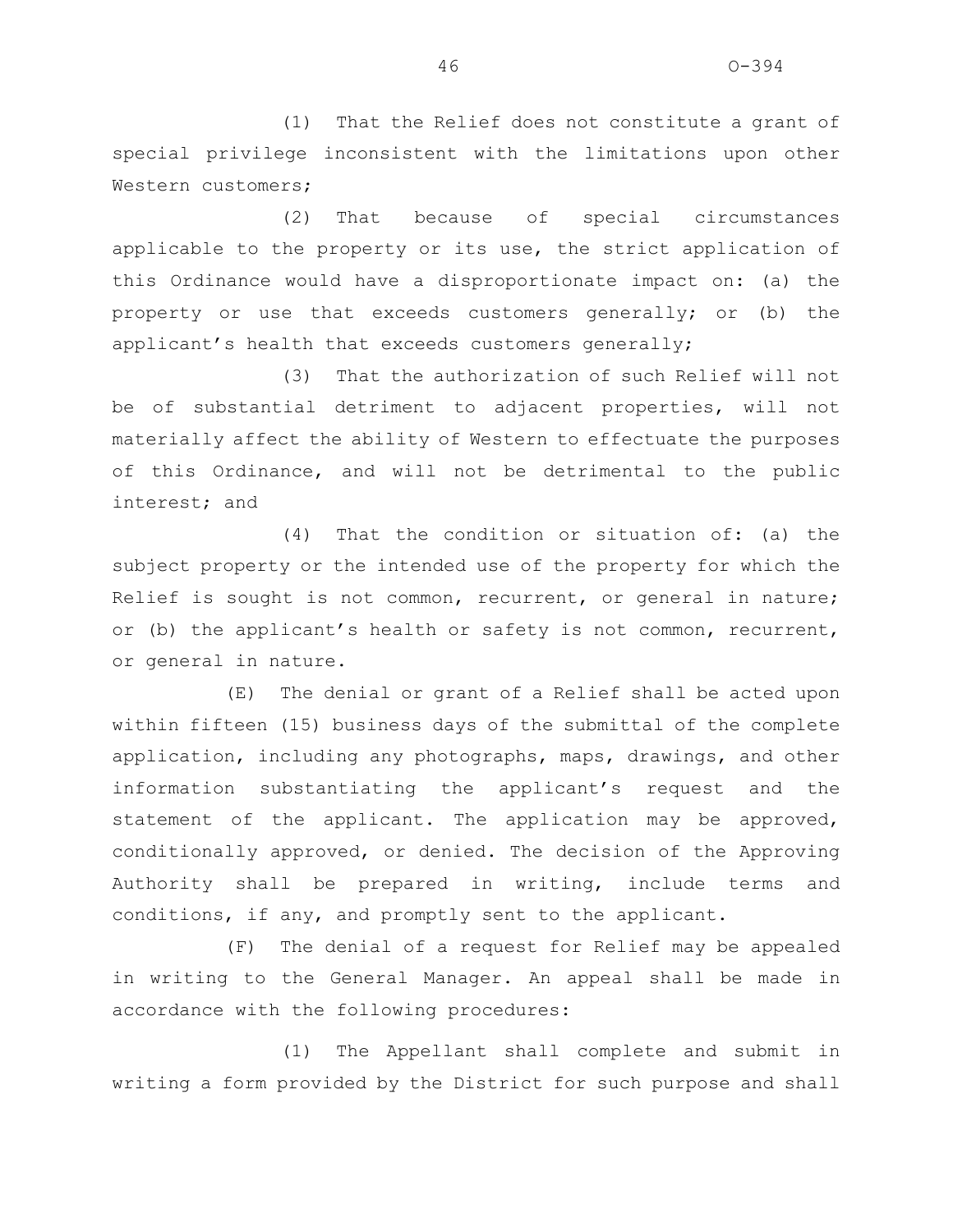state in such form the grounds for his or her appeal. All appeals shall be submitted to Western's Board Secretary within thirty (30) calendar days of the date of the notice of the denial of the request for Relief.

(2) The General Manager or his or her authorized designee shall review the appeal and any related information provided, and, if necessary, cause an investigation and report to be made concerning the request for Relief. The General Manager or his or her authorized designee shall have fifteen (15) calendar days from the submission of the appeal to render a decision on whether to grant the appeal and mail notice thereof to the Appellant. If the General Manager or his or her authorized designee grants the appeal and determines that the request for Relief shall be granted, then within fifteen (15) calendar days of such determination the General Manager or his or her authorized designee shall give written notice thereof to the Appellant.

(3) The decision of the General Manager or his or her authorized designee may be appealed by the Appellant to the Board of Directors. Such appeal must be submitted in writing and filed with the District Secretary within fifteen (15) calendar days of the date of decision of the General Manager or his or her authorized designee. The Board of Directors shall conduct a hearing on such appeal at its next regularly scheduled Board of Directors meeting; provided, however, the Board of Directors shall have received the notice of appeal at least fifteen (15) calendar days prior to such meeting. If the appeal is not submitted within at least fifteen (15) calendar days prior to a regularly scheduled Board of Directors meeting, then the Hearing shall be held at the following regularly scheduled meeting of the Board of Directors. A notice of the Hearing shall be mailed to the Appellant at least ten (10) calendar days before the date fixed for the Hearing. The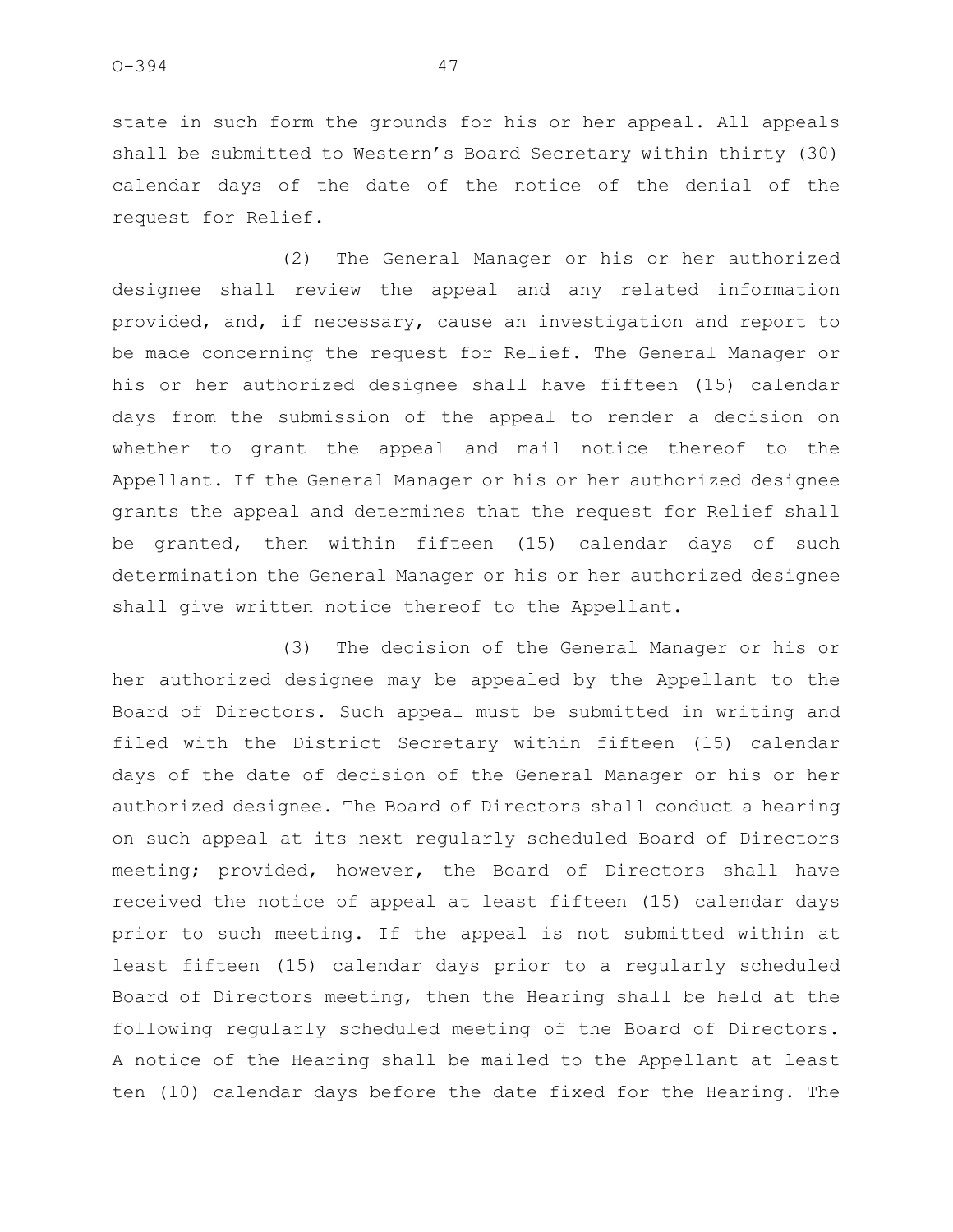Board of Directors shall review the appeal de novo. The determination of the Board of Directors shall be conclusive and shall constitute a final order. Notice of the determination by the Board of Directors shall be mailed to the Appellant within ten (10) calendar days of such determination and shall indicate whether the appeal has been granted in whole or in part and set forth the terms and conditions of the Relief, if any, granted to the Appellant. If the appeal is denied, the Appellant shall comply with all terms and conditions of this Ordinance and the applicable stage then in effect.

(4) Until the conclusion of the appeal process, all provisions and decisions under appeal shall remain in full force and effect until the conclusion of the appeal process.

### **Section 19. Conflicting Provisions**

If provisions of this Ordinance are in conflict with each other, other rules and regulations of Western, any other resolution or ordinance of Western, or any State law or regulation, the more restrictive provisions shall apply.

## **Section 20. Severability**

If any provision, section, subsection, sentence, clause or phrase or sections of this Ordinance, or the application of same to any Person or set of circumstances, is for any reason held to be unconstitutional, void or invalid, the invalidity of the remaining portions of sections of this Ordinance shall not be affected, it being the intent of the Board of Directors in adopting this Ordinance that no portions, provisions, or regulations contained herein shall become inoperative, or fail by reason of the unconstitutionality of any other provision hereof and all provisions of this Ordinance are declared to be severable for that purpose.

## **Section 21. Effective Date and Publication**